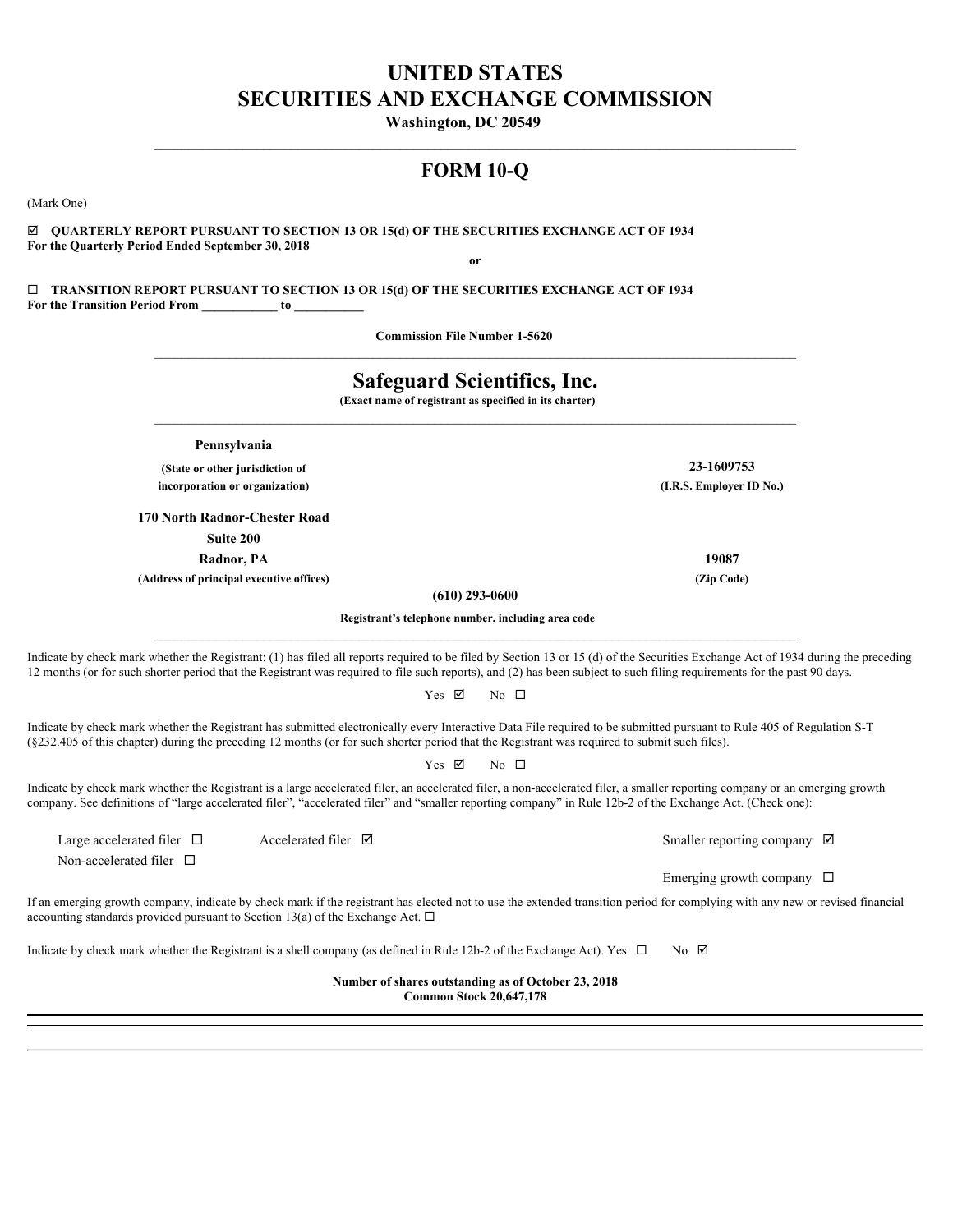## **SAFEGUARD SCIENTIFICS, INC. QUARTERLY REPORT ON FORM 10-Q TABLE OF CONTENTS**

| <b>PART I - FINANCIAL INFORMATION</b>                                                                                        |                  |
|------------------------------------------------------------------------------------------------------------------------------|------------------|
| Item 1 - Financial Statements:                                                                                               | Page             |
| Consolidated Balance Sheets (unaudited) – September 30, 2018 and December 31, 2017                                           | $\overline{3}$   |
| Consolidated Statements of Operations (unaudited) – Three and Nine Months Ended September 30, 2018 and 2017                  | $\overline{4}$   |
| Consolidated Statements of Comprehensive Income (Loss) (unaudited) – Three and Nine Months Ended September 30, 2018 and 2017 | $\overline{2}$   |
| Condensed Consolidated Statements of Cash Flows (unaudited) - Nine Months Ended September 30, 2018 and 2017                  | $6\overline{6}$  |
| Consolidated Statement of Changes in Equity (unaudited) – Nine Months Ended September 30, 2018                               | $\mathbf{Z}$     |
| <b>Notes to Consolidated Financial Statements (unaudited)</b>                                                                | $8\overline{8}$  |
| <u>Item 2 – Management's Discussion and Analysis of Financial Condition and Results of Operations</u>                        | 21               |
| Item 3 – Quantitative and Qualitative Disclosures About Market Risk                                                          | $\frac{36}{5}$   |
| Item 4 - Controls and Procedures                                                                                             | $\frac{36}{5}$   |
| <b>PART II - OTHER INFORMATION</b>                                                                                           |                  |
| Item 1 - Legal Proceedings                                                                                                   | $\frac{36}{5}$   |
| Item 1A - Risk Factors                                                                                                       | $\frac{36}{5}$   |
| <u>Item 2 – Unregistered Sales of Equity Securities and Use of Proceeds</u>                                                  | $\frac{37}{2}$   |
| Item 3 - Defaults Upon Senior Securities                                                                                     | 37               |
| <u>Item 4 – Mine Safety Disclosures</u>                                                                                      | 37               |
| Item $5 -$ Other Information                                                                                                 | 37               |
| Item $6 -$ Exhibits                                                                                                          | $\underline{38}$ |
| <b>Signatures</b>                                                                                                            | $\underline{39}$ |
| 2                                                                                                                            |                  |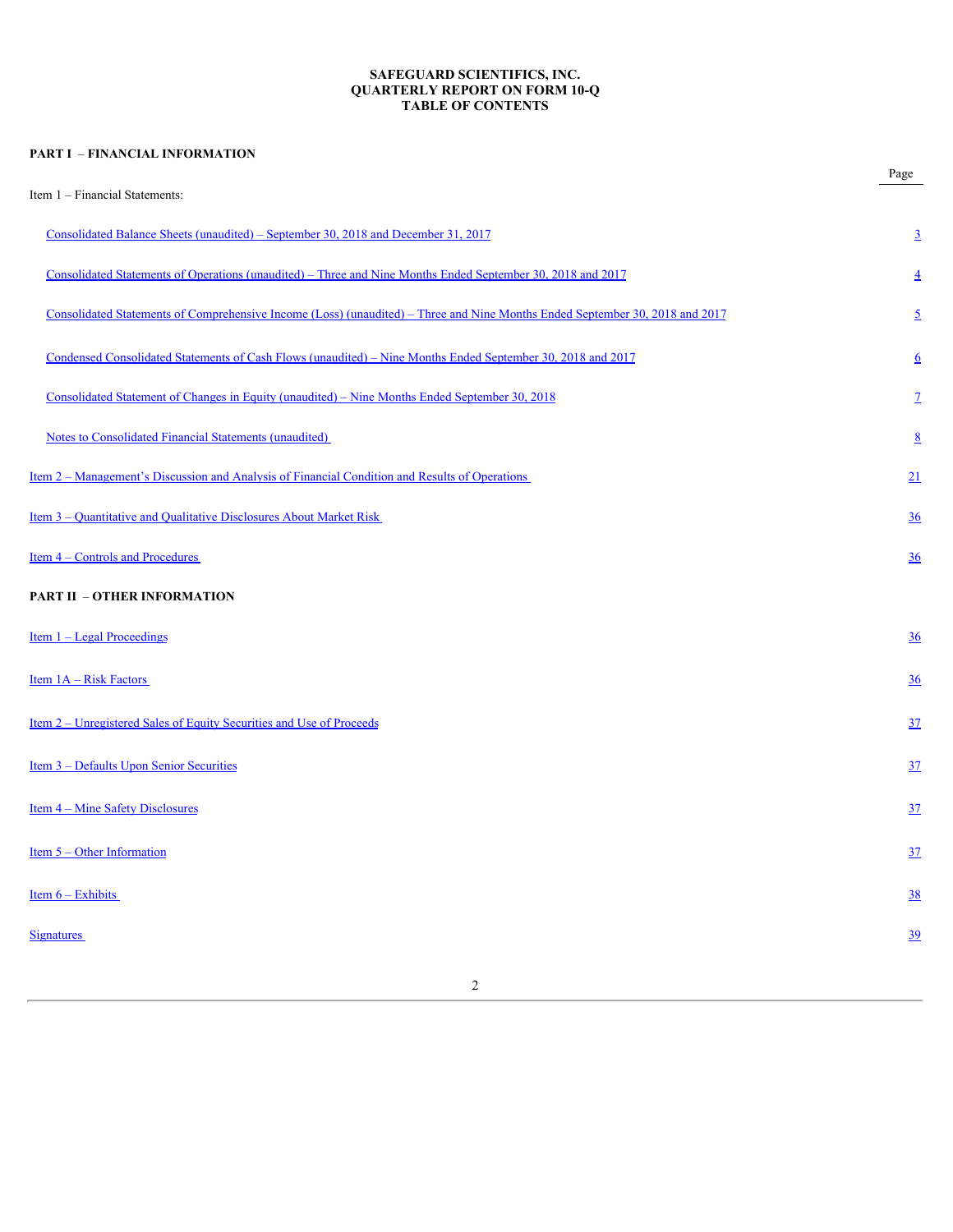### **SAFEGUARD SCIENTIFICS, INC. CONSOLIDATED BALANCE SHEETS (Unaudited - In thousands, except per share data)**

<span id="page-2-0"></span>

|                                                                                                          |              | September 30,<br>2018    |              | December 31, 2017        |
|----------------------------------------------------------------------------------------------------------|--------------|--------------------------|--------------|--------------------------|
| <b>ASSETS</b>                                                                                            |              |                          |              |                          |
| <b>Current Assets:</b>                                                                                   |              |                          |              |                          |
| Cash and cash equivalents                                                                                | $\mathbb{S}$ | 44,522                   | $\mathbf{s}$ | 20,751                   |
| Marketable securities                                                                                    |              | 25,114                   |              | 4,452                    |
| Trading securities                                                                                       |              | 1,307                    |              | 3,761                    |
| Prepaid expenses and other current assets                                                                |              | 2,098                    |              | 4,644                    |
| Total current assets                                                                                     |              | 73,041                   |              | 33,608                   |
| Property and equipment, net                                                                              |              | 1,293                    |              | 1,513                    |
| Ownership interests in and advances to partner companies                                                 |              | 103,702                  |              | 134,691                  |
| Long-term restricted cash equivalents                                                                    |              |                          |              | 6,336                    |
| Other assets                                                                                             |              | 316                      |              | 316                      |
| <b>Total Assets</b>                                                                                      | S.           | 178,352                  | <sup>S</sup> | 176,464                  |
| <b>LIABILITIES AND EQUITY</b>                                                                            |              |                          |              |                          |
| Current Liabilities:                                                                                     |              |                          |              |                          |
| Accounts payable                                                                                         | $\mathbb{S}$ | 17S                      |              | 155                      |
| Accrued compensation and benefits                                                                        |              | 4,053                    |              | 3,321                    |
| Accrued expenses and other current liabilities                                                           |              | 2,213                    |              | 1,851                    |
| Credit facility - current                                                                                |              | 16,433                   |              | $\overline{\phantom{0}}$ |
| Credit facility repayment feature                                                                        |              | 5,622                    |              |                          |
| Convertible senior debentures                                                                            |              | $\overline{\phantom{m}}$ |              | 40,485                   |
| Total current liabilities                                                                                |              | 28,338                   |              | 45,812                   |
| Credit facility - non-current                                                                            |              | 63,399                   |              | 45,321                   |
| Other long-term liabilities                                                                              |              | 3,106                    |              | 3,535                    |
| <b>Total Liabilities</b>                                                                                 |              | 94,843                   |              | 94,668                   |
| Commitments and contingencies (Note 10)                                                                  |              |                          |              |                          |
| Equity:                                                                                                  |              |                          |              |                          |
| Preferred stock, \$0.10 par value; 1,000 shares authorized                                               |              |                          |              |                          |
| Common stock, \$0.10 par value; 83,333 shares authorized; 21,573 shares issued at September 30, 2018 and |              |                          |              |                          |
| December 31, 2017                                                                                        |              | 2,157                    |              | 2,157                    |
| Additional paid-in capital                                                                               |              | 811,131                  |              | 812,536                  |
| Treasury stock, at cost; 926 and 999 shares at September 30, 2018 and December 31, 2017, respectively    |              | (15,284)                 |              | (17,308)                 |
| Accumulated deficit                                                                                      |              | (714, 482)               |              | (715, 476)               |
| Accumulated other comprehensive loss                                                                     |              | (13)                     |              | (113)                    |
| <b>Total Equity</b>                                                                                      |              | 83,509                   |              | 81,796                   |
| Total Liabilities and Equity                                                                             |              | 178,352                  | $\mathbb{S}$ | 176,464                  |
|                                                                                                          |              |                          |              |                          |

See Notes to Consolidated Financial Statements.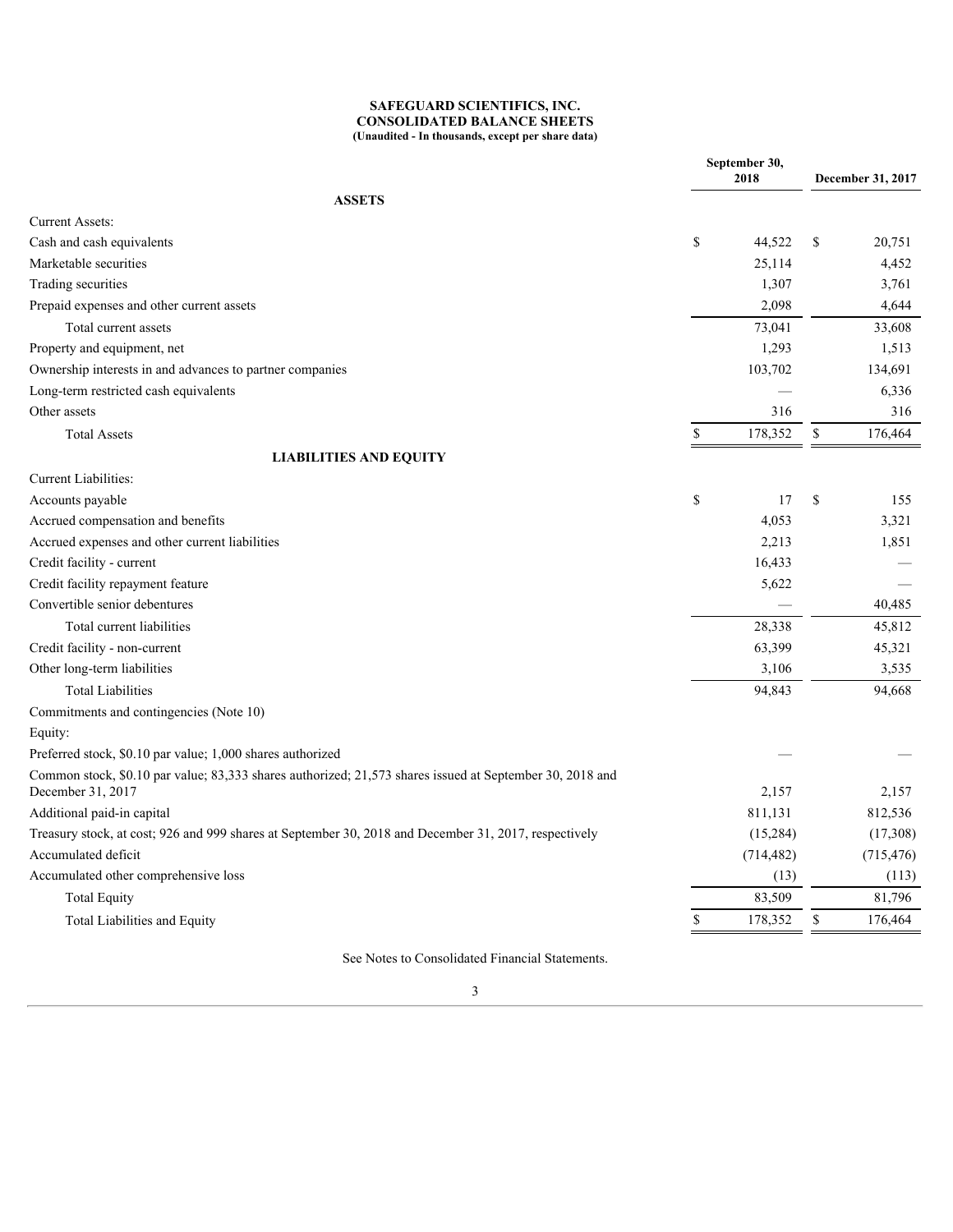#### **SAFEGUARD SCIENTIFICS, INC. CONSOLIDATED STATEMENTS OF OPERATIONS (Unaudited - In thousands, except per share data)**

<span id="page-3-0"></span>

| Three months ended September 30, |      | Nine months ended September 30,      |                                                    |               |                   |  |  |
|----------------------------------|------|--------------------------------------|----------------------------------------------------|---------------|-------------------|--|--|
|                                  |      | 2017                                 | 2018                                               |               | 2017              |  |  |
|                                  |      | 3,758                                | 14,253                                             | -S            | 13,191            |  |  |
| (3,516)                          |      | (3,758)                              | (14,253)                                           |               | (13, 191)         |  |  |
| (1,078)                          |      | (379)                                | (4,965)                                            |               | (219)             |  |  |
| 718                              |      | 1,004                                | 2,182                                              |               | 2,892             |  |  |
| (3,310)                          |      | (2,643)                              | (9, 422)                                           |               | (5,953)           |  |  |
| 39,246                           |      | (12, 874)                            | 27,452                                             |               | (53, 373)         |  |  |
| 32,060                           |      | (18,650)                             | 994                                                |               | (69, 844)         |  |  |
|                                  |      |                                      | $\overline{\phantom{m}}$                           |               | $\hspace{0.05cm}$ |  |  |
| 32,060                           |      |                                      | 994                                                | - S           | (69, 844)         |  |  |
|                                  |      |                                      |                                                    |               |                   |  |  |
|                                  |      |                                      |                                                    | -S            | (3.42)            |  |  |
|                                  |      |                                      | 0.05                                               | <sup>\$</sup> | (3.42)            |  |  |
|                                  |      |                                      |                                                    |               |                   |  |  |
| 20,561                           |      | 20,455                               | 20,535                                             |               | 20,416            |  |  |
| 20,561                           |      | 20,455                               | 20,535                                             |               | 20,416            |  |  |
|                                  | 2018 | $3,516$ \$<br>$1.56$ \$<br>$1.56$ \$ | - S<br>$(18,650)$ \$<br>$(0.91)$ \$<br>$(0.91)$ \$ |               | 0.05              |  |  |

See Notes to Consolidated Financial Statements.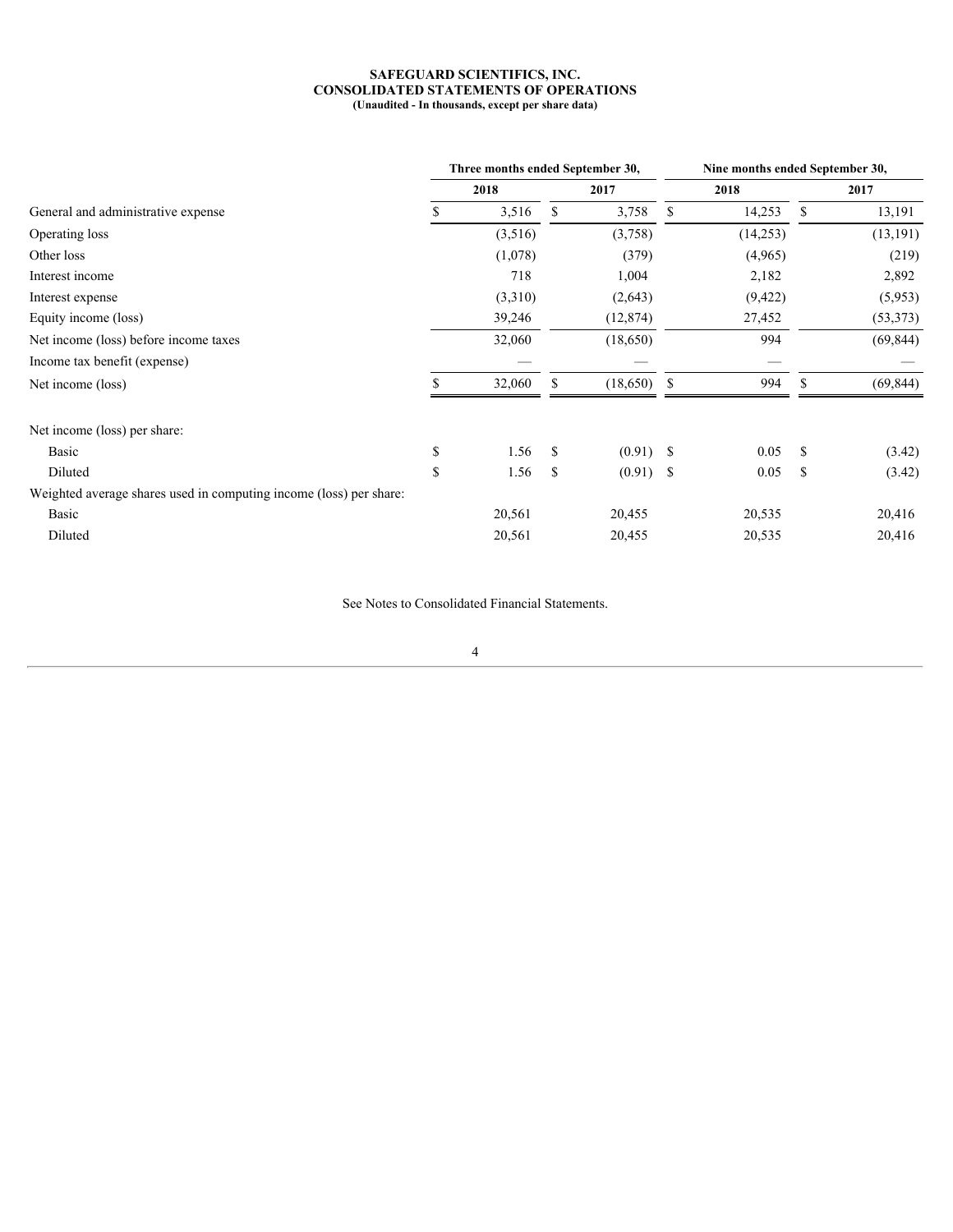#### **SAFEGUARD SCIENTIFICS, INC. CONSOLIDATED STATEMENTS OF COMPREHENSIVE INCOME (LOSS) (Unaudited - In thousands)**

<span id="page-4-0"></span>

|                                                                   | Three months ended September 30, |  |                                | Nine months ended September 30, |       |  |           |  |  |
|-------------------------------------------------------------------|----------------------------------|--|--------------------------------|---------------------------------|-------|--|-----------|--|--|
|                                                                   | 2018                             |  | 2017                           |                                 | 2018  |  | 2017      |  |  |
| Net income (loss)                                                 | 32,060                           |  | $(18,650)$ \$                  |                                 | 994   |  | (69, 844) |  |  |
| Other comprehensive income (loss):                                |                                  |  |                                |                                 |       |  |           |  |  |
| Share of other comprehensive income of equity method investments  | 33                               |  | 274                            |                                 | 33    |  | 277       |  |  |
| Reclassification adjustment for sale of equity method investments | (14)                             |  | $\overbrace{\hspace{25mm}}^{}$ |                                 | 67    |  | 50        |  |  |
| Total comprehensive income (loss)                                 | 32,079                           |  | $(18,376)$ \$                  |                                 | 1.094 |  | (69, 517) |  |  |
|                                                                   |                                  |  |                                |                                 |       |  |           |  |  |

See Notes to Consolidated Financial Statements.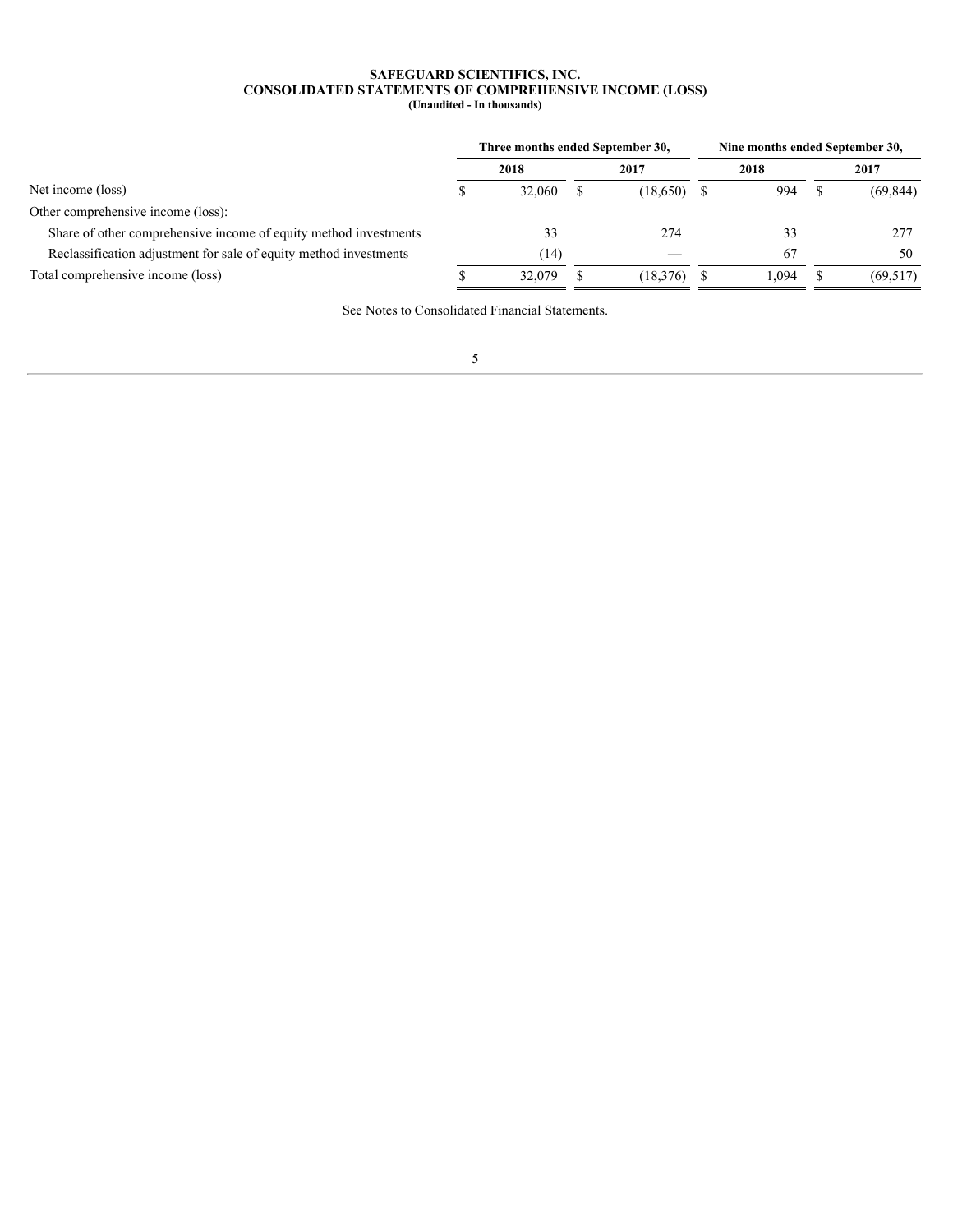#### **SAFEGUARD SCIENTIFICS, INC. CONDENSED CONSOLIDATED STATEMENTS OF CASH FLOWS (Unaudited – In thousands)**

<span id="page-5-0"></span>

|                                                                               | Nine months ended September 30, |           |  |  |
|-------------------------------------------------------------------------------|---------------------------------|-----------|--|--|
|                                                                               | 2018                            | 2017      |  |  |
| <b>Cash Flows from Operating Activities:</b>                                  |                                 |           |  |  |
| Net cash used in operating activities                                         | $(18,649)$ \$                   | (15,515)  |  |  |
| <b>Cash Flows from Investing Activities:</b>                                  |                                 |           |  |  |
| Proceeds from sales of and distributions from companies                       | 69,912                          | 16,604    |  |  |
| Acquisitions of ownership interests in companies                              | (3,250)                         | (11, 851) |  |  |
| Advances and loans to companies                                               | (12,098)                        | (16, 933) |  |  |
| Repayment of advances and loans to companies                                  | 10,652                          |           |  |  |
| Purchases of marketable securities                                            | (24, 858)                       |           |  |  |
| Proceeds, from sales and maturities in marketable securities                  | 4,211                           | 10,268    |  |  |
| Proceeds from sales of property and equipment                                 |                                 |           |  |  |
| Net cash provided by (used in) investing activities                           | 44,570                          | (1, 912)  |  |  |
| <b>Cash Flows from Financing Activities:</b>                                  |                                 |           |  |  |
| Proceeds from credit facility                                                 | 35,000                          | 50,000    |  |  |
| Issuance costs of credit facility                                             | (2,252)                         | (5,696)   |  |  |
| Repurchase of convertible senior debentures                                   | (41,000)                        | (14, 455) |  |  |
| Issuance of Company common stock, net                                         | $\hspace{0.05cm}$               | 12        |  |  |
| Tax withholdings related to equity-based awards                               | (234)                           | (175)     |  |  |
| Net cash provided by (used in) financing activities                           | (8, 486)                        | 29,686    |  |  |
| Net change in cash, cash equivalents and restricted cash equivalents          | 17,435                          | 12,259    |  |  |
| Cash, cash equivalents and restricted cash equivalents at beginning of period | 27,087                          | 28,394    |  |  |
| Cash, cash equivalents and restricted cash equivalents at end of period       | 44,522<br>- S                   | 40,653    |  |  |
|                                                                               |                                 |           |  |  |

See Notes to Consolidated Financial Statements.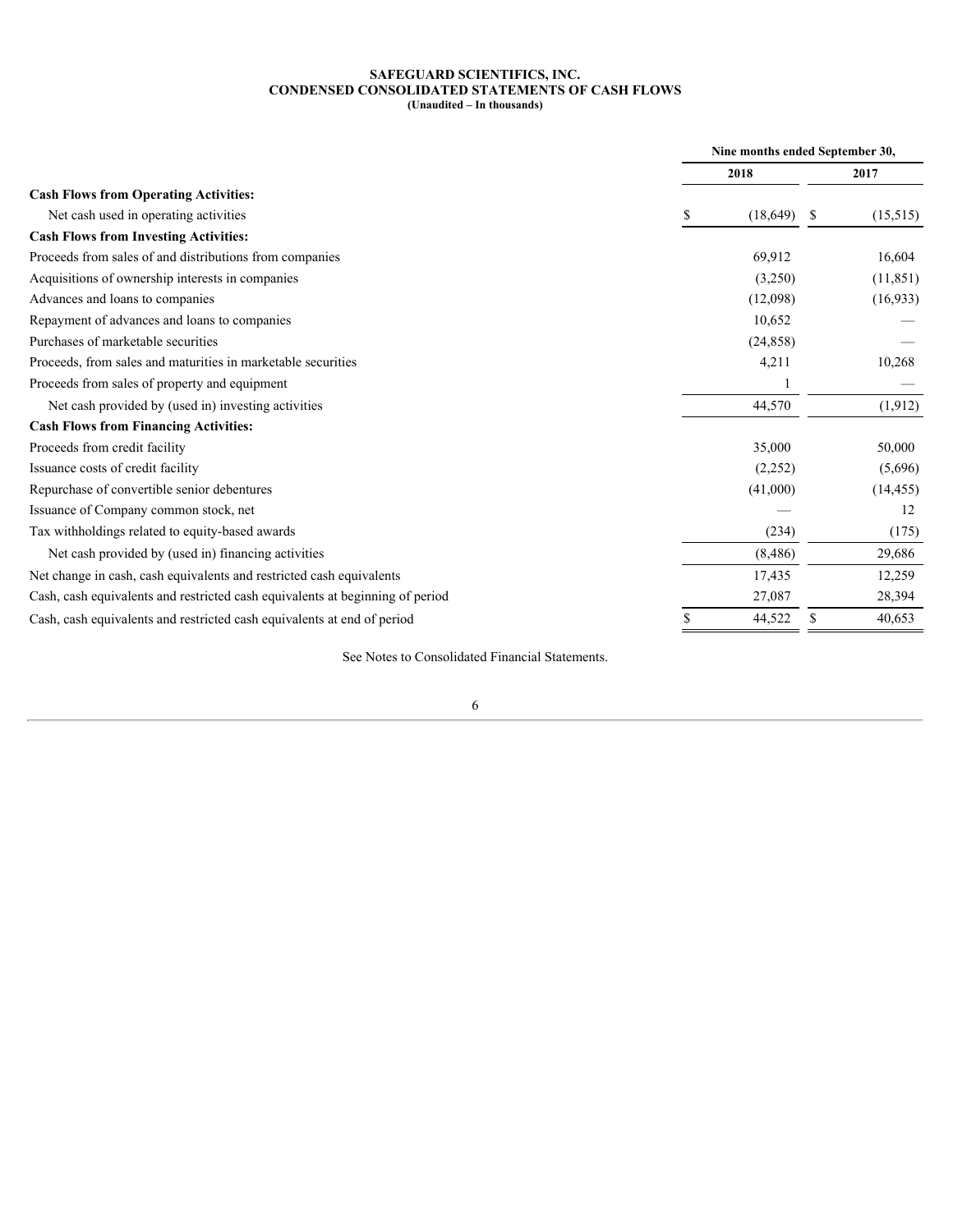#### **SAFEGUARD SCIENTIFICS, INC. CONSOLIDATED STATEMENT OF CHANGES IN EQUITY (Unaudited – In thousands)**

<span id="page-6-0"></span>

|                                                          |        |                        |                   |                                                       |                                 | <b>Common Stock</b> |                   |  | Additional                      |                                | <b>Treasury Stock</b> |  |
|----------------------------------------------------------|--------|------------------------|-------------------|-------------------------------------------------------|---------------------------------|---------------------|-------------------|--|---------------------------------|--------------------------------|-----------------------|--|
|                                                          | Total  | Accumulated<br>Deficit |                   | <b>Accumulated Other</b><br><b>Comprehensive Loss</b> | <b>Shares</b>                   |                     | Amount            |  | Paid-in<br>Capital              | <b>Shares</b>                  | Amount                |  |
| Balance - December 31, 2017                              | 81,796 |                        | $(715, 476)$ \$   | (113)                                                 | 21,573                          |                     | 2,157             |  | 812,536                         | 999                            | (17,308)              |  |
| Net income                                               | 994    |                        | 994               | $\overbrace{\phantom{12332}}$                         | _                               |                     | _                 |  |                                 |                                | _                     |  |
| Stock options exercised, net of tax<br>withholdings      |        |                        |                   |                                                       | $\overline{\phantom{a}}$        |                     | $\hspace{0.05cm}$ |  | (16)                            | (1)                            | 16                    |  |
| Issuance of restricted stock, net of tax<br>withholdings | (234)  |                        | $\hspace{0.05cm}$ | $\hspace{0.05cm}$                                     | $\hspace{0.05cm}$               |                     |                   |  | (2, 242)                        | (72)                           | 2,008                 |  |
| Stock-based compensation expense                         | 853    |                        |                   |                                                       | _                               |                     |                   |  | 853                             | $\overbrace{\hspace{25mm}}^{}$ |                       |  |
| Other comprehensive income                               | 100    |                        |                   | 100                                                   | $\hspace{0.1mm}-\hspace{0.1mm}$ |                     | $\hspace{0.05cm}$ |  | $\hspace{0.1mm}-\hspace{0.1mm}$ |                                |                       |  |
| <b>Balance - September 30, 2018</b>                      | 83,509 |                        | (714, 482)        | (13)                                                  | 21,573                          |                     | 2,157             |  | 811,131                         | 926                            | (15,284)              |  |

See Notes to Consolidated Financial Statements.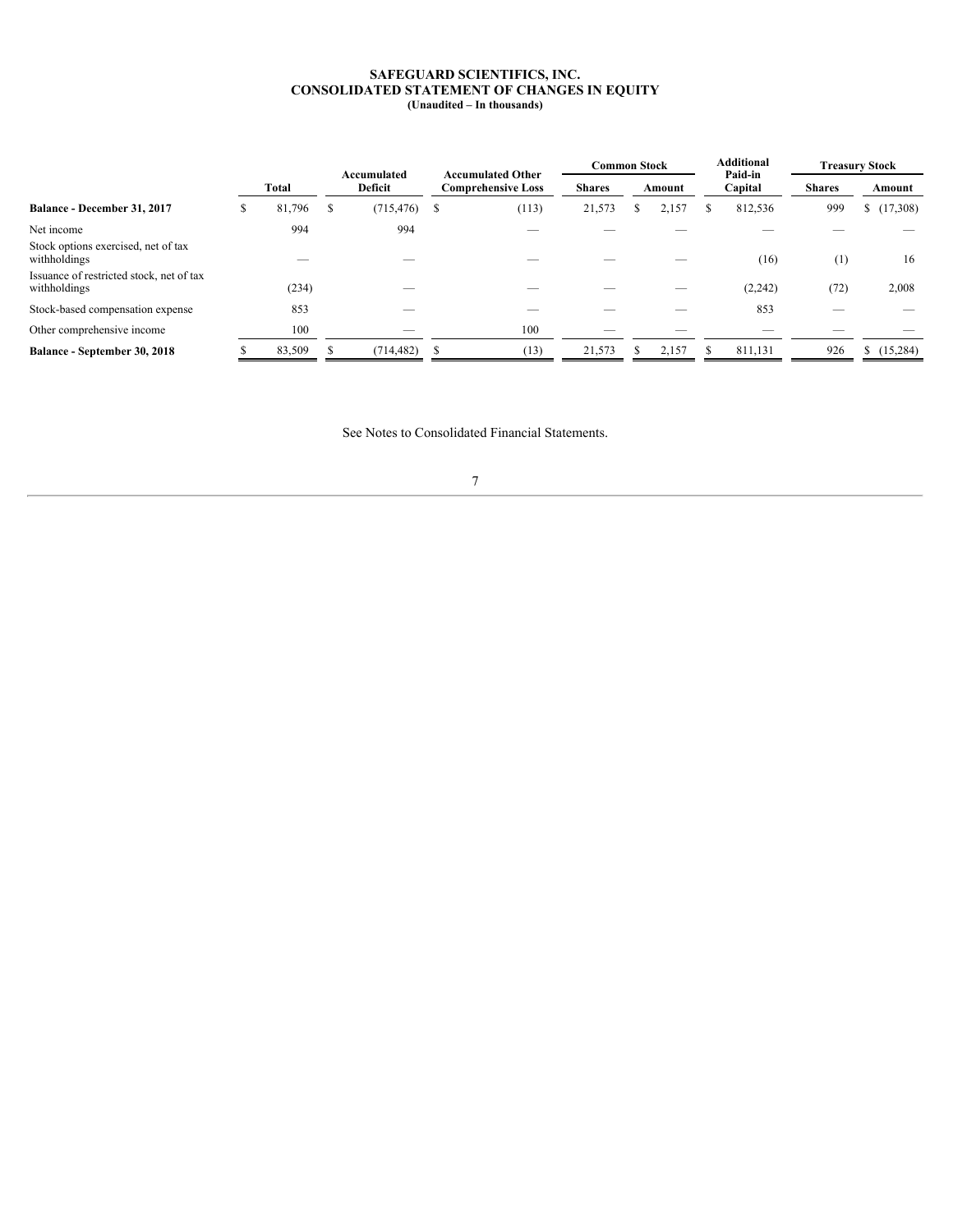#### <span id="page-7-0"></span>**1. General**

The accompanying unaudited interim Consolidated Financial Statements of Safeguard Scientifics, Inc. ("Safeguard" or the "Company") were prepared in accordance with accounting principles generally accepted in the United States of America and the interim financial statement rules and regulations of the SEC. In the opinion of management, these statements include all adjustments (consisting only of normal recurring adjustments) necessary for a fair presentation of the Consolidated Financial Statements. The interim operating results are not necessarily indicative of the results for a full year or for any interim period. Certain information and note disclosures normally included in financial statements prepared in accordance with accounting principles generally accepted in the United States of America have been condensed or omitted pursuant to such rules and regulations relating to interim financial statements. The Consolidated Financial Statements included in this Form 10-Q should be read in conjunction with Management's Discussion and Analysis of Financial Condition and Results of Operations included elsewhere in this Form 10-Q and with the Company's Consolidated Financial Statements and Notes thereto included in the Company's 2017 Annual Report on Form 10-K.

## *Liquidity*

As of September 30, 2018, the Company had \$44.5 million of cash and cash equivalents and \$25.1 million of marketable securities for a total of \$69.6 million . As of September 30, 2018, the Company had \$85.0 million of principal outstanding on its Amended Credit Facility (as defined below) due in May 2020. The Company currently has \$15.0 million of availability under the Amended Credit Facility.

In January 2018, Safeguard announced that, from that date forward, the Company will not deploy any capital into new partner company opportunities and will focus on supporting its existing partner companies and maximizing monetization opportunities for partner company interests to enable distributions of net proceeds to shareholders. In that context, the Company will consider initiatives including, among others: the sale of individual partner companies, the sale of certain partner company interests in secondary market transactions, or a combination thereof, as well as other opportunities to maximize shareholder value. The Company anticipates distributing to shareholders net proceeds from the sale of partner companies or partner company interests, as applicable, after satisfying its debt obligations and working capital needs. In connection with the Company's change in strategy, in January 2018, the Company implemented an initiative to reduce the operating costs of the Company. In April 2018, the Company announced additional management changes intended to further streamline the Company's organizational structure and further reduce its operating costs. In connection with the changes that the Company has implemented, the Company will incur approximately \$4.0 million of severance payments to terminated employees that will be paid over approximately twelve months. The Company anticipates that with these organizational changes and cost reduction initiatives, its ongoing annualized operating expenses excluding interest, depreciation, severance and stockbased compensation, will approximate \$8 million to \$9 million .

In May 2017, the Company entered into a \$75.0 million secured, revolving credit facility ("Credit Facility") with HPS Investment Partners, LLC ("Lender"). In May 2018, the Company and Lender amended the Credit Facility ("Amended Credit Facility") to increase the principal amount of indebtedness available to be borrowed by the Company from \$75.0 million to \$100.0 million . The interest rate and maturity date of May 2020 remained unchanged. The Amended Credit Facility consists of a term loan in the principal amount of \$85.0 million , (the "Term Loan"), \$50.0 million of which was outstanding prior to entering into the amendment and \$35.0 million of which was drawn in connection with the consummation of the amendment, and a revolving loan in the principal amount of up to \$15.0 million (the "Revolving Loan"). The Company may borrow and repay under the Revolving Loan at any time until its expiration on December 30, 2018. Any amounts outstanding under the Revolving Loan on December 30, 2018 will be subject to the same repayment terms as amounts borrowed under the Term Loan. Repayment terms under the Amended Credit Facility include a make-whole interest provision equal to the interest that would have been payable had the principal amount subject to repayment been outstanding through the maturity date of the Amended Credit Facility. Under the Amended Credit Facility, if the aggregate amount of the Company's qualified cash at any quarter end date exceeds \$50.0 million , the Company will be required to prepay outstanding principal amounts under the Amended Credit Facility, plus any applicable accrued and make-whole interest, in an amount equal to 100% of such excess.<br>Certain debt covenants were revised in connection with the Amended Credit Facility. The Amended Credit Facility requires the Company to (i) maintain a

liquidity threshold of at least \$20 million of unrestricted cash; (ii) maintain a minimum aggregate appraised value of the Company's ownership interests in its partner companies, plus unrestricted cash in excess of the liquidity threshold, of at least \$350 million less the aggregate amount of all prepayments of the Term Loan and all prepayments of the Revolving Loan made after December 30, 2018; (iii) limit deployments to only existing partner companies and such deployments may not exceed, when combined with deployments after January 1, 2018, \$40.0 million in the aggregate through the maturity date; and (iv) limit certain expenses (which shall exclude severance payments, interest expense, depreciation and stock-based compensation) incurred or paid to no more than \$11.5 million in any twelve-month period after the date of the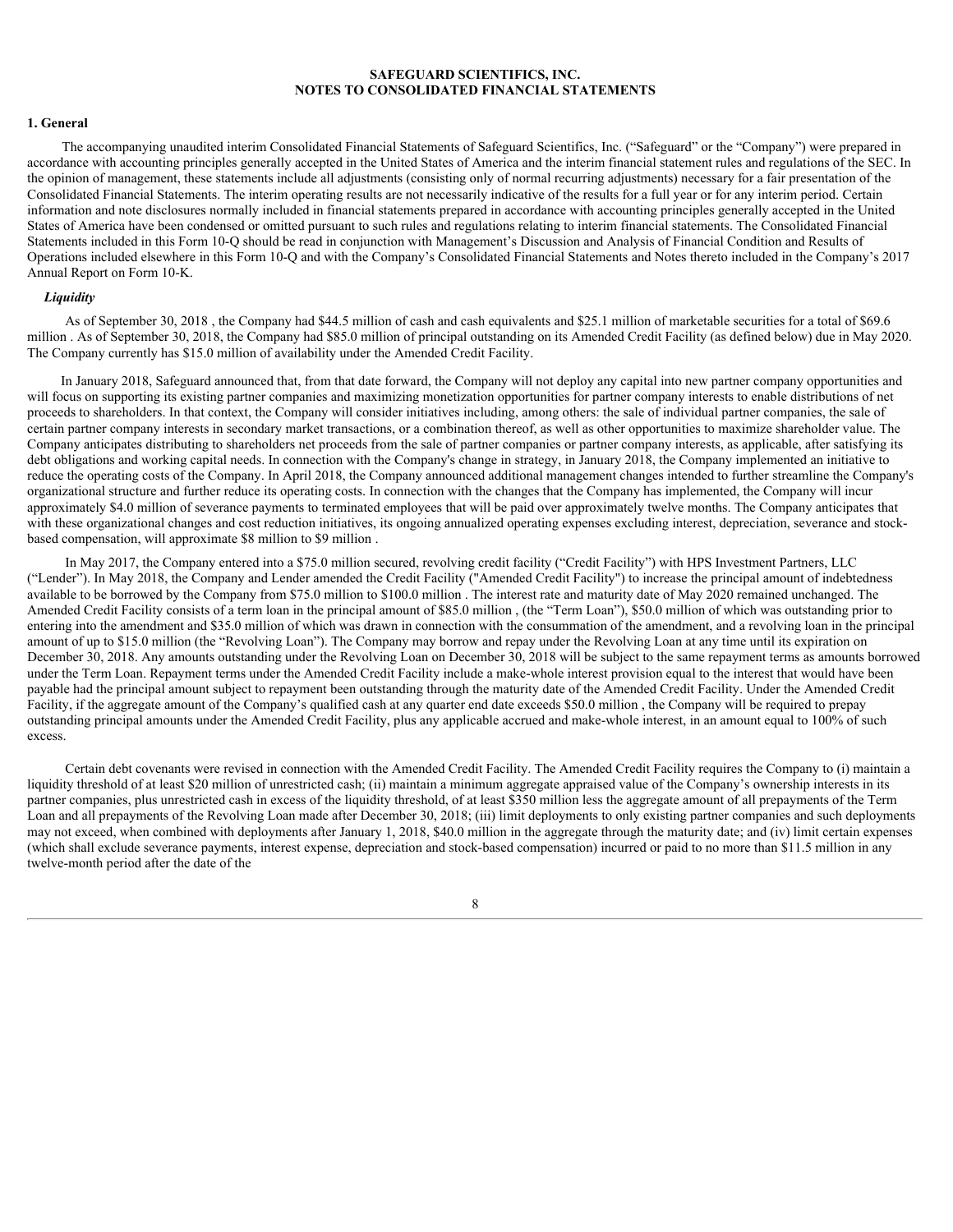amendment (or such shorter period as has elapsed since the date of the amendment). The Company is no longer required to maintain a specific net worth or any diversification requirements or concentration limits with respect to the Company's capital deployments to its partner companies. Additionally, under the Amended Credit Facility, the Company is restricted from repurchasing shares of its outstanding common stock and/or issuing dividends until such time as the Amended Credit Facility is repaid in full. As of the date these consolidated financial statements were issued, the Company was in compliance with all applicable covenants.

The \$35.0 million of additional principal that the Company borrowed with the consummation of the Amended Credit Facility resulted in net proceeds of \$32.7 million , after closing fees to the Lender and other third parties, that were used towards the repayment of \$41.0 million of principal outstanding on its 2018 Debentures, which the Company repaid in full on the maturity date of May 15, 2018. There were no convertible debentures outstanding as of September 30, 2018.

The Company funds its operations with cash and marketable securities on hand as well as proceeds from the sales of its interests in its partner companies. Due to the nature of the mergers and acquisitions market, and the developmental cycle of companies like the Company's partner companies, the Company's ability to generate specific amounts of liquidity from sales of its partner company interests in any given period of time cannot be assured. Accordingly, the forecasts which the Company utilizes for projecting future compliance with covenants related to its Amended Credit Facility include significantly discounted probabilityweighted proceeds from the sales of its interests in its partner companies. Based on these forecasts, management believes the Company will remain in compliance with all its debt covenants. Non-compliance with any of the covenants would constitute an event of default under the Amended Credit Facility, and the Lender could choose to accelerate the maturity of the indebtedness. If the Lender chose not to provide a waiver and were to accelerate the maturity of the indebtedness, the Company may not have sufficient liquidity to repay the entire balance of its outstanding borrowings and other obligations under the Amended Credit Facility.

In order for the Company to maintain compliance with these covenants, the Company's plan includes selling certain of its partner company interests in the ordinary course of its business and limiting capital deployments to existing partner companies, if necessary. Should the Company not be in compliance with any of its debt covenants and be unable to obtain waivers for such events of default, management would pursue one of a number of potential alternatives to satisfy the obligations, including completing an equity offering or obtaining a new debt facility to refinance its existing debt. The Company believes that its cash, cash equivalents and marketable securities at September 30, 2018 will be sufficient to fund operations past one year from the issuance of these financial statements.

#### *Significant Accounting Policies*

#### **Restricted Cash Equivalents**

Restricted cash equivalents in prior periods represented cash required to be set aside by a contractual agreement with a bank as collateral for a letter of credit. During the first quarter of 2018, the restriction on the cash lapsed in connection with the termination of the related letter of credit. The following table provides a reconciliation of cash, cash equivalents and restricted cash equivalents reported within the Consolidated Balance Sheets that sum to the total of the same such amounts shown in the Consolidated Statements of Cash Flows:

|                                                              | <b>September 30, 2018</b> | December 31, 2017          |        |  |  |
|--------------------------------------------------------------|---------------------------|----------------------------|--------|--|--|
|                                                              |                           | (Unaudited - In thousands) |        |  |  |
| Cash and cash equivalents                                    | 44,522                    |                            | 20,751 |  |  |
| Long-term restricted cash equivalents                        |                           |                            | 6,336  |  |  |
| Total cash, cash equivalents and restricted cash equivalents | 44,522                    |                            | 27,087 |  |  |
|                                                              |                           |                            |        |  |  |

#### *Recently Adopted Accounting Pronouncements*

In January 2016, the FASB issued ASU 2016-01, *Recognition and Measurement of Financial Assets and Financial Liabilities* . ASU 2016-01 requires that equity investments (except those accounted for under the equity method of accounting or those that result in consolidation of the investee) are to be measured at fair value with changes in fair value recognized in net income. However, an entity may choose to measure equity investments that do not have readily determinable fair values at cost minus impairment, if any, plus or minus changes resulting from observable price changes in orderly transactions for the identical or a similar investment of the same issuer. Furthermore, equity investments without readily determinable fair values are to be assessed for impairment using a qualitative approach. The amendments in ASU 2016-01 should be applied by means of a cumulative-effect adjustment to the balance sheet as of the beginning of the fiscal year of adoption, with other amendments related specifically to equity securities without readily determinable fair values applied prospectively. The Company adopted the amendments in ASU 2016-01 when they became effective on January 1, 2018. The adoption of this guidance did not have a material impact upon the Company's financial condition or results of operations.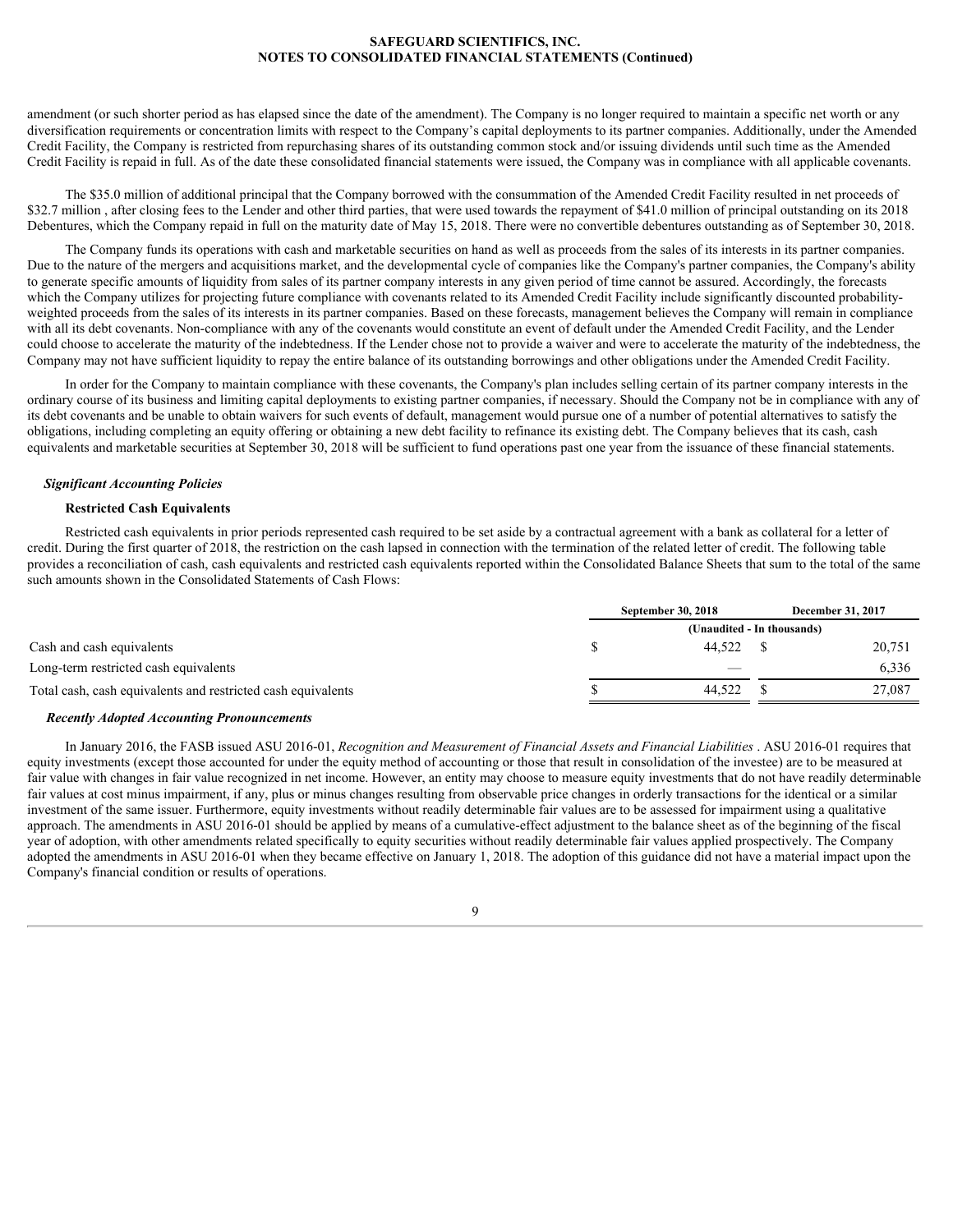In May 2014, the Financial Accounting Standards Board ("FASB") issued Accounting Standards Update ("ASU") No. 2014-09, *Revenue from Contracts* with Customers (Topic 606) ("ASU 2014-09"). ASU 2014-09 and related subsequent amendments outline a single comprehensive model to use to account for revenue arising from contracts with customers and supersede most current revenue recognition guidance. For public companies, the guidance is effective for annual periods beginning after December 15, 2017 and any interim periods that fall within that reporting period. For nonpublic companies, the guidance is effective for annual periods beginning after December 15, 2018 and interim periods within annual periods beginning after December 15, 2019 with early adoption permitted. As the new standard will supersede most existing revenue guidance, it could impact revenue and cost recognition for partner companies. Any change in revenue or cost recognition for partner companies could affect the Company's recognition of its share of the results of its equity method partner companies. On July 20, 2017, the SEC staff observer at the FASB's Emerging Issues Task Force ("EITF") meeting announced that the SEC staff will not object if a private company equity method investee meeting the definition of a public business entity that otherwise would not meet the definition of a public business entity except for the inclusion of its financial statements or financial information in another entity's filings with the SEC, uses private company adoption dates for the new revenue standard. As a result, the Company's private, calendar year partner companies will adopt the new revenue standard for the year ending December 31, 2019. The impact of adoption of the new revenue standard will be reflected in the Company's financial results for the interim and annual reporting periods beginning in 2020 on a one quarter-lag basis.

### *Recently Issued Accounting Pronouncements Not Yet Adopted*

In February 2016, the FASB issued ASU 2016-02, *Leases* . The guidance in ASU 2016-02 requires that a lessee recognize in the statement of financial position a liability to make lease payments (the lease liability) and a right-of-use asset representing its right to use the underlying asset for the lease term. For leases with a term of 12 months or less, a lessee is permitted to make an accounting policy election by class of underlying asset not to recognize lease assets and lease liabilities. As with previous guidance, there continues to be a differentiation between finance leases and operating leases, however this distinction now primarily relates to differences in the manner of expense recognition over time and in the classification of lease payments in the statement of cash flows. Lease assets and liabilities arising from both finance and operating leases will be recognized in the statement of financial position. The transitional guidance for adopting the requirements of ASU 2016-02 calls for a modified retrospective approach that includes a number of optional practical expedients that entities may elect to apply. The guidance in ASU 2016-02 will become effective for the Company on January 1, 2019. The Company anticipates making the accounting policy election not to recognize lease assets and lease liabilities for leases with a term of 12 months or less. As of September 30, 2018, the Company's only material long-term lease was for its corporate headquarters in Radnor, PA under a lease expiring in 2026. The Company also has immaterial office equipment leases expiring at various dates through 2020. The Company is currently evaluating the impact that the adoption of ASU 2016-02 will have on its consolidated financial statements.

#### **2. Ownership Interests in and Advances to Partner Companies**

The following summarizes the carrying value of the Company's ownership interests in and advances to partner companies.

|                                      | <b>September 30, 2018</b> | December 31, 2017          |  |  |
|--------------------------------------|---------------------------|----------------------------|--|--|
|                                      |                           | (Unaudited - In thousands) |  |  |
| <b>Equity Method Companies:</b>      |                           |                            |  |  |
| Partner companies                    | \$<br>71,248              | 107,646<br>-S              |  |  |
| Private equity funds                 | 440                       | 443                        |  |  |
|                                      | 71,688                    | 108,089                    |  |  |
| Other Companies:                     |                           |                            |  |  |
| Partner companies and other holdings | 15,260                    | 2,762                      |  |  |
| Private equity funds                 | 1,311                     | 1,334                      |  |  |
|                                      | 16,571                    | 4,096                      |  |  |
| Advances to partner companies        | 15,443                    | 22,506                     |  |  |
|                                      | 103,702                   | 134,691<br>-8              |  |  |
|                                      |                           |                            |  |  |

The Company recognized an impairment charge of it's entire carrying value of \$4.8 million related to CloudMine, Inc. which is reflected in Equity income (loss) in the Consolidated Statements of Operations for the three and nine months ended September 30, 2018 . The impairment results from our inability to recover the carrying value of the investment as the company has not identified new investors.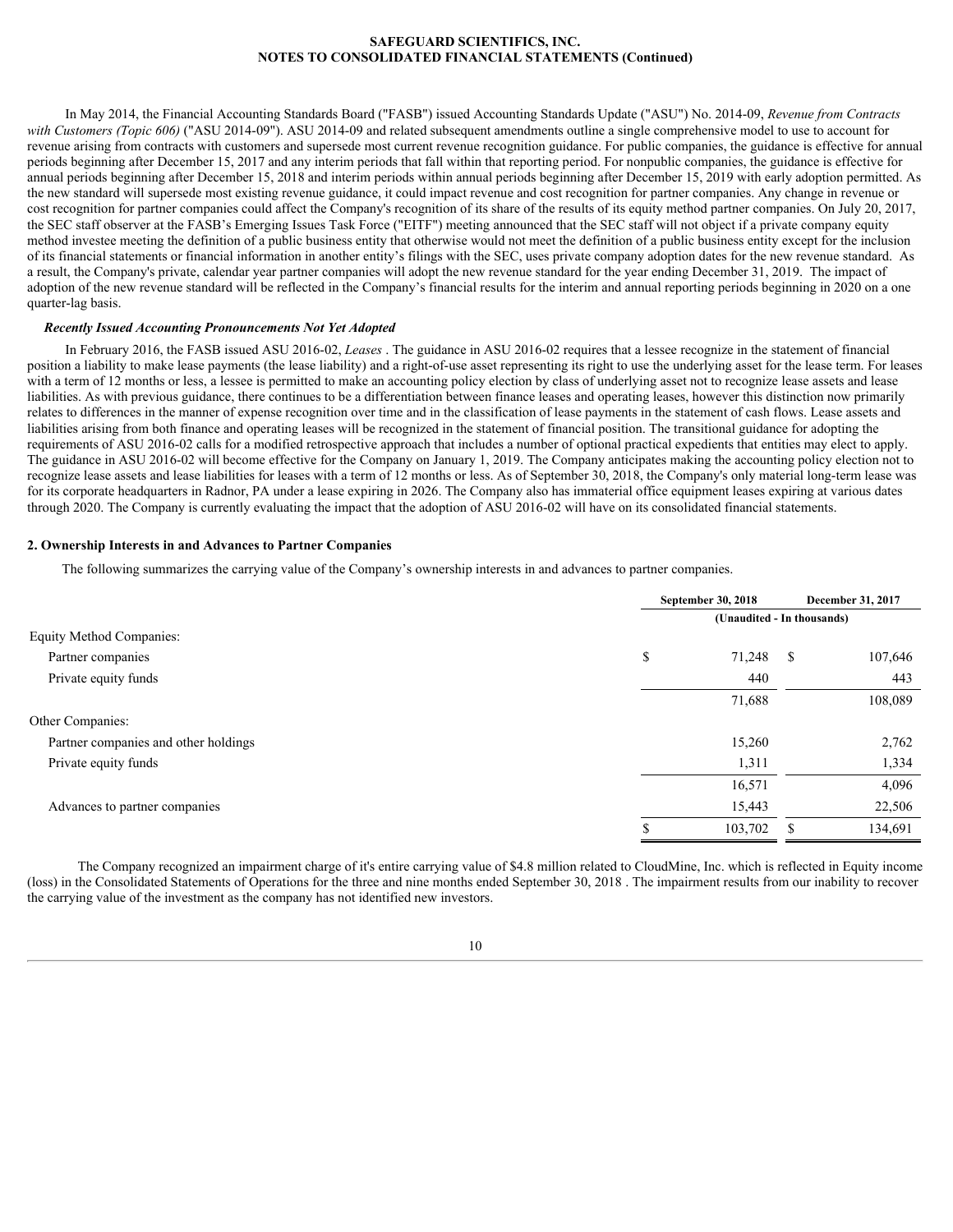In July 2018, the Company sold 39.13% of its ownership position in MediaMath back to MediaMath for \$45.0 million . The Company also granted MediaMath an option to repurchase an additional 10.87% of the Company's ownership position in MediaMath for \$12.5 million within 180 days after the close of the initial transaction. The Company recognized a gain of \$45.0 million on the initial transaction, which was included in Equity income (loss) in the Consolidated Statements of Operations for the three and nine months ended September 30, 2018 . The Company previously accounted for its ownership interest in MediaMath under the equity method of accounting. Immediately after the initial transaction, the Company discontinued utilizing the equity method of accounting for its remaining ownership interest in MediaMath. The Company's remaining ownership interest was recorded at its carrying value immediately prior to the initial transaction. The carrying value will be adjusted for any future impairments or observable price changes in the same or similar equity securities of MediaMath as those held by the Company.

In July 2018, the Company sold its interest in AdvantEdge Healthcare Solutions, Inc. in a secondary transaction for \$10.0 million , excluding an additional \$6.3 million that may be realized upon the achievement of certain valuation thresholds in connection with the future sale of Advantage Healthcare Solutions. The Company recognized a gain of \$5.5 million on the transaction, which was included in Equity income (loss) in the Consolidated Statements of Operations for the three and nine months ended September 30, 2018 .

In May 2018, Cask Data, Inc. sold substantially all of its assets to another entity. The Company received \$11.5 million in cash proceeds in connection with the transaction, excluding \$2.4 million of holdbacks and escrows that may be released on various dates on or before November 2019. The Company recognized a gain of \$4.2 million on the transaction, which was included in Equity income (loss) in the Consolidated Statements of Operations for the three and nine months ended September 30, 2018 .

The Company recognized an impairment charge of \$6.6 million related to Apprenda, Inc. which is reflected in Equity income (loss) in the Consolidated Statements of Operations for the nine months ended September 30, 2018 . The impairment was based on Apprenda's decision to discontinue operations. The adjusted carrying value of the Company's interest in Apprenda was \$0.0 million at September 30, 2018.

In February 2018, Nexxt, Inc., formerly Beyond.com, repaid \$10.5 million of principal outstanding on a note received in connection with the Company's sale of its interest back to Nexxt for \$26.0 million in March 2017. In that transaction, the Company received \$15.5 million in cash and a three -year, \$10.5 million note for the balance due, which accrued interest at a rate of 9.5% per annum. Interest was payable annually and interest income was recorded as earned throughout the year. The \$10.5 million note was fully reserved and had a carrying value of zero as of December 31, 2017. The Company waived the interest accrued to date in connection with the early repayment of the principal balance. The receipt of \$10.5 million of cash in February 2018 resulted in a gain of \$9.5 million , net of the interest accrued to date, which is included in Equity income (loss) in the Consolidated Statements of Operations for the nine months ended September 30, 2018 .

In January 2018, Spongecell, Inc. merged into Flashtalking, a privately-held company. The Company received Flashtalking ordinary shares equal to approximately 10% of Flashtalking's issued share capital at the time of the closing. The Company's final number of Flashtalking shares will be subject to customary indemnification and working capital provisions and agreements. The Company recorded its ownership interest in Flashtalking at \$11.2 million , which reflects its fair value at the time of closing. The Company recognized a gain of \$3.9 million on the transaction, which is included in Equity income (loss) in the Consolidated Statements of Operations for the nine months ended September 30, 2018 .

In February 2018, the Company sold 414,237 shares of Invitae Corporation ("Invitae") common stock on the open market for proceeds of \$2.6 million after transaction fees. The Company obtained shares of Invitae in August 2017 when Invitae, a public company, acquired former partner company Good Start Genetics, Inc. In that transaction, the Company received 414,237 shares of Invitae common stock, excluding 124,092 shares of Invitae common stock which will be held in escrow. During the third quarter, 78,103 additional shares were released from escrow and recorded as an additional gain of \$1.1 million from this transaction, which is included in Equity income (loss) in the Consolidated Statements of Operations for the three and nine months ended September 30, 2018 . The Invitae shares were classified as Trading securities and recorded at their fair value, which was \$1.3 million and \$3.8 million at September 30, 2018 and December 31, 2017, respectively. For the three and nine months ended September 30, 2018 , the Company recorded a \$0.2 million gain and a \$1.0 million net loss, respectively, due to a change in the value of the Invitae shares, which is included in Other loss in the Consolidated Statements of Operations.

In January 2018, the Company received \$0.6 million of proceeds from the sale of the assets of Aventura, Inc., a former partner company that ceased operations and was fully impaired in 2016. The Company recognized a gain of \$0.6 million , which is reflected in Equity income (loss) in the Consolidated Statements of Operations for the nine months ended September 30, 2018 .

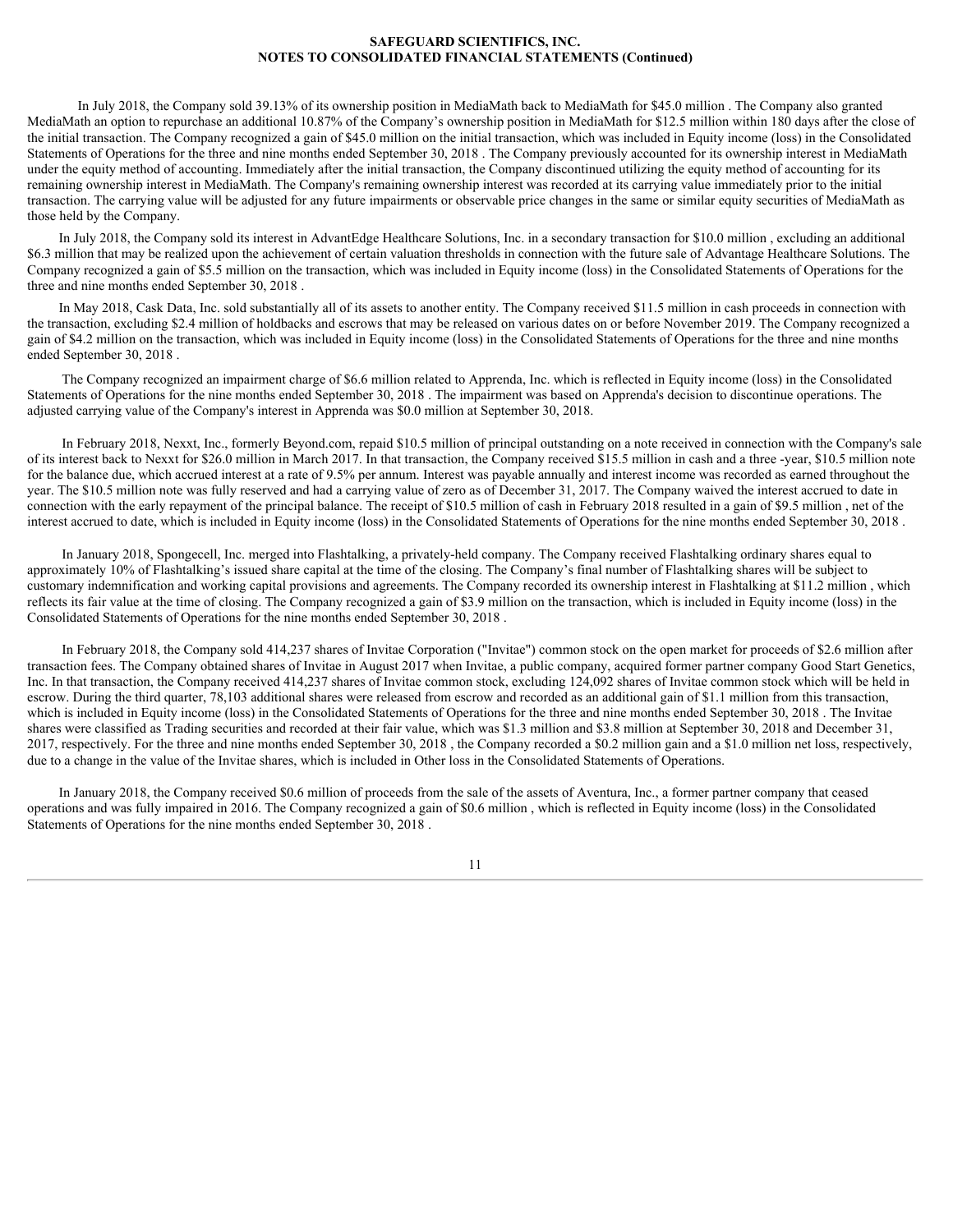#### *Summarized Financial Information*

The Company discloses aggregate summarized statements of operations for any partner companies accounted for under the equity method that are deemed significant. The following table provides significant partner company operations information for the three and nine months ended September 30, 2018 . The partner company results of operations have been compiled from respective partner company financial statements, reflect certain historical adjustments, and are reported on a one quarter lag basis. Results of operations of the partner companies are excluded for periods prior to their acquisition, subsequent to their disposition and subsequent to the discontinuation of equity method of accounting. Historical results are not adjusted when the Company exits, writes-off or discontinues the equity method of accounting for a partner company.

|                               | Three months ended September 30, |  | Nine months ended September 30, |                 |      |            |
|-------------------------------|----------------------------------|--|---------------------------------|-----------------|------|------------|
|                               | 2018                             |  | 2017                            | 2018            | 2017 |            |
|                               |                                  |  | (Unaudited - In thousands)      |                 |      |            |
| <b>Results of Operations:</b> |                                  |  |                                 |                 |      |            |
| Revenue                       | 40,070                           |  | 91,137                          | 234,049         |      | 275,154    |
| Gross profit                  | 21,822                           |  | 60,836                          | 153,387         |      | 180,158    |
| Net loss                      | (34,885)                         |  | (52, 648)                       | $(120, 971)$ \$ |      | (148, 439) |

# **3. Acquisitions of Ownership Interests in Partner Companies**

## *Third quarter of 2018*

The Company funded an aggregate of \$0.7 million of term notes to InfoBionic, Inc. The Company had previously deployed an aggregate of \$21.3 million in InfoBionic. InfoBionic is an emerging digital health company focused on creating patient monitoring solutions for chronic disease management with an initial market focus on cardiac arrhythmias. The Company accounts for its interest in InfoBionic under the equity method.

The Company deployed an additional \$1.0 million in meQuilibrium. The Company had previously deployed and aggregate of \$10.5 million in meQuilibrium. meQuilibrium is a digital coaching platform that delivers clinically validated and highly personalized resilience solutions to employers, health plans, wellness providers and consumers increasing engagement, productivity and performance, as well as improving outcomes in managing stress, health and well-being. The Company accounts for its interest in meQuilibrium under the equity method.

The Company funded an additional \$1.0 million of convertible bridge loans to Moxe Health Corporation. The Company had previously deployed \$4.5 million in Moxe Health. Moxe Health connects payers to their provider networks, facilitating real-time data exchange through its electronic integration platform. The Company accounts for its interest in Moxe Health under the equity method.

The Company funded an additional \$1.5 million in Zipnosis, Inc. The Company had previously deployed \$7.0 million in Zipnosis. Zipnosis provides health systems with a white-labeled, fully integrated virtual care platform. The Company accounts for its interest in Zipnosis under the equity method.

The Company deployed an aggregate of \$0.4 million of convertible bridge loans to CloudMine, Inc. The Company had previously deployed an aggregate of \$10.5 million in CloudMine. CloudMine empowers healthcare organizations to rapidly and confidently develop connected digital health experiences by reducing complexity, enabling data mobility, and ensuring compliance. The Company accounts for its interest in CloudMine under the equity method.

The Company funded an additional \$0.5 million in Aktana, Inc. The Company had previously deployed \$9.7 million in Aktana. Aktana leverages big data and machine learning to enable pharmaceutical brands to dynamically optimize their strategy and enhance sales execution. The Company accounts for its interest in Aktana under the equity method.

The Company funded an additional \$1.4 million of convertible bridge loans to QuanticMind, Inc. The Company had previously deployed \$11.5 million in QuanticMind. QuanticMind delivers the most intelligent, scalable and fastest platform for maximizing digital marketing performance, including paid search and social, for enterprises. The Company accounts for its interest in QuanticMind under the equity method.

The Company funded an additional \$0.5 million of convertible bridge loans to Sonobi, Inc. The Company had previously deployed \$10.9 million in Sonobi. Sonobi is an advertising technology developer that designs advertising tools and solutions for the industry's leading media, publishers, brand advertisers, media agencies, DSPs, and media technology providers. The Company accounts for its interest in Sonobi under the equity method.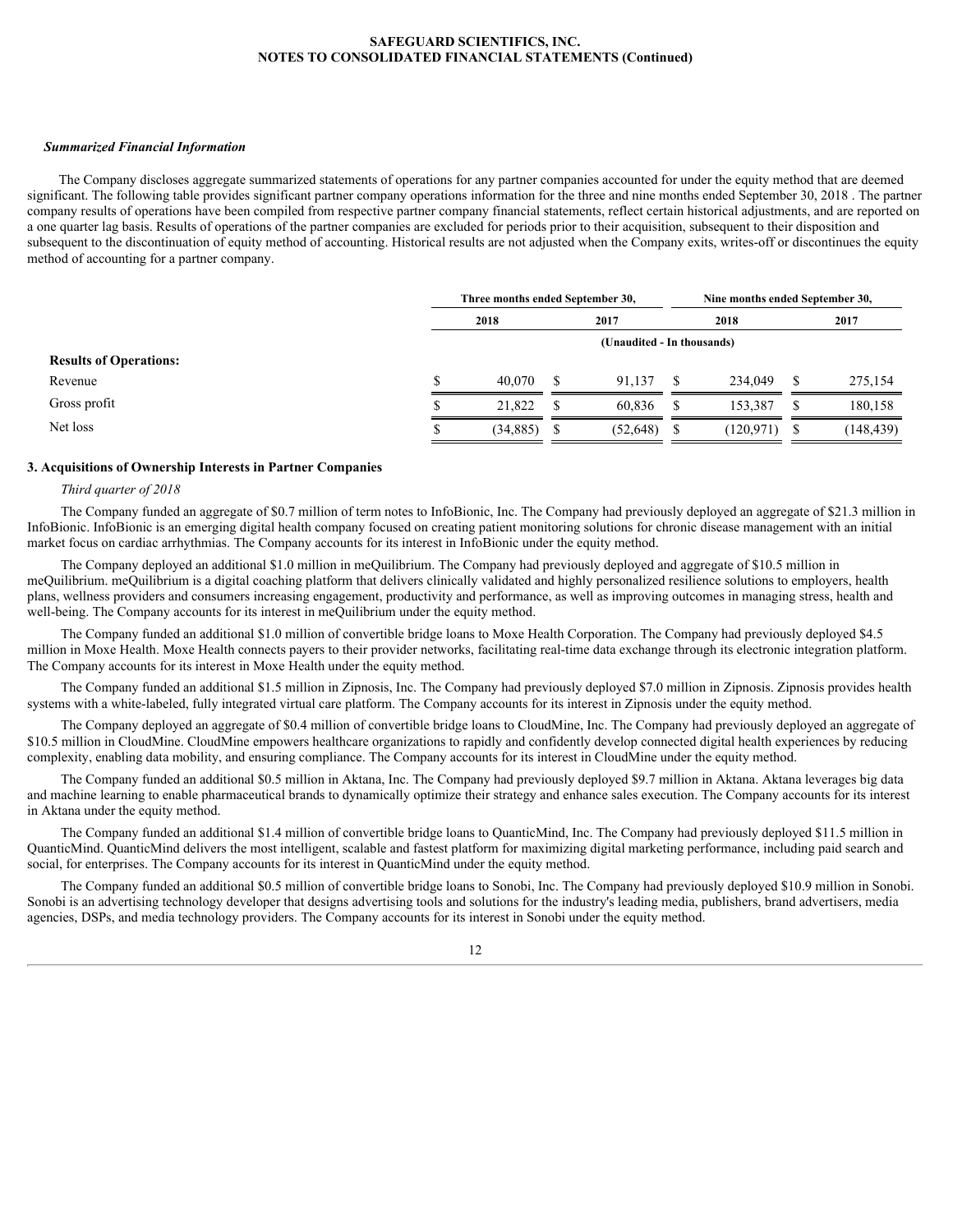## *Second quarter of 2018*

The Company funded an aggregate of \$1.5 million of a convertible bridge loan to Sonobi, Inc.

The Company funded an aggregate of \$0.8 million of convertible bridge loans to InfoBionic, Inc.

The Company deployed an aggregate of \$0.5 million of convertible bridge loans to CloudMine, Inc.

The Company funded an aggregate of \$0.2 million of convertible bridge loans to WebLinc, Inc. The Company had previously deployed an aggregate of \$14.5 million in WebLinc. WebLinc is an e-commerce platform and services provider for fast growing online retailers. The Company accounts for its interest in WebLinc under the equity method.

The Company deployed an additional \$0.3 million in Propeller Health, Inc. The Company had previously deployed an aggregate of \$14.0 million in Propeller Health. Propeller Health provides digital solutions to measurably improve respiratory health. The Company accounts for its interest in Propeller Health under the equity method.

The Company funded an aggregate of \$0.2 million of convertible bridge loans to Cask Data, Inc. The Company had previously deployed an aggregate of \$13.3 million in Cask Data. Cask Data made building and running big data solutions on-premises or in the cloud easy with Cask Data Application Platform. In May 2018, Cask Data sold substantially all of its assets to another entity. The Company had previously accounted for its interest in Cask Data under the equity method.

The Company funded an aggregate of \$0.8 million of convertible loans to NovaSom, Inc. The Company had previously deployed an aggregate of \$25.4 million in NovaSom. NovaSom is a medical device company focused on obstructive sleep apnea, specifically home testing with its FDA-cleared wireless device called AccuSom ® home sleep test. The Company accounts for its interest in NovaSom under the equity method.

#### *First quarter of 2018*

The Company funded an aggregate of \$1.3 million of convertible loans to NovaSom, Inc.

The Company funded an aggregate of \$0.8 million of convertible bridge loans to InfoBionic, Inc.

The Company funded an aggregate of \$0.5 million of convertible bridge loans to Spongecell, Inc. The Company had previously deployed an aggregate of \$18.6 million in Spongecell. In the first quarter of 2018, Spongecell merged into Flashtalking. The Company previously accounted for its interest in Spongecell under the equity method.

The Company funded an aggregate of \$0.5 million of convertible bridge loans to WebLinc, Inc.

The Company funded an aggregate of \$0.4 million of convertible bridge loans to Brickwork. The Company had previously deployed an aggregate of \$4.2 million in Brickwork. Brickwork helps retailers inform, target, convert, and prepare for store shoppers online as the first scalable software-as-a-service platform powering a seamless customer path between online and in-store shopping. The Company accounts for its interest in Brickwork under the equity method.

The Company funded an aggregate of \$0.3 million of convertible bridge loans to Cask Data, Inc.

The Company funded an aggregate of \$0.2 million of a convertible bridge loan to Sonobi, Inc.

#### **4. Fair Value Measurements**

The Company categorizes its financial instruments into a three-level fair value hierarchy that prioritizes the inputs to valuation techniques used to measure fair value. The fair value hierarchy gives the highest priority to quoted prices in active markets for identical assets or liabilities (Level 1) and the lowest priority to unobservable inputs (Level 3). If the inputs used to measure fair value fall within different levels of the hierarchy, the category level is based on the lowest priority level input that is significant to the fair value measurement of the instrument. Financial instruments recorded at fair value on the Company's Consolidated Balance Sheets are categorized as follows:

Level 1—Observable inputs that reflect quoted prices (unadjusted) for identical assets or liabilities in active markets.

Level 2—Include other inputs that are directly or indirectly observable in the marketplace.

Level 3—Unobservable inputs which are supported by little or no market activity.

The fair value hierarchy also requires an entity to maximize the use of observable inputs and minimize the use of unobservable inputs when measuring fair value.

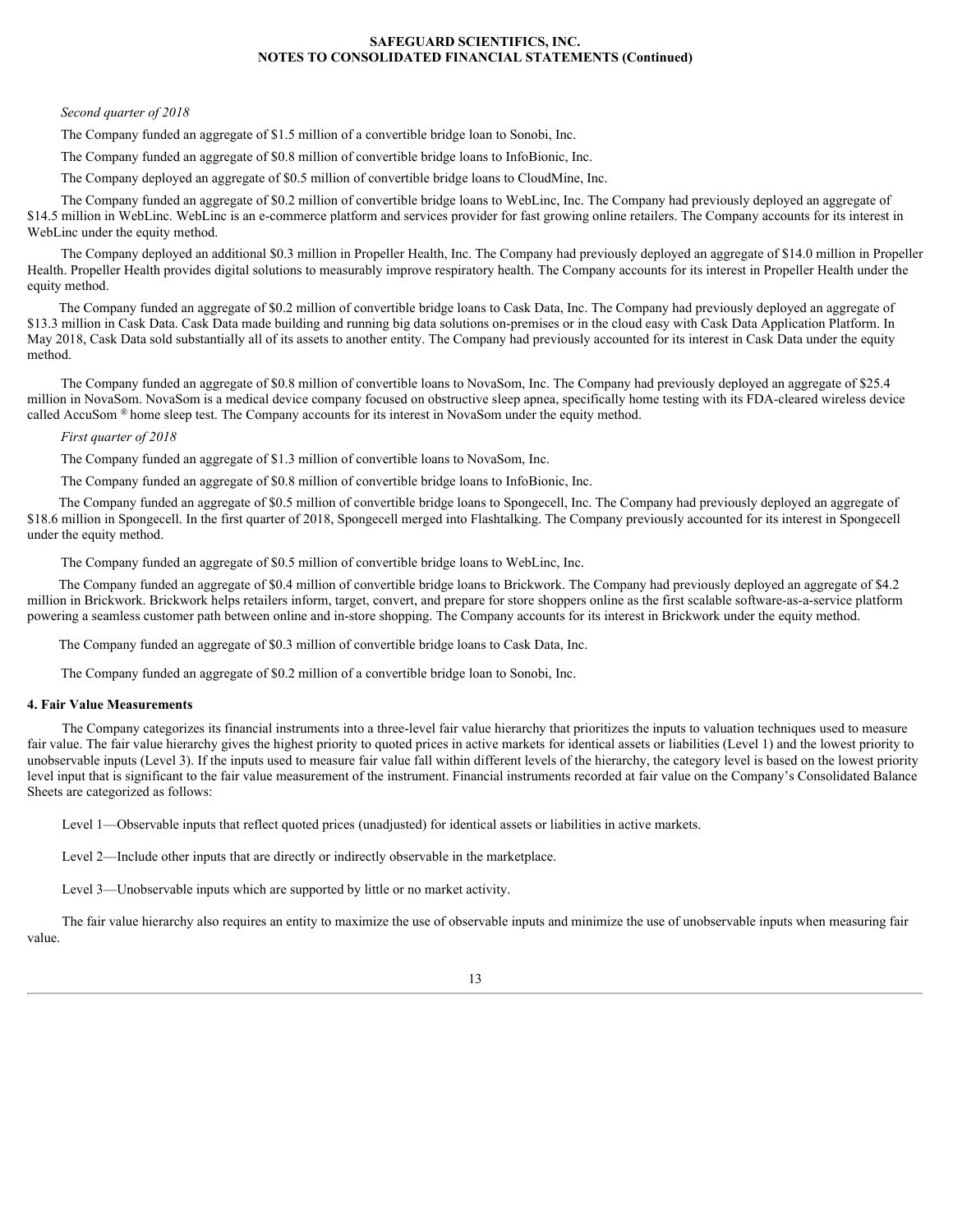The following table provides the carrying value and fair value of certain financial assets and liabilities of the Company measured at fair value on a recurring basis as of September 30, 2018 and December 31, 2017 :

|                                             |               | Carrying          |              |                            |     | Fair Value Measurement at September 30, 2018 |     |                               |
|---------------------------------------------|---------------|-------------------|--------------|----------------------------|-----|----------------------------------------------|-----|-------------------------------|
|                                             |               | Value             |              | Level 1                    |     | Level 2                                      |     | Level 3                       |
|                                             |               |                   |              |                            |     | (Unaudited - In thousands)                   |     |                               |
| Cash and cash equivalents                   |               | 44,522 \$         |              | 44,522 \$                  |     |                                              | -8  |                               |
| Trading securities                          |               | 1,307             |              | 1,307                      |     |                                              |     |                               |
| Marketable securities-held-to-maturity:     |               |                   |              |                            |     |                                              |     |                               |
| Certificates of deposit                     |               | 249               |              |                            |     | 249                                          |     | $\overbrace{\phantom{13333}}$ |
| Government agency bond                      | \$            | 8,471             | $\mathbf{s}$ | 8,471 \$                   |     |                                              | -8  |                               |
| U.S. Treasury Bills                         |               | 16,394            | $\mathbf{s}$ | $16,394$ \$                |     | $\overline{\phantom{0}}$                     | -S  |                               |
| Total marketable securities                 |               | 25,114            | - S          | 24,865 \$                  |     | 249                                          | -S  |                               |
|                                             |               |                   |              |                            |     |                                              |     |                               |
| Credit facility repayment feature liability |               | $5,622$ \$        |              |                            | -S  | $\overline{\phantom{0}}$                     |     | 5,622                         |
|                                             |               |                   |              |                            |     |                                              |     |                               |
|                                             |               |                   |              |                            |     | Fair Value Measurement at December 31, 2017  |     |                               |
|                                             |               | Carrying<br>Value |              | Level 1                    |     | Level 2                                      |     | Level 3                       |
|                                             |               |                   |              | (Unaudited - In thousands) |     |                                              |     |                               |
| Cash and cash equivalents                   |               | 20,751            | <sup>S</sup> | 20,751                     | - S |                                              |     |                               |
| Long-term restricted cash equivalents       |               | 6,336             |              | 6,336                      |     |                                              |     |                               |
| Trading securities                          |               | 3,761             |              | 3,761                      |     |                                              |     |                               |
| Marketable securities-held-to-maturity:     |               |                   |              |                            |     |                                              |     |                               |
| Certificates of deposit                     | <sup>\$</sup> | 4,452             | $\mathbf{s}$ | $4,452$ \$                 |     | $\overline{\phantom{a}}$                     | - 8 |                               |

As of September 30, 2018 , \$25.1 million of marketable securities had contractual maturities which were less than one year. Held-to-maturity securities are carried at amortized cost, which, due to the short-term maturity of these instruments, approximates fair value using quoted prices in active markets for identical assets or liabilities defined as Level 1 inputs under the fair value hierarchy. As of September 30, 2018 , \$5.6 million is recorded as a credit facility repayment feature liability, an increase of \$2.6 million from June 30, 2018, due to the provision in the Amended Credit Facility that requires prepayments of outstanding principal amounts when the Company's qualified cash at any quarter end date exceeds \$50.0 million . The prepayment feature is an embedded derivative that is accounted for as a liability separate from the Amended Credit Facility. The liability is adjusted to the fair value of potential future debt prepayments based upon management's probability weighted cash forecast at each balance sheet date. Management's cash forecasts are defined as Level 3 inputs under the fair value hierarchy.

Trading securities as of September 30, 2018 consisted of 78,103 shares of Invitae Corporation common shares released from escrow during the third quarter in connection with the sale of Good Start Genetics. Trading securities at December 31, 2017 consisted of 414,237 shares of Invitae Corporation common shares obtained in connection with the sale of Good Start Genetics. The trading securities were carried at fair value based on the closing stock price on the last trading day of the reporting period. The Company sold all of the initial Invitae shares that we held as of December 31, 2017 during the first quarter of 2018 for \$2.6 million of cash proceeds.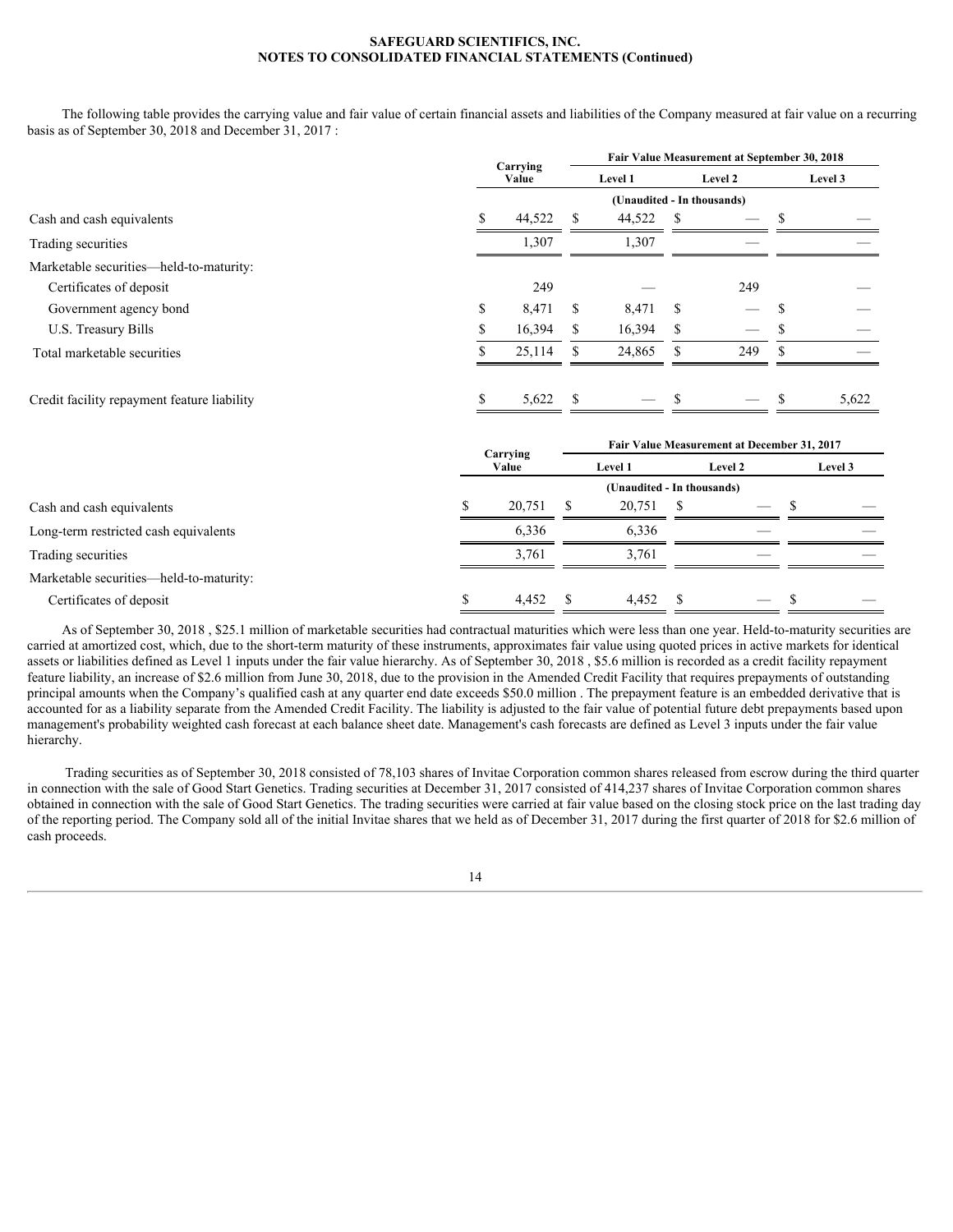#### **5. Credit Facility and Convertible Debentures**

# *Credit Facility*

In May 2017, the Company entered into a \$75.0 million secured, revolving credit facility ("Credit Facility") with HPS Investment Partners, LLC ("Lender"). At closing, the Company borrowed \$50.0 million , which resulted in net proceeds of \$44.3 million after closing fees to the Lender and other third parties. The Credit Facility has a three -year term with a scheduled maturity of May 11, 2020 and bears interest at a rate of either: (A) LIBOR plus 8.5% (subject to a LIBOR floor of 1%), payable on the last day of the one, two or three month interest period applicable to the LIBOR rate advance, or (B) 7.5% plus the greater of: 2%; the Federal Funds Rate plus 0.5%; LIBOR plus 1%; or the U.S. Prime Rate, payable monthly in arrears. The Credit Facility is not amortized and interest payable under the Credit Facility reflects at least \$50 million as being drawn and outstanding at all times during the term. The Credit Facility also included an unused line fee equal to 0.75% per annum of the average unused portion of the Credit Facility and a loan service fee, both paid quarterly. The Credit Facility is secured by all of the Company's assets in accordance with the terms of the Credit Facility.

In May 2018, the Company and Lender amended the Credit Facility ("Amended Credit Facility") to increase the principal amount of indebtedness available to be borrowed by the Company from \$75.0 million to \$100.0 million . The maturity date and interest rate remained unchanged. The Amended Credit Facility consists of a term loan in the principal amount of \$85.0 million , (the "Term Loan"), \$50.0 million of which was outstanding prior to entering into the amendment and \$35.0 million of which was drawn in connection with the consummation of the amendment, and a revolving loan in the principal amount of up to \$15.0 million (the "Revolving Loan"). The Company may borrow and repay under the Revolving Loan at any time until its expiration on December 30, 2018. Any amounts outstanding under the Revolving Loan on December 30, 2018 will be subject to the same repayment terms as amounts borrowed under the Term Loan. Repayment terms under the Credit Facility include a make-whole interest provision equal to the interest that would have been payable had the principal amount subject to repayment been outstanding through the maturity date of the Credit Facility. Under the Amended Credit Facility, if the aggregate amount of the Company's qualified cash at any quarter end date exceeds \$50.0 million , the Company will be required to prepay outstanding principal amounts under the Amended Credit Facility, plus any applicable interest and prepayment fees, in an amount equal to 100% of such excess. Based on this requirement, the Company made a principal payment of \$16.4 million and a make-whole interest payment of \$2.8 million on October 15, 2018 based on the Company's qualified cash at September 30, 2018.

Certain debt covenants were revised in connection with the Amended Credit Facility. The Amended Credit Facility requires the Company to (i) maintain a liquidity threshold of at least \$20 million of unrestricted cash; (ii) maintain a minimum aggregate appraised value of the Company's ownership interests in its partner companies, plus unrestricted cash in excess of the liquidity threshold, of at least \$350 million less the aggregate amount of all prepayments of the Term Loan and all prepayments of the Revolving Loan made after December 30, 2018; (iii) limit deployments to only existing partner companies and such deployments may not exceed, when combined with deployments after January 1, 2018, \$40.0 million in the aggregate through the maturity date; and (iv) limit certain expenses (which shall exclude severance payments, interest expense, depreciation and stock-based compensation) incurred or paid to no more than \$11.5 million in any twelve-month period after the date of the amendment (or such shorter period as has elapsed since the date of the amendment). The Company is no longer required to maintain a specific net worth or any diversification requirements or concentration limits with respect to the Company's capital deployments to its partner companies. Additionally, under the Amended Credit Facility, the Company is restricted from repurchasing shares of its outstanding common stock and/or issuing dividends until such time as the Amended Credit Facility is repaid in full. As of the date these consolidated financial statements were issued, the Company was in compliance with all applicable covenants.

The \$35.0 million of additional principal that the Company borrowed with the consummation of the Amended Credit Facility resulted in net proceeds of \$32.7 million, after closing fees to the Lender and other third parties, that were used towards the repayment of \$41.0 million of principal outstanding on its 2018 Debentures, which the Company repaid in full on the maturity date of May 15, 2018. There were no convertible debentures outstanding as of September 30, 2018.

The Amended Credit Facility provides for customary events of default which include (subject in certain cases to customary grace and cure periods), among others, nonpayment of principal or interest; non-compliance with debt covenants; defaults in, or failure to pay, certain other indebtedness; the rendering of judgments to pay certain amounts of money; and certain events of bankruptcy or insolvency. Generally, if an event of default occurs and is not cured within the time periods specified (if any), the Lender may declare the outstanding amount under the Amended Credit Facility to be immediately due and payable.

At September 30, 2018 , the principal amount outstanding under the Amended Credit Facility was \$85.0 million , the unamortized discount and debt issuance costs were \$5.2 million and the net carrying value of the credit facility was \$79.8 million . The Company accounted for the amendment to the Credit Facility as an insubstantial modification and is amortizing

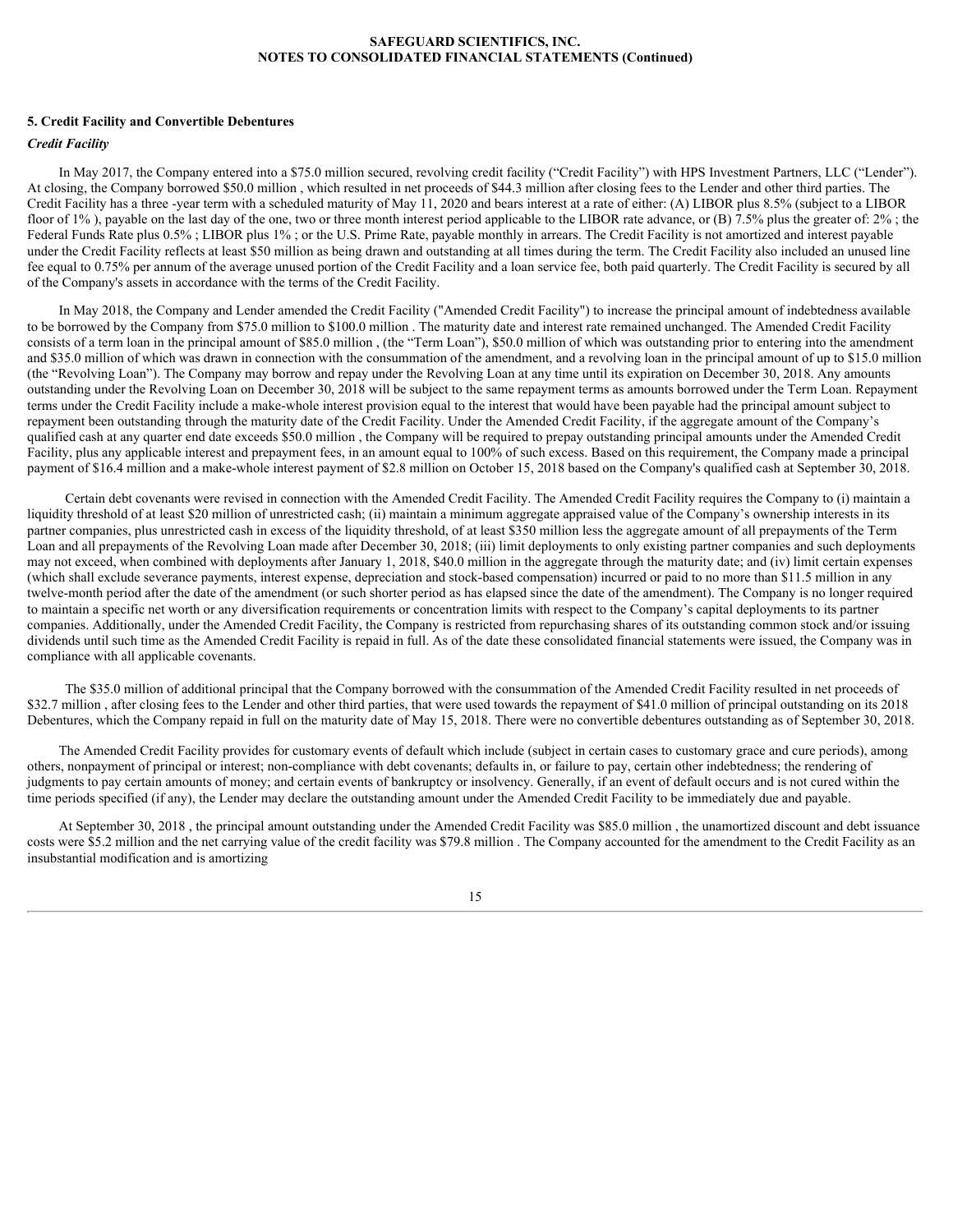the excess of the principal amount of the Amended Credit Facility over its carrying value over the remaining term as additional interest expense using a revised effective interest rate prospectively based on the revised cash flows. The Amended Credit Facility requires prepayments of outstanding principal amounts when the Company's qualified cash at any quarter end date exceeds \$50.0 million . This provision in the Amended Credit Facility is an embedded derivative that is accounted for separately from the credit facility. A liability of \$0.5 million was recorded on the amendment date for the fair value of potential future prepayments based upon management's probability weighted cash forecast. This amount is also included in debt issuance costs and will be amortized over the remaining term of the credit facility. The liability will be adjusted to fair value at each balance sheet date based upon management's updated probability weighted cash forecast. During the three and nine months ended September 30, 2018 , the Company recorded losses of \$2.6 million and \$5.1 million , respectively, which is included in Other loss on the Consolidated Statements of Operations. The losses mainly relate to an increase in the fair value of the credit facility repayment feature liability due to an increase in the probability of debt prepayments caused by \$55.0 million of proceeds received in July 2018 in connection with the MediaMath and AdvantEdge Healthcare Solutions transactions. The Company recorded interest expense of \$3.3 million and \$1.7 million for the three months ended September 30, 2018 and 2017, respectively, and \$8.0 million and \$2.6 million for the nine months ended September 30, 2018 and 2017, respectively, under the Amended Credit Facility. The effective interest rate on the Amended Credit Facility is 14.9% . The Company made interest payments of \$2.4 million and \$1.2 million for the three months ended September 30, 2018 and 2017, respectively, and \$4.9 million and \$1.2 million for the nine months ended September 30, 2018 and 2017, respectively.

#### *Convertible Debentures*

In November 2012, the Company issued \$55.0 million principal amount of its 5.25% convertible senior debentures due on May 15, 2018 (the "2018 Debentures"). Interest on the 2018 Debentures was payable semi-annually. In July and June 2017, the Company repurchased on the open market, and retired, an aggregate of \$14.0 million face value of the 2018 Debentures at a cost of \$14.5 million , including transaction fees. The Company repaid the remaining \$41.0 million of principal outstanding on its 2018 Debentures in full on the maturity date of May 15, 2018. The Company had no convertible debentures outstanding as of September 30, 2018. The Company had been amortizing the excess of the face value of the 2018 Debentures over their carrying value over their term as additional interest expense using the effective interest method and the Company recorded \$0.0 million and \$0.9 million of interest expense for the three months ended September 30, 2018 and 2017, respectively, and \$1.3 million and \$3.2 million for the nine months ended September 30, 2018 and 2017, respectively. The effective interest rate on the 2018 Debentures was 8.7% . The Company made no interest payments for the three months ended September 30, 2018 and 2017 and \$1.1 million and \$1.5 million for the nine months September 30, 2018 and 2017, respectively.

#### **6. Stock-Based Compensation**

Stock-based compensation expense was recognized in the Consolidated Statements of Operations as follows:

|                                    | Three months ended September 30, |                            | Nine months ended September 30, |     |  |      |  |  |
|------------------------------------|----------------------------------|----------------------------|---------------------------------|-----|--|------|--|--|
|                                    | 2018                             | 2017                       | 2018                            |     |  | 2017 |  |  |
|                                    |                                  | (Unaudited - In thousands) |                                 |     |  |      |  |  |
| General and administrative expense | 243                              | 560                        |                                 | 853 |  | 806  |  |  |
|                                    | 243                              | 560                        |                                 | 853 |  | 806  |  |  |

The fair value of the Company's option awards to employees was estimated at the date of grant using the Black-Scholes option-pricing model. The risk-free rate was based on the U.S. Treasury yield curve in effect at the end of the quarter in which the grant occurred. The expected term of stock options granted was estimated using the historical exercise behavior of employees. Expected volatility was based on historical volatility measured using weekly price observations of the Company's common stock for a period equal to the stock option's expected term.

#### **7. Income Taxes**

The Company's consolidated income tax benefit (expense) was \$0.0 million for the three and nine months ended September 30, 2018 and 2017. The Company has recorded a valuation allowance to reduce its net deferred tax asset to an amount that is more likely than not to be realized in future years. Accordingly, the benefit of the net operating loss that would have been recognized in the three and nine months ended September 30, 2018 was offset by changes in the valuation allowance. The tax expense that would have been recognized in the three and nine months ended September 30, 2018 was offset by changes in the valuation allowance. During the three and nine months ended September 30, 2018 , the Company had no material changes in uncertain tax positions.

In December 2017, the U.S. government enacted comprehensive tax legislation commonly referred to as the Tax Cuts and Jobs Act (the "Tax Act"). The Tax Act makes broad and complex changes to the U.S. tax code, including, but not limited to: (i) reducing the U.S. federal corporate tax rate from 35 percent to 21 percent; (ii) eliminating the corporate alternative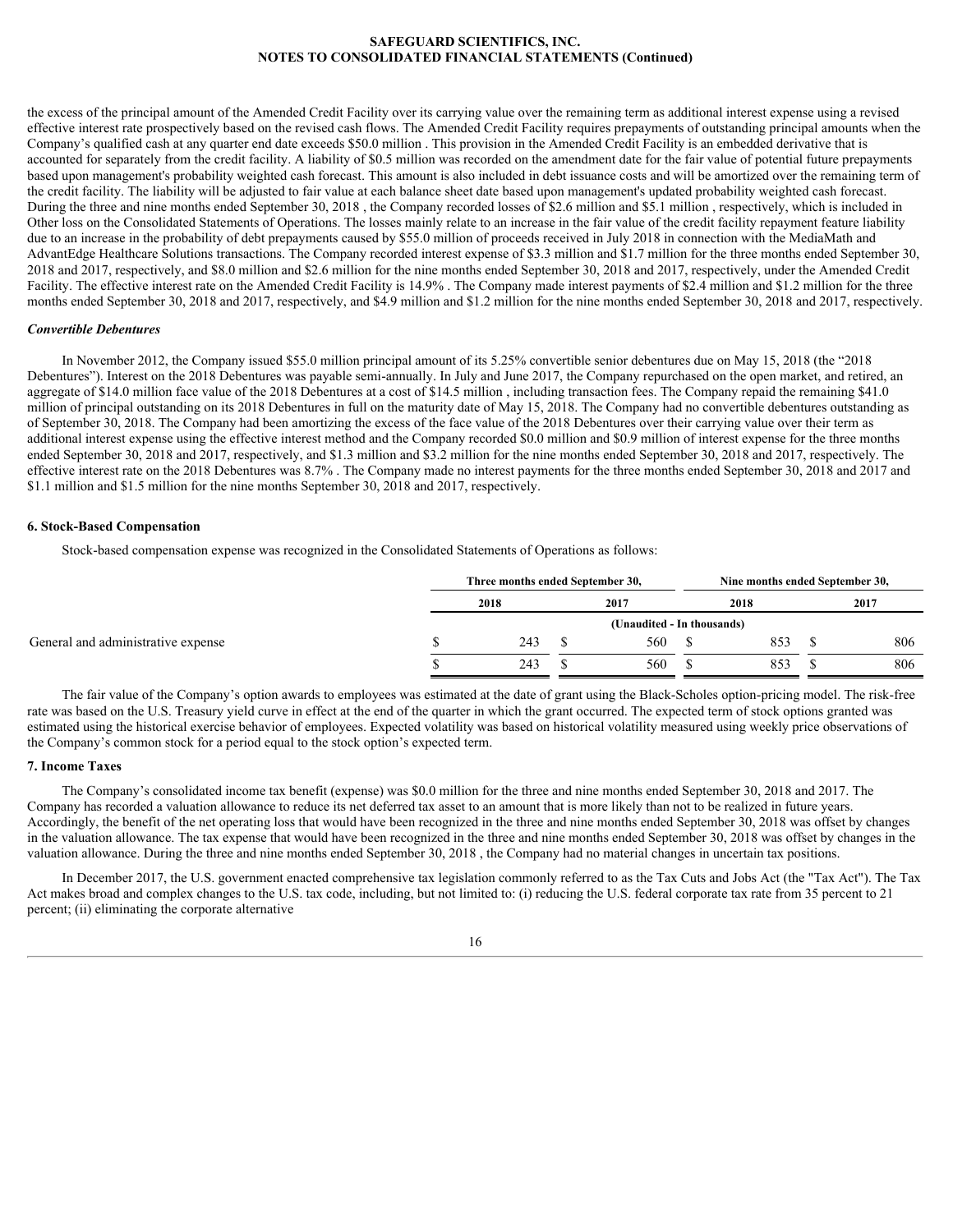minimum tax (AMT) and changing how existing AMT credits can be realized; (iii) creating a new limitation on deductible interest expense; and (iv) changing rules related to uses and limitations of net operating carryforwards created in tax years beginning after December 31, 2017. The most significant impact on the Company's consolidated financial statements was a reduction of approximately \$82.5 million in deferred tax assets in 2017 which was offset by changes to the Company's valuation allowance.

# **8. Net Income (Loss) Per Share**

The calculations of net income (loss) per share were as follows:

|                                                      |               | Three months ended September 30,                  |  |                                 | Nine months ended September 30, |                   |    |           |  |  |  |  |  |
|------------------------------------------------------|---------------|---------------------------------------------------|--|---------------------------------|---------------------------------|-------------------|----|-----------|--|--|--|--|--|
|                                                      |               | 2018                                              |  | 2017                            |                                 | 2018              |    | 2017      |  |  |  |  |  |
|                                                      |               | (Unaudited - In thousands, except per share data) |  |                                 |                                 |                   |    |           |  |  |  |  |  |
| <b>Basic:</b>                                        |               |                                                   |  |                                 |                                 |                   |    |           |  |  |  |  |  |
| Net income (loss)                                    | <sup>\$</sup> | $32,060$ \$                                       |  | $(18,650)$ \$                   |                                 | 994 \$            |    | (69, 844) |  |  |  |  |  |
| Weighted average common shares outstanding           |               | 20,561                                            |  | 20,455                          |                                 | 20,535            |    | 20,416    |  |  |  |  |  |
| Net income (loss) per share                          |               |                                                   |  | $(0.91)$ \$                     |                                 | 0.05              | -S | (3.42)    |  |  |  |  |  |
|                                                      |               |                                                   |  |                                 |                                 |                   |    |           |  |  |  |  |  |
| Diluted:                                             |               |                                                   |  |                                 |                                 |                   |    |           |  |  |  |  |  |
| Net income (loss) for dilutive share computation     |               | $32,060$ \$                                       |  | $(18,650)$ \$                   |                                 | 994               | -S | (69, 844) |  |  |  |  |  |
|                                                      |               |                                                   |  |                                 |                                 |                   |    |           |  |  |  |  |  |
| Number of shares used in basic per share computation |               | 20,561                                            |  | 20,455                          |                                 | 20,535            |    | 20,416    |  |  |  |  |  |
| Unvested restricted stock and DSU's                  |               |                                                   |  | $\hspace{0.1mm}-\hspace{0.1mm}$ |                                 | $\hspace{0.05cm}$ |    |           |  |  |  |  |  |
| Employee stock options                               |               | $\qquad \qquad$                                   |  | $\hspace{0.05cm}$               |                                 | $\hspace{0.05cm}$ |    |           |  |  |  |  |  |
| Weighted average common shares outstanding           |               | 20,561                                            |  | 20,455                          |                                 | 20,535            |    | 20,416    |  |  |  |  |  |
|                                                      |               |                                                   |  |                                 |                                 |                   |    |           |  |  |  |  |  |
| Net income (loss) for dilutive share computation     |               | $1.56$ \$                                         |  | $(0.91)$ \$                     |                                 | $0.05$ \$         |    | (3.42)    |  |  |  |  |  |

Basic and diluted average common shares outstanding for purposes of computing net income (loss) per share includes outstanding common shares and vested deferred stock units (DSUs).

If a consolidated or equity method partner company has dilutive stock options, unvested restricted stock, DSUs or warrants, diluted net income (loss) per share is computed by first deducting the income attributable to the potential exercise of the dilutive securities of the partner company from net income (loss). Any impact is shown as an adjustment to net income (loss) for purposes of calculating diluted net income (loss) per share.

Diluted earnings per share for the three and nine months ended September 30, 2018 and 2017 do not reflect the following potential shares of common stock that would have an anti-dilutive effect or have unsatisfied performance or market conditions:

- At September 30, 2018 and 2017, options to purchase 0.4 million and 0.6 million shares of common stock, respectively, at prices ranging from \$9.83 to \$19.95 for both periods, were excluded from the calculations.
- At September 30, 2018 and 2017, unvested restricted stock, performance-based stock units and DSUs convertible into 0.8 million and 0.9 million shares of stock, respectively, were excluded from the calculations.
- 1.1 million and 2.3 million shares of common stock that were outstanding during the period of 2018 and 2017, respectively, representing the effect of the assumed conversion of the 2018 Debentures, were excluded from the calculations.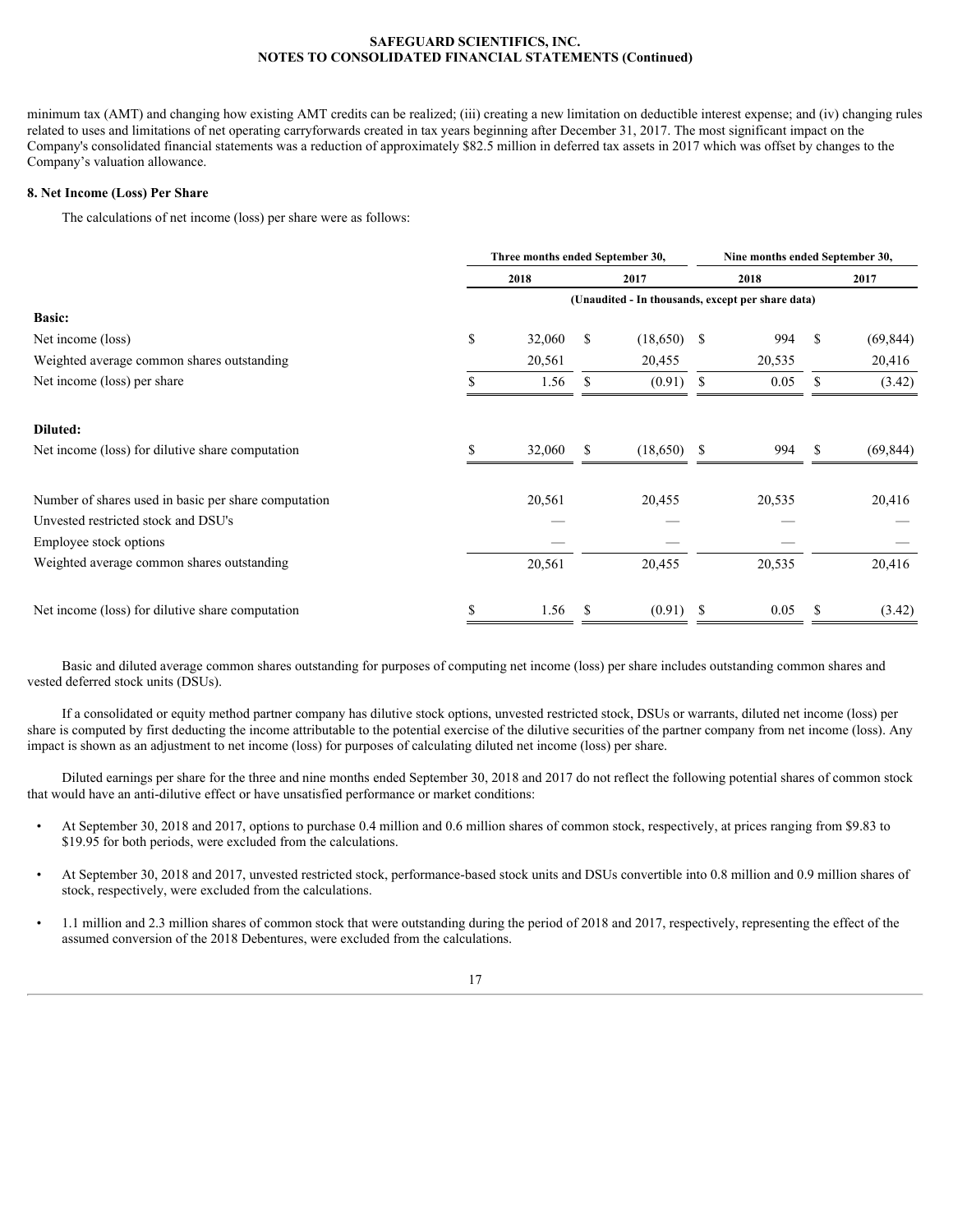# **9. Segment Reporting**

The Company operates as one operating segment based upon the similar nature of its technology-driven partner companies, the functional alignment of the organizational structure, and the reports that are regularly reviewed by the chief operating decision maker for the purpose of assessing performance and allocating resources. As of September 30, 2018 , the Company held interests in 22 non-consolidated partner companies. The Company's active partner companies were as follows as of September 30, 2018 :

|                              | Safeguard Primary Ownership as of |                          |
|------------------------------|-----------------------------------|--------------------------|
| <b>Partner Company</b>       | <b>September 30, 2018</b>         | <b>Accounting Method</b> |
| Aktana, Inc.                 | 20.1%                             | Equity                   |
| Brickwork                    | 20.3%                             | Equity                   |
| CloudMine, Inc.              | 47.3%                             | Equity                   |
| Clutch Holdings, Inc.        | 41.2%                             | Equity                   |
| Flashtalking <sup>1</sup>    | $10.3\%$                          | Other                    |
| Hoopla Software, Inc.        | 25.5%                             | Equity                   |
| InfoBionic, Inc.             | 25.4%                             | Equity                   |
| Lumesis, Inc.                | 43.8%                             | Equity                   |
| MediaMath, Inc. <sup>2</sup> | 13.3%                             | Other                    |
| meQuilibrium                 | 33.1%                             | Equity                   |
| Moxe Health Corporation      | 32.4%                             | Equity                   |
| NovaSom, Inc.                | 31.7%                             | Equity                   |
| Prognos (fka Medivo, Inc.)   | 28.7%                             | Equity                   |
| Propeller Health, Inc.       | 19.6%                             | Equity                   |
| QuanticMind, Inc.            | 24.7%                             | Equity                   |
| Sonobi, Inc.                 | 21.6%                             | Equity                   |
| Syapse, Inc.                 | 20.0%                             | Equity                   |
| T-REX Group, Inc.            | 21.1%                             | Equity                   |
| Transactis, Inc.             | 23.7%                             | Equity                   |
| Trice Medical, Inc.          | 23.4%                             | Equity                   |
| WebLinc, Inc.                | 37.9%                             | Equity                   |
| Zipnosis, Inc.               | 34.7%                             | Equity                   |

<sup>1</sup> Spongecell, Inc. merged into Flashtalking in January 2018.

<sup>2</sup>The Company sold 39.1% of its ownership interest in MediaMath, Inc. back to the company for \$45.0 million of proceeds in July 2018.

As of September 30, 2018 and December 31, 2017 , all of the Company's assets were located in the United States.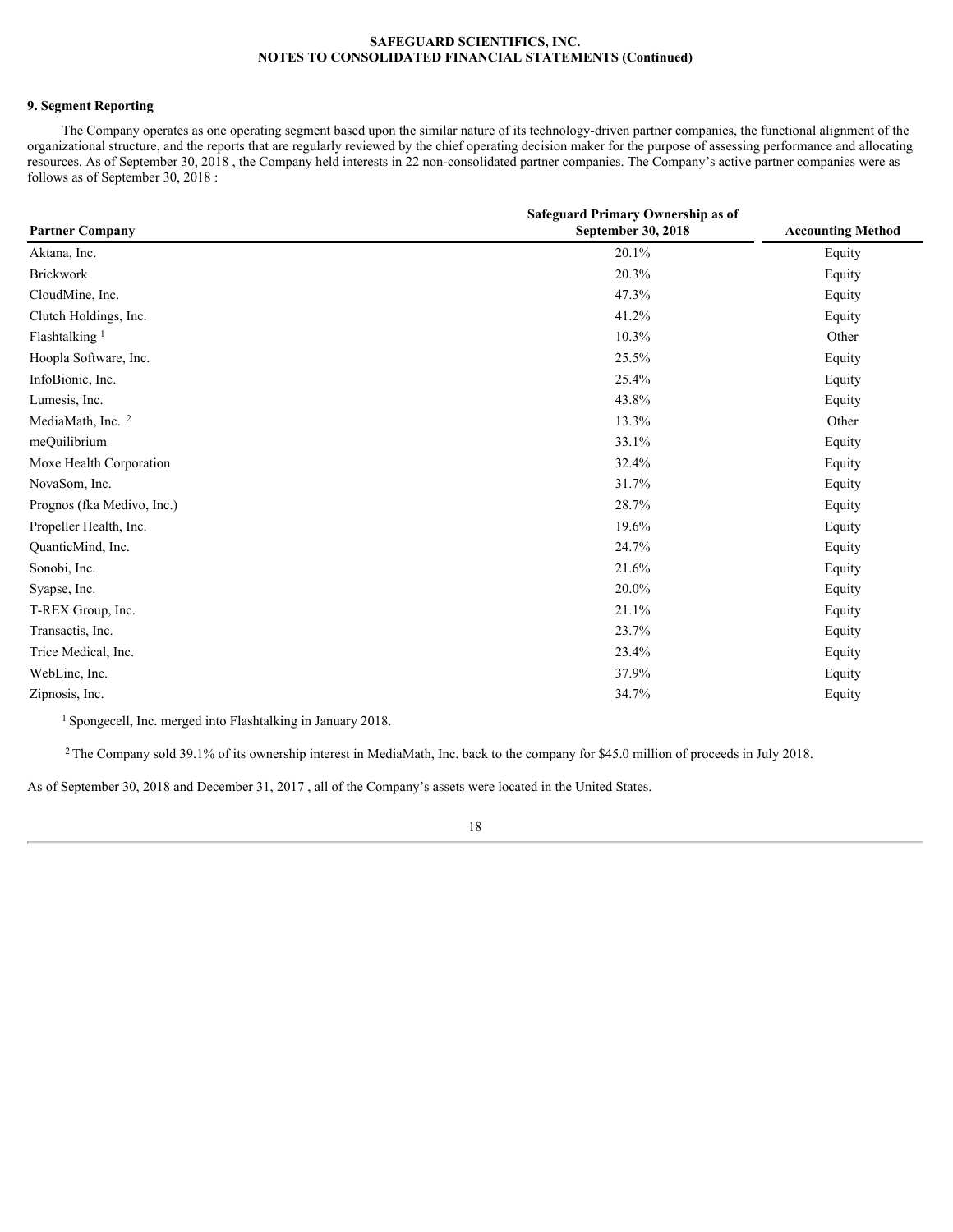#### **10. Commitments and Contingencies**

The Company and its partner companies are involved in various claims and legal actions arising in the ordinary course of business. In the current opinion of the Company, the ultimate disposition of these matters will not have a material adverse effect on the Company's consolidated financial position or results of operations, however, no assurance can be given as to the outcome of these actions, and one or more adverse rulings could have a material adverse effect on the Company's consolidated financial position and results of operations or that of its partner companies. The Company records costs associated with legal fees as such services are rendered.

The Company had outstanding guarantees of \$3.8 million at September 30, 2018 which related to one of the Company's private equity holdings.

The Company is required to return a portion or all the distributions it received as a general partner of a private equity fund for further distribution to such fund's limited partners ("clawback"). The Company's ownership in the fund is 19% . The clawback liability is joint and several, such that the Company may be required to fund the clawback for other general partners should they default. The Company believes its potential liability due to the possibility of default by other general partners is remote. In 2017, the Company was notified by the fund's manager that the fund was being dissolved and \$1.0 million of the Company's clawback liability was paid. The maximum additional clawback liability is \$0.3 million which was reflected in Other long-term liabilities on the Consolidated Balance Sheet at September 30, 2018 .

In October 2001, the Company entered into an agreement with a former Chairman and Chief Executive Officer of the Company, to provide for annual payments of \$0.65 million per year and certain health care and other benefits for life. The related current liability of \$0.8 million was included in Accrued expenses and other current liabilities and the long-term portion of \$1.4 million was included in Other long-term liabilities on the Consolidated Balance Sheet at September 30, 2018 .

The Company previously provided a \$6.3 million letter of credit to the landlord of CompuCom Systems, Inc.'s Dallas headquarters as required in connection with the sale of CompuCom Systems in 2004. The letter of credit was secured by cash and was classified as Long-term restricted cash equivalents on the Consolidated Balance Sheet as of December 31, 2017. During the first quarter of 2018, the restriction on the cash lapsed in connection with the termination of the related letter of credit.

In January 2018, the Company announced a change in strategy and implemented an initiative to reduce the operating costs of the Company. In April 2018, the Company announced additional management changes intended to further streamline the Company's organizational structure and further reduce its operating costs. In connection with the changes that the Company has implemented, the Company will incur approximately \$4.0 million of severance payments to terminated employees that will be paid during 2018 and 2019 and is being expensed over the remaining requisite service period. The Company recognized \$1.0 million and \$3.8 million of severance expense for the three and nine months ended September 30, 2018, respectively, which is included in General and Administrative expenses in the Consolidated Statement of Operations. The Company made severance payments of \$1.0 million and \$1.5 million for the three and nine months ended September 30, 2018, respectively, and \$2.3 million was classified as accrued compensation and benefits on the Consolidated Balance Sheet as of September 30, 2018.

The Company has agreements with certain remaining employees that provide for severance payments to the employee in the event the employee is terminated without cause or an employee terminates his employment for "good reason." The maximum aggregate exposure under employment and severance agreements for remaining employees was approximately \$5.4 million at September 30, 2018. In addition, in April 2018, the Board of Directors (the "Board") of the Company adopted a long-term incentive plan, the Safeguard Scientifics Transaction Bonus Plan, (the "LTIP"). The purpose of the LTIP is to promote the interests of the Company and its shareholders by providing an additional incentive to employees to maximize the value of the Company in connection with the execution of the business strategy that the Company adopted and announced in January 2018. Under the LTIP, participants may receive awards in connection with sales of the Company's partner company assets ("Sale Transaction(s)"). At the Board's sole discretion following a sale of partner company assets, the Company may, but has no obligation to, provide a bonus pool under the LTIP based on a range of transaction consideration and subject to a minimum amount of transaction consideration. All current officers and employees of the Company are eligible to participate in the LTIP. The Board, in its sole discretion, will determine the participants to whom awards are granted under the LTIP, and the amounts of the awards relating to the bonus pool, if any. The Board has no obligation to grant any awards under the LTIP, even if transaction consideration exceeds the established minimum amount under the plan. There are no amounts payable under the LTIP as of September 30, 2018.

In June 2011, the Company's former partner company, Advanced BioHealing, Inc. ("ABH") was acquired by Shire plc ("Shire"). Prior to the expiration of the escrow period in March 2012, Shire filed a claim against all amounts held in escrow related to the sale based principally upon a United States Department of Justice ("DOJ") false claims act investigation relating to ABH (the "Investigation"). In connection with the Investigation, in July 2015 the Company received a Civil Investigation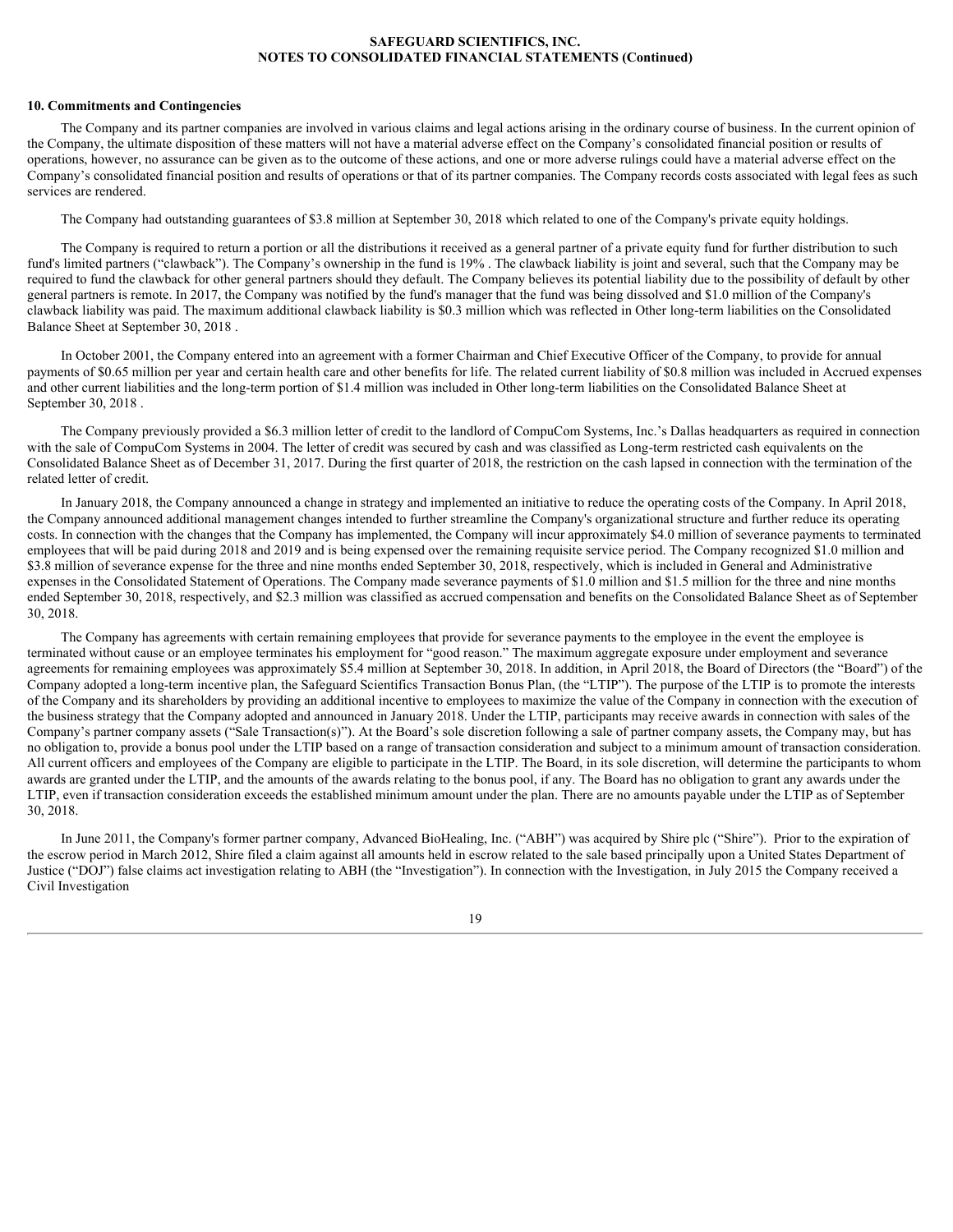Demand-Documentary Material ("CID") from the DOJ regarding ABH and Safeguard's relationship with ABH. Pursuant to the CID, the Company provided the requested materials and information. To the Company's knowledge, the CID was related to multiple qui tam ("whistleblower") actions, one of which was filed in 2014 by an ex-employee of ABH that named the Company and one of the Company's employees along with other entities and individuals as defendants. At this time, the DOJ has declined to pursue the qui tam action as it relates to the Company and such Company employee. In addition, in connection with the above matters, the Company and other former equity holders in ABH entered into a settlement and release with Shire, which resulted in the release to Shire of all amounts held in escrow related to the sale of ABH.

# **11. Equity**

In July 2015, the Company's Board of Directors authorized the Company, from time to time and depending on market conditions, to repurchase up to \$25.0 million of the Company's outstanding common stock. During 2016, the Company repurchased 0.4 million shares at an aggregate cost of \$5.4 million with \$14.6 million remaining for repurchase under the existing authorization. Under the Amended Credit Facility, we are restricted from repurchasing shares of our outstanding common stock and/or issuing dividends until such time as the Amended Credit Facility is repaid in full.

In February 2018, the Company's Board of Directors adopted a tax benefits preservation plan (the "Plan") designed to protect and preserve the Company's ability to utilize its net operating loss carryforwards ("NOLs"). The Company submitted the Plan for shareholder ratification at its 2018 Annual Meeting of Shareholders and the Plan was ratified by shareholders. The purpose of the Plan is to preserve the Company's ability to use its NOLs, which would be substantially limited if the Company experienced an "ownership change" as defined under Section 382 of the Internal Revenue Code. In general, an ownership change would be deemed to have occurred if the Company's shareholders who are treated as owning five percent or more of the outstanding shares of Safeguard for purposes of Section 382 ("five-percent shareholders") collectively increase their aggregate ownership in the Company's overall shares outstanding by more than 50 percentage points. Whether this change has occurred would be measured by comparing each five-percent shareholder's current ownership as of the measurement date to such shareholders' lowest ownership percentage during the three-year period preceding the measurement date. To protect the Company's NOLs from being limited or permanently lost under Section 382, the Plan is intended to deter any person or group from acquiring beneficial ownership of 4.99% or more of the Company's outstanding common stock without the approval of the Board, reducing the likelihood of an unintended ownership change. Under the Plan, the Company will issue one preferred stock purchase right (the "Rights") for each share of Safeguard's common stock held by shareholders of record on March 2, 2018. The issuance of the Rights will not be taxable to Safeguard or its shareholders and will not affect Safeguard's reported earnings per share. The Rights will trade with Safeguard's common shares and will expire no later than February 19, 2021. The Rights and the Plan may also expire on an earlier date upon the occurrence of other events, including a determination by the Company's Board that the Plan is no longer necessary or desirable for the preservation of the Company's tax attributes or that no tax attributes may be carried forward (with such expiration occurring as of the beginning of the applicable taxable year). There can be no assurance that the Plan will prevent the Company from experiencing an ownership change.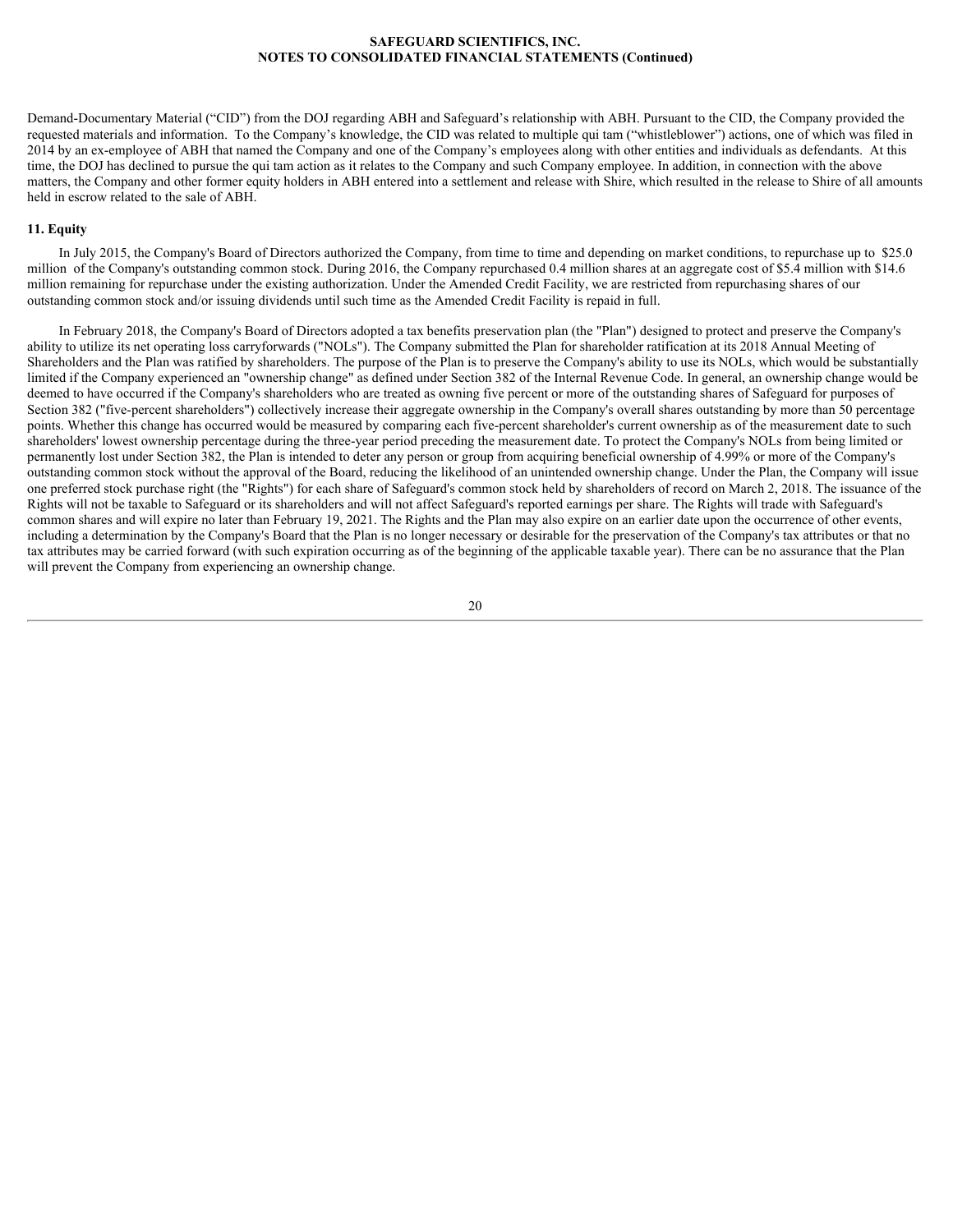#### <span id="page-20-0"></span>**Item 2.** *Management's Discussion and Analysis of Financial Condition and Results of Operations*

## **Cautionary Note Concerning Forward-Looking Statements**

This Quarterly Report on Form 10-Q contains forward-looking statements that are based on current expectations, estimates, forecasts and projections about Safeguard Scientifics, Inc. ("Safeguard" or "we"), the industries in which we operate and other matters, as well as management's beliefs and assumptions and other statements regarding matters that are not historical facts. These statements include, in particular, statements about our plans, strategies and prospects. For example, when we use words such as "projects," "expects," "anticipates," "intends," "plans," "believes," "seeks," "estimates," "should," "would," "could," "will," "opportunity," "potential" or "may," variations of such words or other words that convey uncertainty of future events or outcomes, we are making forward-looking statements within the meaning of Section 27A of the Securities Act of 1933 and Section 21E of the Securities Exchange Act of 1934. Our forward-looking statements are subject to risks and uncertainties. Factors that could cause actual results to differ materially, include, among others, our ability to make good decisions about the deployment of capital, the fact that our partner companies may vary from period to period, our substantial capital requirements and absence of liquidity from our partner company holdings, fluctuations in the market prices of our publicly traded partner company holdings, competition, our inability to obtain maximum value for our partner company holdings, our ability to attract and retain qualified employees, our ability to execute our strategy, market valuations in sectors in which our partner companies operate, our inability to control our partner companies, our need to manage our assets to avoid registration under the Investment Company Act of 1940, and risks associated with our partner companies and their performance, including the fact that most of our partner companies have a limited history and a history of operating losses, face intense competition and may never be profitable, the effect of economic conditions in the business sectors in which Safeguard's partner companies operate, compliance with government regulation and legal liabilities, all of which are discussed in Item 1A. "Risk Factors" in Safeguard's Annual Report on Form 10-K and updated, as applicable, in "Factors that May Affect Future Results" and Item 1A. "Risk Factors" below. Many of these factors are beyond our ability to predict or control. In addition, as a result of these and other factors, our past financial performance should not be relied on as an indication of future performance. All forward-looking statements attributable to us, or to persons acting on our behalf, are expressly qualified in their entirety by this cautionary statement. We undertake no obligation to publicly update or revise any forward-looking statements, whether as a result of new information, future events or otherwise, except as required by law. In light of these risks and uncertainties, the forward-looking events and circumstances discussed in this report might not occur.

#### **Business Overview**

Over the recent past, Safeguard has provided capital and relevant expertise to fuel the growth of technology-driven businesses in healthcare, financial services and digital media. Throughout this document and going forward, we will use the term "partner company" to generally refer to those companies in which we have a significant equity interest. In many, but not all cases, we will also be actively involved, influencing development through board representation and management support, in addition to the influence we exert through our equity ownership. From time to time, in addition to these partner companies, we also hold relatively small equity interests in other enterprises where we do not exert significant influence and do not participate in management activities. In some cases, these interests relate to former partner companies.

In January 2018, Safeguard announced that, from that date forward, we will not deploy any capital into new partner company opportunities and will focus on supporting our existing partner companies and maximizing monetization opportunities for partner company interests to enable distributions of net proceeds to shareholders. In that context, we will consider initiatives including, among others: the sale of individual partner companies, the sale of certain partner company interests in secondary market transactions, or a combination thereof, as well as other opportunities to maximize shareholder value. We anticipate distributing to shareholders net proceeds from the sale of partner companies or partner company interests, as applicable, after satisfying our debt obligations and working capital needs.

Safeguard's existing group of partner companies consist of technology-driven businesses in healthcare, financial services and digital media that are capitalizing on the next wave of enabling technologies with a particular focus on the Internet of Everything, enhanced security and predictive analytics. We strive to create long-term value for our shareholders by helping our partner companies to increase their market penetration, grow revenue and improve cash flow.

## **Results of Operations**

We operate as one operating segment based upon the similar nature of our technology-driven partner companies, the functional alignment of the organizational structure, and the reports that are regularly reviewed by the chief operating decision maker for the purpose of assessing performance and allocating resources.

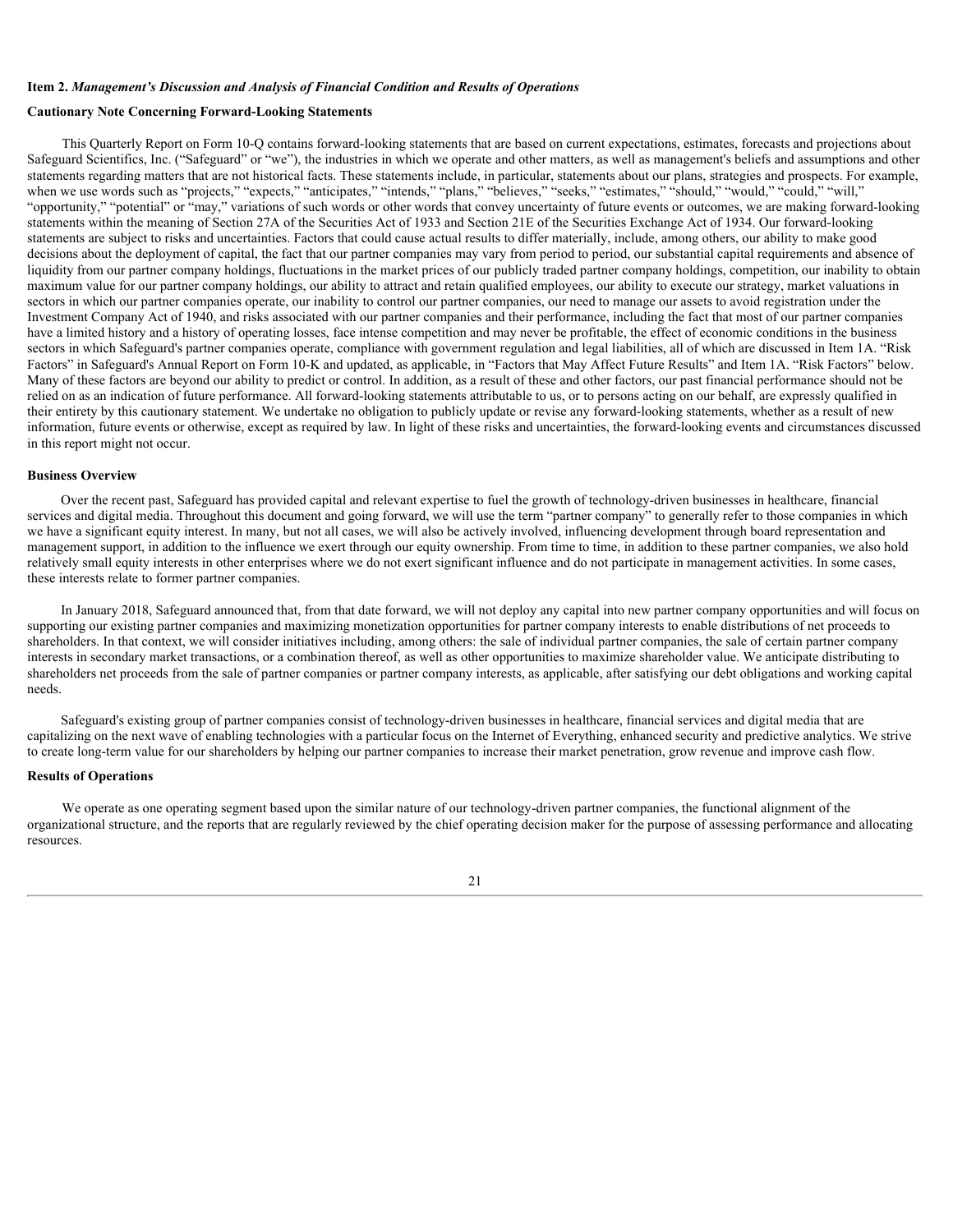There is intense competition in the markets in which our partner companies operate. Additionally, the markets in which these companies operate are characterized by rapidly changing technology, evolving industry standards, frequent introduction of new products and services, shifting distribution channels, evolving government regulation, frequently changing intellectual property landscapes and changing customer demands. Their future success depends on each company's ability to execute its business plan and to adapt to its respective rapidly changing market.

As previously stated, throughout this document, we use the term "partner company" to generally refer to those companies in which we have an economic interest and in which we, generally, but not all cases, are actively involved influencing development, usually through board representation in addition to our equity ownership.

The following listing of our partner companies includes only entities which were considered partner companies as of September 30, 2018 . Certain entities which may have been partner companies in previous periods are omitted if, as of September 30, 2018, they had been sold or are no longer considered a partner company.

|                              | <b>Safeguard Primary Ownership as of September</b> |       |                          |  |  |  |  |  |  |
|------------------------------|----------------------------------------------------|-------|--------------------------|--|--|--|--|--|--|
|                              |                                                    | 30,   |                          |  |  |  |  |  |  |
| <b>Partner Company</b>       | 2018                                               | 2017  | <b>Accounting Method</b> |  |  |  |  |  |  |
| Aktana, Inc.                 | 20.1%                                              | 24.5% | Equity                   |  |  |  |  |  |  |
| Brickwork                    | 20.3%                                              | 20.3% | Equity                   |  |  |  |  |  |  |
| CloudMine, Inc.              | 47.3%                                              | 47.4% | Equity                   |  |  |  |  |  |  |
| Clutch Holdings, Inc.        | 41.2%                                              | 42.7% | Equity                   |  |  |  |  |  |  |
| Flashtalking <sup>1</sup>    | 10.3%                                              | NA    | Other                    |  |  |  |  |  |  |
| Hoopla Software, Inc.        | 25.5%                                              | 25.5% | Equity                   |  |  |  |  |  |  |
| InfoBionic, Inc.             | 25.4%                                              | 39.5% | Equity                   |  |  |  |  |  |  |
| Lumesis, Inc.                | 43.8%                                              | 43.8% | Equity                   |  |  |  |  |  |  |
| MediaMath, Inc. <sup>2</sup> | 13.3%                                              | 20.4% | Other                    |  |  |  |  |  |  |
| meQuilibrium                 | 33.1%                                              | 37.0% | Equity                   |  |  |  |  |  |  |
| Moxe Health Corporation      | 32.4%                                              | 32.4% | Equity                   |  |  |  |  |  |  |
| NovaSom, Inc.                | 31.7%                                              | 31.7% | Equity                   |  |  |  |  |  |  |
| Prognos (fka Medivo, Inc.)   | 28.7%                                              | 35.2% | Equity                   |  |  |  |  |  |  |
| Propeller Health, Inc.       | 19.6%                                              | 24.0% | Equity                   |  |  |  |  |  |  |
| QuanticMind, Inc.            | 24.7%                                              | 24.7% | Equity                   |  |  |  |  |  |  |
| Sonobi, Inc.                 | 21.6%                                              | 21.6% | Equity                   |  |  |  |  |  |  |
| Syapse, Inc.                 | 20.0%                                              | 26.0% | Equity                   |  |  |  |  |  |  |
| T-REX Group, Inc.            | 21.1%                                              | 21.3% | Equity                   |  |  |  |  |  |  |
| Transactis, Inc.             | 23.7%                                              | 23.8% | Equity                   |  |  |  |  |  |  |
| Trice Medical, Inc.          | 23.4%                                              | 24.9% | Equity                   |  |  |  |  |  |  |
| WebLinc, Inc.                | 37.9%                                              | 38.0% | Equity                   |  |  |  |  |  |  |
| Zipnosis, Inc.               | 34.7%                                              | 25.4% | Equity                   |  |  |  |  |  |  |

<sup>1</sup> Spongecell, Inc. merged into Flashtalking in January 2018.

<sup>2</sup>The Company sold 39.1% of its ownership interest in MediaMath, Inc. back to the company for \$45.0 million of proceeds in July 2018.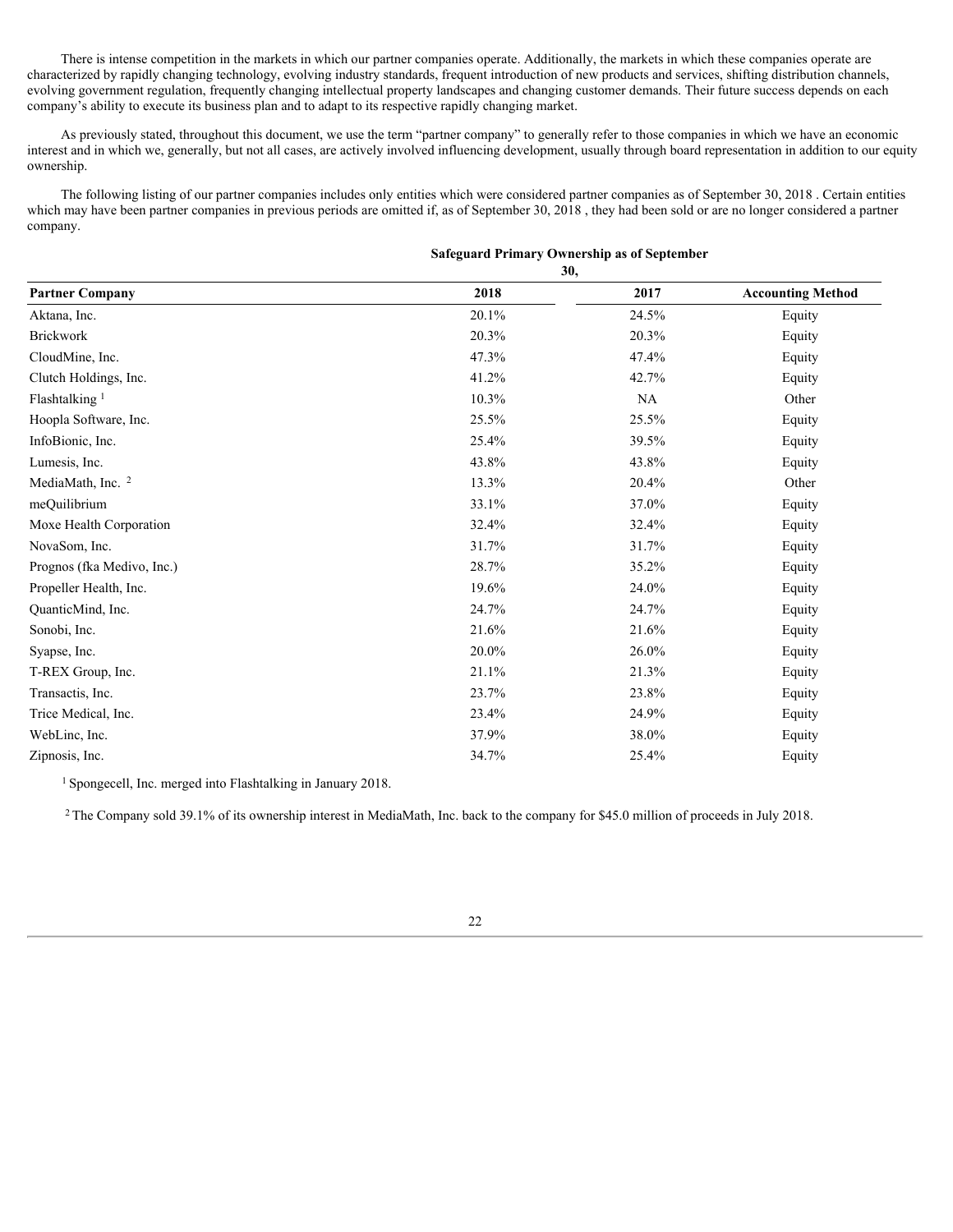*Three months ended September 30, 2018 versus the three months ended September 30, 2017*

| 2018<br>2017<br>Variance<br>(In thousands)<br>$(3,758)$ \$<br>242<br>$(3,516)$ \$<br>۰D<br>(699)<br>(1,078)<br>(379)<br>718<br>(286)<br>1,004<br>(3,310)<br>(667)<br>(2,643)<br>39,246<br>52,120<br>(12, 874)<br>50,710<br>32,060<br>$(18,650)$ \$ |                                    |  | Three months ended September 30, |  |  |  |  |  |  |  |
|----------------------------------------------------------------------------------------------------------------------------------------------------------------------------------------------------------------------------------------------------|------------------------------------|--|----------------------------------|--|--|--|--|--|--|--|
|                                                                                                                                                                                                                                                    |                                    |  |                                  |  |  |  |  |  |  |  |
|                                                                                                                                                                                                                                                    |                                    |  |                                  |  |  |  |  |  |  |  |
|                                                                                                                                                                                                                                                    | General and administrative expense |  |                                  |  |  |  |  |  |  |  |
|                                                                                                                                                                                                                                                    | Other loss                         |  |                                  |  |  |  |  |  |  |  |
|                                                                                                                                                                                                                                                    | Interest income                    |  |                                  |  |  |  |  |  |  |  |
|                                                                                                                                                                                                                                                    | Interest expense                   |  |                                  |  |  |  |  |  |  |  |
|                                                                                                                                                                                                                                                    | Equity income (loss)               |  |                                  |  |  |  |  |  |  |  |
|                                                                                                                                                                                                                                                    |                                    |  |                                  |  |  |  |  |  |  |  |

*General and Administrative Expense.* Our general and administrative expenses consist primarily of employee compensation, severance, insurance, travelrelated costs, depreciation, office rent and professional services such as consulting, legal, and accounting. General and administrative expense also includes stockbased compensation expense which consists primarily of expense related to grants of stock options, restricted stock and deferred stock units to our employees and directors. General and administrative expense decreased \$0.2 million for the three months ended September 30, 2018 compared to the prior year period due to a \$0.7 million decrease in employee compensation and related expenses due to employee terminations and operating cost reduction initiatives implemented earlier this year. Additionally, stock-based compensation decreased \$0.3 million for the three months ended September 30, 2018 compared to the prior year period. These decreases were partially offset by a \$1.0 million severance charge for employees who were terminated in connection with our change in strategy.

*Other Loss* . Other loss increased \$0.7 million for the three months ended September 30, 2018 compared to the prior year period. Other loss for the three months ended September 30, 2018 consists of a \$2.6 million loss related to an increase in the fair value of the amended credit facility repayment feature liability. This increase was partially offset by a \$1.4 million gain on the increase in the value of certain non-partner company equity securities based upon an observable price change. Additionally, there was an \$0.2 million increase for the three months ended September 30, 2018 in the fair value of escrow shares of Invitae Corporation common stock obtained in connection with the sale of Good Start Genetics in August 2017. Other income (loss) for the three months ended September 30, 2017 reflected a reflected a \$0.4 million decrease in the fair value of shares of Invitae Corporation common stock obtained in connection with the sale of Good Start Genetics.

*Interest Income.* Interest income includes all interest earned on available cash and marketable security balances as well as interest earned on notes receivable from our partner companies. The decrease of \$0.3 million for the three months ended September 30, 2018 compared to the prior year period was primarily attributable to lower average notes receivable from our partner companies.

*Interest Expense.* Interest expense is primarily related to our credit facility and convertible senior debentures. The increase of \$0.7 million for the three months ended September 30, 2018 compared to the prior year period was primarily attributable to an \$1.5 million increase of interest expense related to borrowings under the new credit facility we entered into in May 2017, partially offset by a \$0.9 million decrease in interest expense due to the \$41.0 million of convertible senior debentures were repaid in full on their maturity date in May 2018.

*Equity Income (Loss).* Equity income (loss) fluctuates with the number of partner companies accounted for under the equity method, our voting ownership percentage in these partner companies and the net results of operations of these partner companies. We recognize our share of income or losses to the extent we have cost basis in the partner company or outstanding commitments or guarantees. Certain amounts recorded to reflect our share of the income or losses of our partner companies accounted for under the equity method are based on estimates and on unaudited results of operations of those partner companies and may require adjustments in the future when audits of these entities are made final. We report our share of the results of our equity method partner companies on a one quarter lag basis.

Equity income (loss) increased \$52.1 million for the three months ended September 30, 2018 compared to the prior year period. The components of equity loss for the three months ended September 30, 2018 and 2017 were as follows: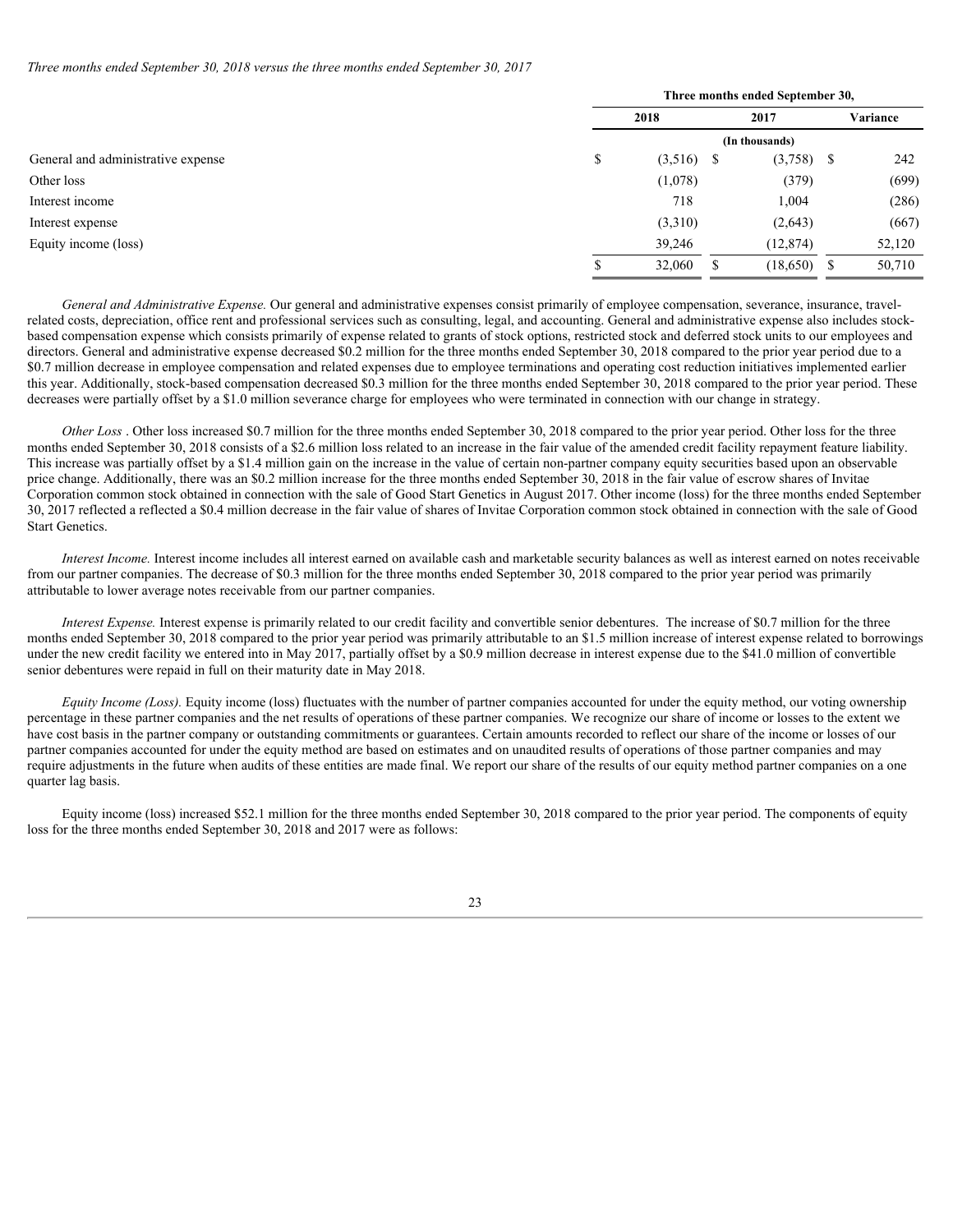|                                                                                                     | Three months ended September 30, |          |  |                   |  |          |  |  |
|-----------------------------------------------------------------------------------------------------|----------------------------------|----------|--|-------------------|--|----------|--|--|
|                                                                                                     |                                  | 2018     |  | 2017              |  | Variance |  |  |
|                                                                                                     |                                  |          |  | (In thousands)    |  |          |  |  |
| Gain on sale of partner interests                                                                   |                                  | 50,508   |  | 4,250             |  | 46,258   |  |  |
| Unrealized dilution gain (loss) on the decrease of our percentage ownership in partner<br>companies |                                  | 3,579    |  | (77)              |  | 3,656    |  |  |
| Gain on proceeds received from escrow                                                               |                                  | 1,134    |  | $\hspace{0.05cm}$ |  | 1,134    |  |  |
| Loss on impairment of partner companies                                                             |                                  | (4,757)  |  | (206)             |  | (4, 551) |  |  |
| Share of loss of our equity method partner companies                                                |                                  | (11,218) |  | (16, 841)         |  | 5,623    |  |  |
|                                                                                                     |                                  | 39,246   |  | $(12,874)$ \$     |  | 52,120   |  |  |

The gain on sale of partner interests for the three months ended September 30, 2018 is comprised of MediaMath of \$45.0 million and AdvantEdge Healthcare Solutions of \$5.5 million. For the three months ended September 30, 2017, the Gain on sale of partner interests is comprised of Good Start Genetics for \$4.3 million.

The gain on proceeds received from escrow for the three months ended September 30, 2018 is comprised of a \$1.1 million gain related to the Invitae shares released from escrow in connection with the Good Start Genetics sale.

The loss on impairment of partner companies for the three months ended September 30, 2018 is comprised of CloudMine of \$4.8 million. For the three months ended September 30, 2017, the loss on impairment of partner companies is comprised of Pneuron for \$0.2 million.

The change in our share of equity loss of our equity method partner companies for the three months ended September 30, 2018 compared to the prior year period was primarily due to an decrease in the number of partner companies and losses associated with those partner companies.

*Nine months ended September 30, 2018 versus the nine months ended September 30, 2017*

|                                    | Nine months ended September 30, |                |      |               |          |  |  |  |
|------------------------------------|---------------------------------|----------------|------|---------------|----------|--|--|--|
|                                    | 2018                            |                | 2017 |               | Variance |  |  |  |
|                                    |                                 | (In thousands) |      |               |          |  |  |  |
| General and administrative expense | ۰D                              | (14,253)       | Ъ.   | $(13,191)$ \$ | (1,062)  |  |  |  |
| Other loss                         |                                 | (4,965)        |      | (219)         | (4,746)  |  |  |  |
| Interest income                    |                                 | 2,182          |      | 2,892         | (710)    |  |  |  |
| Interest expense                   |                                 | (9, 422)       |      | (5,953)       | (3, 469) |  |  |  |
| Equity income (loss)               |                                 | 27,452         |      | (53, 373)     | 80,825   |  |  |  |
|                                    |                                 | 994            |      | $(69,844)$ \$ | 70,838   |  |  |  |

*General and Administrative Expense.* General and administrative expense increased \$1.1 million for the nine months ended September 30, 2018 , compared to the prior year period, primarily due to a \$3.8 million severance charge for employees who were terminated in connection with our change in strategy. Additionally, professional fees increased \$1.6 million for the nine months ended September 30, 2018 , compared to the prior year period, primarily due to costs associated with activist shareholder matters. These increases were partially offset by a \$3.5 million decrease in employee compensation and related expenses due to employee terminations and operating cost reduction initiatives implemented earlier this year and a decrease of \$0.8 million for various other general administrative expenses.

*Other Loss* . Other loss decreased \$4.7 million for the nine months ended September 30, 2018 compared to the prior year period. Other loss for the nine months ended September 30, 2018 included a \$5.1 million loss related to an increase in the fair value of the amended credit facility repayment feature liability and a \$1.0 million decrease in the fair value of shares of Invitae Corporation common stock obtained in connection with the sale of Good Start Genetics in August 2017. The decreases for the nine months ended September 30, 2018 are partially offset by a \$1.4 million gain on the increase in the value of certain non-partner company equity securities based upon an observable price change. Other loss for the nine months ended September 30, 2017 reflected a \$0.4 million decrease in the fair value of shares of Invitae Corporation common stock obtained in connection with the sale of Good Start Genetics in August 2017 and an impairment of \$0.2 million related to our interest in a legacy private equity fund, partially offset by a \$0.4 million gain related to our Penn Mezzanine debt and equity participations.

*Interest Income.* Interest income decreased \$0.7 million for the nine months ended September 30, 2018 compared to the prior year period was primarily attributable to lower average notes receivable from our partner companies.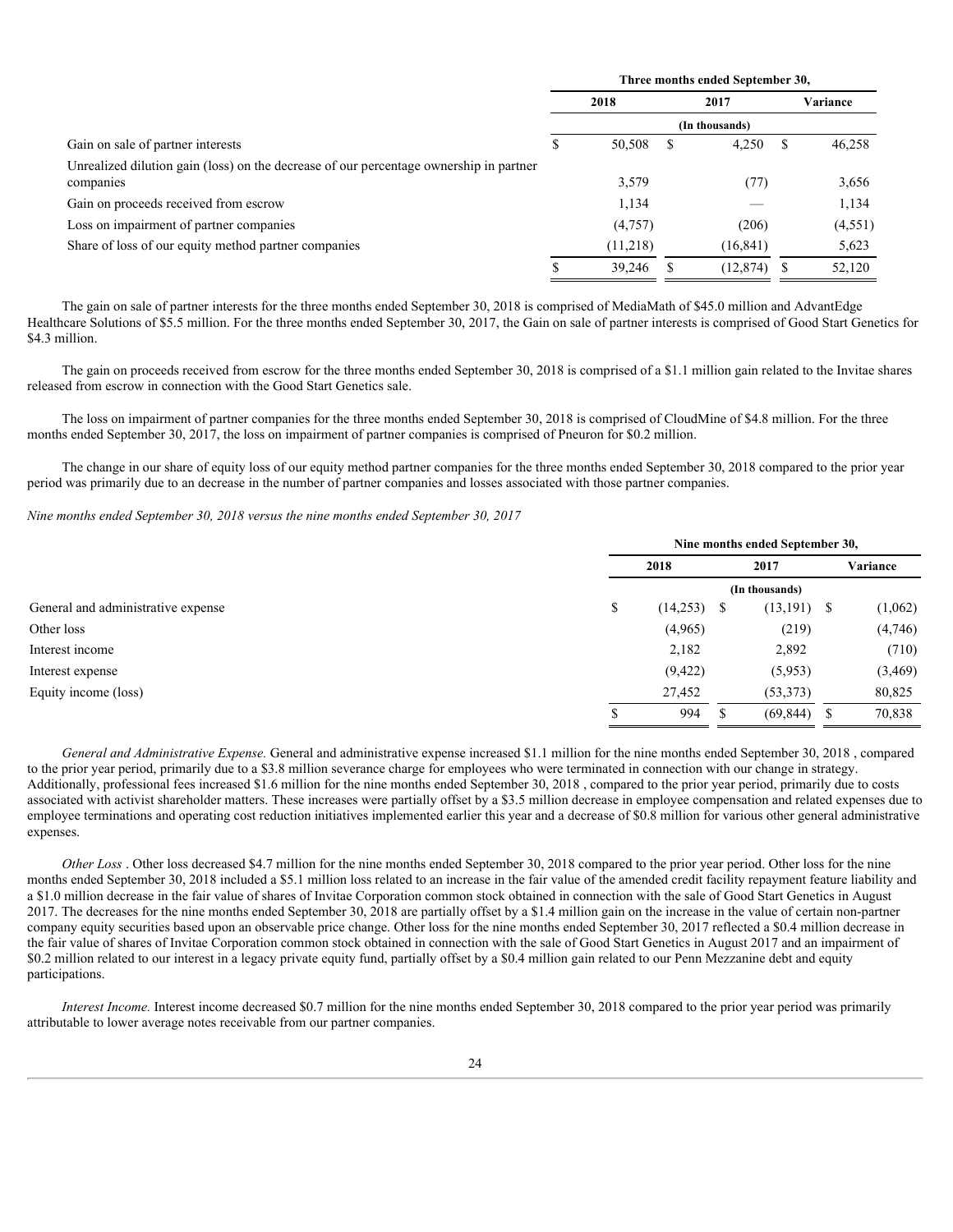*Interest Expense.* Interest expense increased \$3.5 million for the nine months ended September 30, 2018 compared to the prior year period primarily due to a \$5.3 million increase in interest expense related to borrowings under the credit facility we entered into in May 2017, partially offset by a \$1.9 million decrease in interest expense associated with the convertible senior debentures that were repaid in full on their maturity date in May 2018.

*Equity Income (Loss).* Equity income (loss) decreased \$80.8 million for the nine months ended September 30, 2018 compared to the prior year period. The components of equity income (loss) for the nine months ended September 30, 2018 and 2017 were as follows:

|                                                                                                     | Nine months ended September 30, |           |  |                   |          |          |  |  |
|-----------------------------------------------------------------------------------------------------|---------------------------------|-----------|--|-------------------|----------|----------|--|--|
|                                                                                                     |                                 | 2018      |  | 2017              | Variance |          |  |  |
|                                                                                                     |                                 |           |  | (In thousands)    |          |          |  |  |
| Gain on sale of partner interests                                                                   |                                 | 64,172    |  | 4,358             | - 55     | 59,814   |  |  |
| Unrealized dilution gain (loss) on the decrease of our percentage ownership in partner<br>companies |                                 | 6,660     |  | (1,006)           |          | 7,666    |  |  |
| Gain on Spongecell's merger into Flashtalking                                                       |                                 | 3,808     |  | $\hspace{0.05cm}$ |          | 3,808    |  |  |
| Gains on proceeds received from escrow                                                              |                                 | 1,838     |  | 1,445             |          | 393      |  |  |
| Loss on impairment of partner companies                                                             |                                 | (11, 324) |  | (8, 739)          |          | (2, 585) |  |  |
| Share of loss of our equity method partner companies                                                |                                 | (37,702)  |  | (49, 431)         |          | 11,729   |  |  |
|                                                                                                     |                                 | 27,452    |  | $(53,373)$ \$     |          | 80,825   |  |  |

The gain on sale of partner interests for the nine months ended September 30, 2018 is comprised of MediaMath of \$45.0 million, Nexxt (fka Beyond.com) of \$9.5 million, AdvantEdge Healthcare Solutions of \$5.5 million and Cask Data of \$4.2 million. For the nine months ended September 30, 2017, the Gain on sale of partner interests is comprised of Good Start Genetics for \$4.3 million and Nexxt (fka Beyond.com) for \$0.1 million.

The gain on proceeds received from escrow for the nine months ended September 30, 2018 is comprised of a \$1.1 million gain related to the Invitae shares released from escrow in connection with the Good Start Genetics sale and a \$0.7 million gain related to the sale of Aventura and Pneuron assets. For the nine months ended September 30, 2017, the gain on proceeds received from escrow is comprised of Putney of \$0.7 million, Quantia of \$0.6 million, and AppFirst of \$0.1 million.

The loss on impairment of partner companies for the nine months ended September 30, 2018 is comprised of Apprenda of \$6.6 million and CloudMine of \$4.8 million. For the nine months ended September 30, 2017, the loss on impairment of partner companies is comprised of Spongecell of \$3.5 million and Pneuron of \$5.2 million.

The change in our share of equity loss of our equity method partner companies for the nine months ended September 30, 2018 compared to the prior year period was due to a decrease in the number of partner companies and a decrease in losses associated with our partner companies.

#### *Income Tax Benefit (Expense)*

Income tax benefit (expense) was \$0.0 million for the three and nine months ended September 30, 2018 and 2017. We have recorded a valuation allowance to reduce our net deferred tax asset to an amount that is more likely than not to be realized in future years. Accordingly, the benefit of the net operating loss that would have been recognized in the three and nine months ended September 30, 2018 and 2017 was offset by changes in the valuation allowance.

#### *Liquidity and Capital Resources*

As of September 30, 2018 , we had \$44.5 million of cash and cash equivalents and \$25.1 million of marketable securities for a total of \$69.6 million. As of September 30, 2018 , we had \$85.0 million of principal outstanding on our Amended Credit Facility due in May 2020. We currently have \$15.0 million of availability under the Amended Credit Facility.

In January 2018, Safeguard announced that, from that date forward,we will not deploy any capital into new partner company opportunities and will focus on supporting our existing partner companies and maximizing monetization opportunities for partner company interests to enable distributions of net proceeds to shareholders. In that context, we will consider initiatives including, among others: the sale of individual partner companies, the sale of certain partner company interests in secondary market transactions, or a combination thereof, as well as other opportunities to maximize shareholder value. We anticipate distributing to shareholders net proceeds from the sale of partner companies or partner company interests, as applicable, after satisfying our debt obligations and working capital needs. In connection with our change in strategy, in January 2018, we implemented an initiative to reduce our operating costs. In April 2018, we announced additional management changes intended to further streamline our organizational structure and further reduce our operating costs. In connection with the changes that we have the state of  $\mathbb{R}^n$  and  $\mathbb{R}^n$  are the state of  $\mathbb{R}^n$  and  $\mathbb{R}^n$  are the state of  $\mathbb{R}^n$  and  $\mathbb{R}^n$  are the state of  $\mathbb{R}^n$  and  $\mathbb{R}^n$  are the state of  $\mathbb{R}^n$  and  $\mathbb{R}^n$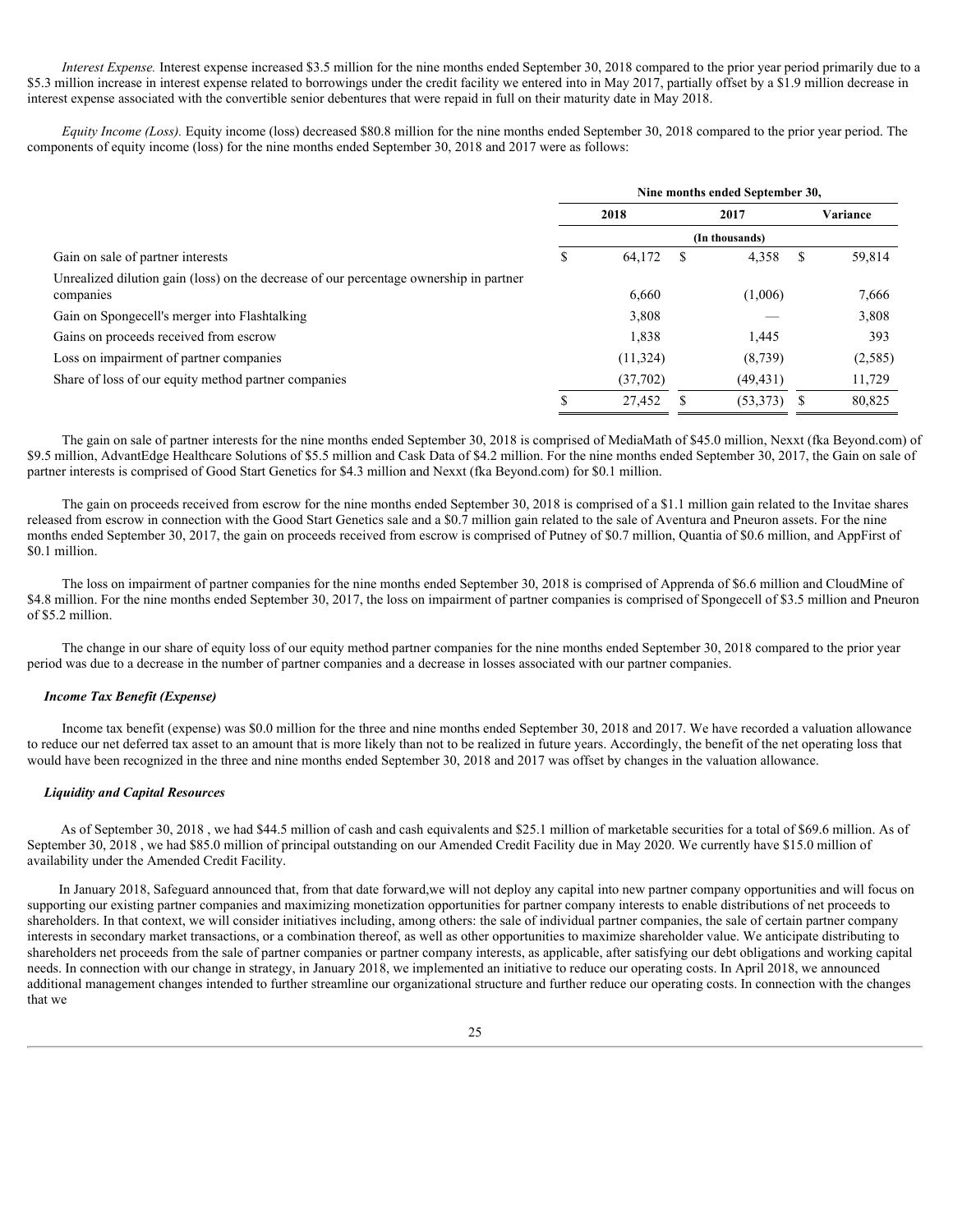have implemented, we will incur approximately \$4.0 million of severance payments to terminated employees that will be paid over approximately twelve months. We anticipate that with these organizational changes and cost reduction initiatives, our ongoing annualized operating expenses excluding interest, depreciation, severance and stock-based compensation, will approximate \$8 million to \$9 million. The maximum aggregate exposure under employment and severance agreements for remaining employees was approximately \$5.4 million at September 30, 2018.

In May 2017, we entered into a \$75.0 million secured, revolving credit facility ("Credit Facility") with HPS Investment Partners, LLC ("Lender"). In May 2018, we amended the Credit Facility ("Amended Credit Facility") to increase the principal amount of indebtedness available to be borrowed by us from \$75.0 million to \$100.0 million. The interest rate and maturity date of May 2020 remained unchanged. The Amended Credit Facility consists of a term loan in the principal amount of \$85.0 million, (the "Term Loan"), \$50.0 million of which was outstanding prior to entering into the amendment and \$35.0 million of which was drawn in connection with the consummation of the amendment, and a revolving loan in the principal amount of up to \$15.0 million (the "Revolving Loan"). We may borrow and repay under the Revolving Loan at any time until its expiration on December 30, 2018. Any amounts outstanding under the Revolving Loan on December 30, 2018 will be subject to the same repayment terms as amounts borrowed under the Term Loan. Repayment terms under the Amended Credit Facility include a make-whole interest provision equal to the interest that would have been payable had the principal amount subject to repayment been outstanding through the maturity date of the Amended Credit Facility. Under the Amended Credit Facility, if the aggregate amount of our qualified cash at any quarter end date exceeds \$50.0 million, we will be required to prepay outstanding principal amounts under the Amended Credit Facility, plus any applicable interest and prepayment fees, in an amount equal to 100% of such excess. Based on this requirement, the Company made a principal payment of \$16.4 million and a makewhole interest payment of \$2.8 million on October 15, 2018 based on the Company's qualified cash at September 30, 2018.

Certain debt covenants were revised in connection with the Amended Credit Facility. The Amended Credit Facility requires us to (i) maintain a liquidity threshold of at least \$20 million of unrestricted cash; (ii) maintain a minimum aggregate appraised value of our ownership interests in our partner companies, plus unrestricted cash in excess of the liquidity threshold, of at least \$350 million less the aggregate amount of all prepayments of the Term Loan and all prepayments of the Revolving Loan made after December 30, 2018; (iii) limit deployments to only existing partner companies and such deployments may not exceed, when combined with deployments after January 1, 2018, \$40.0 million in the aggregate through the maturity date; and (iv) limit certain expenses (which shall exclude severance payments, interest expense, depreciation and stock-based compensation) incurred or paid to no more than \$11.5 million in any twelve-month period after the date of the amendment (or such shorter period as has elapsed since the date of the amendment). We are no longer required to maintain a specific net worth or any diversification requirements or concentration limits with respect to our capital deployments to our partner companies. Additionally, under the Amended Credit Facility, we are restricted from repurchasing shares of our outstanding common stock and/or issuing dividends until such time as the Amended Credit Facility is repaid in full. As of the date these consolidated financial statements were issued, we were in compliance with all applicable covenants.

The \$35.0 million of additional principal that we borrowed with the consummation of the Amended Credit Facility resulted in net proceeds of \$32.7 million, after closing fees to the Lender and other third parties, that was used towards the repayment of \$41.0 million of principal outstanding on our 2018 Debentures, which we repaid in full on the maturity date of May 15, 2018. There were no convertible debentures outstanding as of September 30, 2018.

We fund our operations with cash and marketable securities on hand as well as proceeds from the sales of our interests in our partner companies. Due to the nature of the mergers and acquisitions market, and the developmental cycle of companies like our partner companies, our ability to generate specific amounts of liquidity from sales of our partner company interests in any given period of time cannot be assured. Accordingly, the forecasts which we utilize for projecting future compliance with covenants related to our Credit Facility include significantly discounted probability-weighted proceeds from the sales of our interests in our partner companies. Based on these forecasts, we believe we will remain in compliance with all of our debt covenants. Non-compliance with any of the covenants would constitute an event of default under the Credit Facility, and the Lender could choose to accelerate the maturity of the indebtedness. If the Lender chose not to provide a waiver and were to accelerate the maturity of the indebtedness, we may not have sufficient liquidity to repay the entire balance of our outstanding borrowings and other obligations under the Credit Facility.

In order for us to maintain compliance with these covenants, our plan includes selling certain of our partner company interests in the ordinary course of our business and limiting capital deployments to existing partner companies, if necessary. Should we not be in compliance with any of our debt covenants and be unable to obtain waivers for such events of default, management would pursue one of a number of potential alternatives to satisfy the obligations, including completing an equity offering or obtaining a new debt facility to refinance our existing debt.

We previously provided a \$6.3 million letter of credit to the landlord of CompuCom Systems, Inc.'s Dallas headquarters as required in connection with the sale of CompuCom Systems in 2004. The letter of credit was secured by cash and was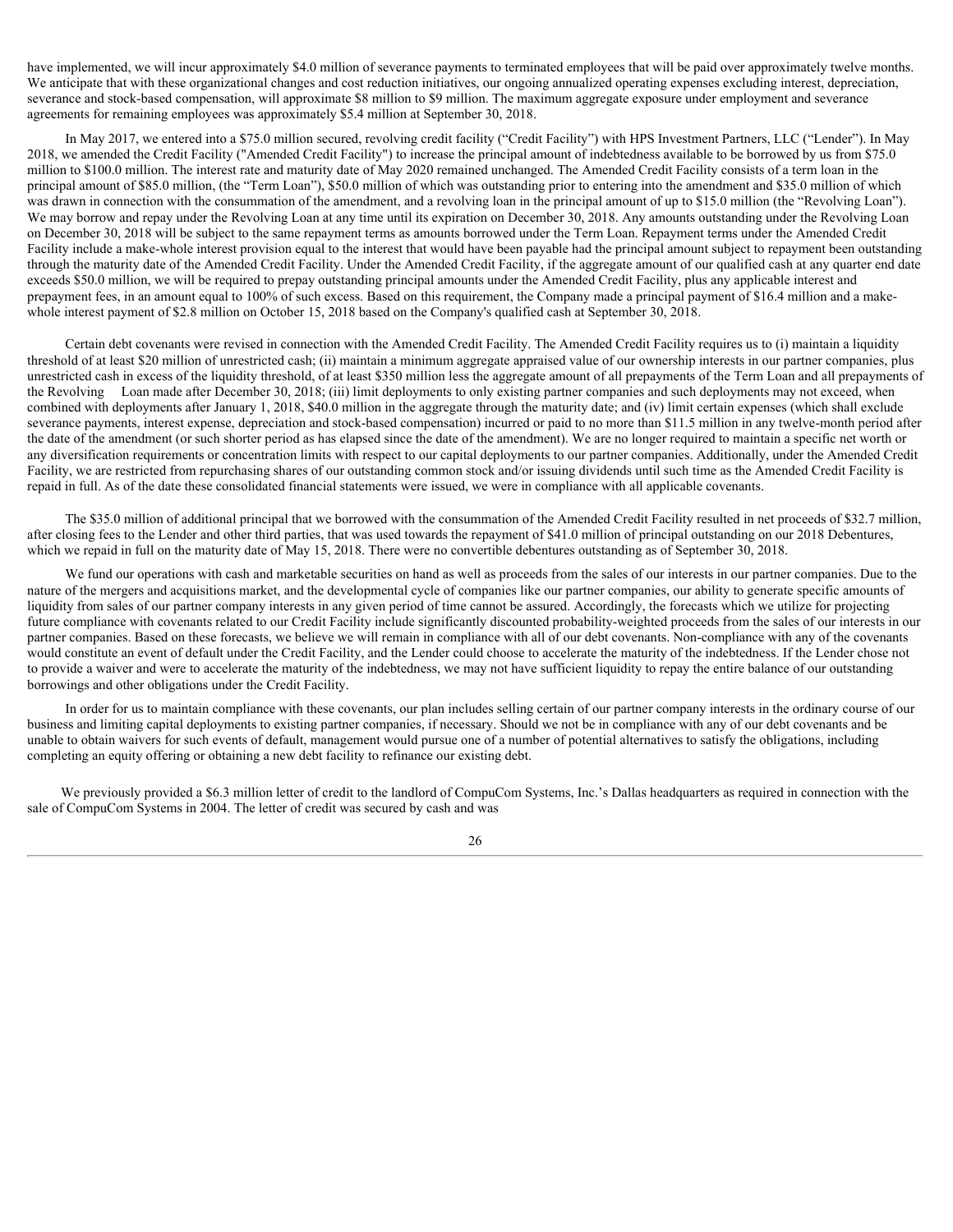classified as Long-term restricted cash equivalents on the Consolidated Balance Sheet as of December 31, 2017. During the first quarter of 2018, the restriction on the cash lapsed in connection with the termination of the related letter of credit.

In July 2015, the Company's Board of Directors authorized us, from time to time and depending on market conditions, to repurchase up to \$25.0 million of the Company's outstanding common stock. During the year ended December 31, 2016, we repurchased 0.4 million shares at an aggregate cost of \$5.4 million with \$14.6 million remaining for repurchase under the existing authorization. Under the Amended Credit Facility, we are restricted from repurchasing shares of our outstanding common stock and/or issuing dividends until such time as the Amended Credit Facility is repaid in full.

We are required to return a portion or all the distributions we received as a general partner of a private equity fund for further distribution to such fund's limited partners ("clawback"). Our ownership in the fund is 19%. The clawback liability is joint and several, such that we may be required to fund the clawback for other general partners should they default. We believe our potential liability due to the possibility of default by other general partners is remote. In 2017, we were notified by the fund's manager that the fund was being dissolved and \$1.0 million of our clawback liability was paid. The maximum additional clawback liability is \$0.3 million which was reflected in Other long-term liabilities on the Consolidated Balance Sheet at September 30, 2018 .

Our ability to generate liquidity from sales of partner companies, sales of marketable securities and from equity and debt issuances has been adversely affected from time to time by adverse circumstances in the U.S. capital markets and other factors. The transactions we enter into in pursuit of our strategy could increase or decrease our liquidity at any point in time. As we seek to provide additional funding to existing partner companies or commit capital to other initiatives, we may be required to expend our cash or incur debt, which will decrease our liquidity. Conversely, as we dispose of our interests in partner companies from time to time, we may receive proceeds from such sales, which could increase our liquidity. From time to time, we are engaged in discussions concerning acquisitions and dispositions which, if consummated, could impact our liquidity, perhaps significantly. The Company believes that its cash, cash equivalents and marketable securities at September 30, 2018 will be sufficient to fund operations past one year from the issuance of these financial statements.

#### *Analysis of Consolidated Cash Flows*

#### Cash flow activity was as follows:

|                                                     |                | Nine months ended September 30, |      |               |  |           |  |  |  |  |
|-----------------------------------------------------|----------------|---------------------------------|------|---------------|--|-----------|--|--|--|--|
|                                                     | 2018           |                                 | 2017 |               |  | Variance  |  |  |  |  |
|                                                     | (In thousands) |                                 |      |               |  |           |  |  |  |  |
| Net cash used in operating activities               |                | $(18,649)$ \$                   |      | $(15,515)$ \$ |  | (3,134)   |  |  |  |  |
| Net cash provided by (used in) investing activities |                | 44,570                          |      | (1,912)       |  | 46,482    |  |  |  |  |
| Net cash provided by (used in) financing activities |                | (8, 486)                        |      | 29,686        |  | (38, 172) |  |  |  |  |
|                                                     |                | 17,435                          |      | 12,259        |  | 5,176     |  |  |  |  |
|                                                     |                |                                 |      |               |  |           |  |  |  |  |

#### *Net Cash Used In Operating Activities*

Net cash used in operating activities increased by \$3.1 million for the nine months ended September 30, 2018 compared to the prior year period. The increase was primarily due to an increase of \$3.7 million of cash interest payments related to our credit facility we entered into in May 2017, partially offset by a \$0.5 million decrease cash interest payments related to the convertible senior debentures that were repaid in full on their maturity date in May 2018.

### *Net Cash Provided by (used in) Investing Activities*

Net cash provided by (used in) investing activities increased by \$46.5 million for the nine months ended September 30, 2018 compared to the prior year period. The increase primarily related to a \$53.3 increase in proceeds from sales of and distributions from companies, a \$10.5 million repayment of principal outstanding on a note from Nexxt, Inc., a \$8.6 million decrease in acquisitions of ownership interests in companies and a \$4.8 million decrease in advances and loans to companies, partially offset by the \$31.0 million decrease in cash proceeds from the net change in marketable securities.

Cash proceeds from the sales of and distributions from companies were \$69.9 million for the nine months ended September 30, 2018 which related primarily to:

- In July 2018, we sold 39.13% of our ownership interest in MediaMath back to MediaMath and received \$45.0 million of proceeds from the partial sale.
- In July 2018, we received \$10.0 million of proceeds from the sale of our interest in AdvantEdge Healthcare Solutions, Inc.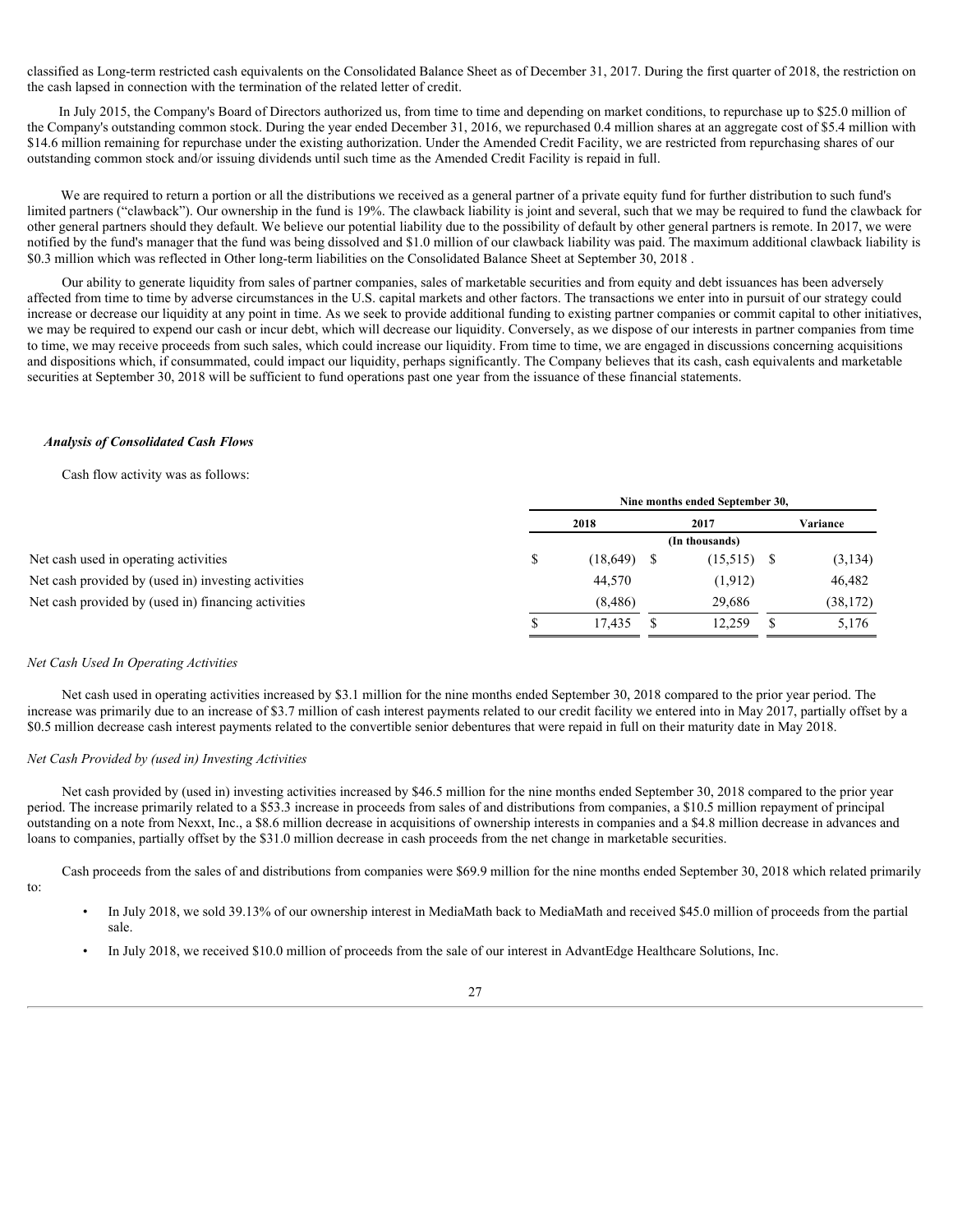- In May 2018, we received \$11.5 million of proceeds from the sale of substantially all of the assets of Cask Data, Inc.
- In February 2018, we sold 414,237 shares of Invitae Corporation ("Invitae") common stock on the open market for proceeds of \$2.6 million after transaction fees. The shares of Invitae were obtained in August 2017 when Invitae, a public company, acquired former partner company Good Start Genetics, Inc.
- In January 2018, we received \$0.6 million of proceeds from the sale of the assets of Aventura, Inc., a former partner company that ceased operations and was fully impaired in 2016.

Cash proceeds from the sales of and distributions from partner companies was \$16.6 million for the nine months ended September 30, 2017 which related primarily to proceeds from the sale of our interest in partner company Nexxt, Inc., formerly Beyond.com, back to Nexxt, Inc. for \$26.0 million. We received \$15.5 million in cash in March 2017 and a three-year, \$10.5 million note, that was repaid during the three months ended March 31, 2018.

# *Net Cash Provided By (Used In) Financing Activities*

Net cash provided by (used in) financing activities decreased by \$38.2 million for the nine months ended September 30, 2018 compared to the prior year period. The primary financing activities in 2018 were the repayment of \$41.0 million of our 2018 Debentures on their maturity date of May 15, 2018 and \$32.7 million of net proceeds from additional borrowings under our Amended Credit Facility. The primary financing activities in 2017 were net proceeds of \$44.3 million from borrowing under the credit facility we entered into in May 2017 and \$14.5 million paid to repurchase and retire \$14.0 million face value of the 2018 Debentures, including transaction fees.

# **Contractual Cash Obligations and Other Commercial Commitments**

The following table summarizes our contractual obligations and other commercial commitments as of September 30, 2018 , by period due or expiration of the commitment.

|                                           | <b>Payments Due by Period</b> |                                 |                  |                                 |                                 |  |  |  |  |  |  |  |
|-------------------------------------------|-------------------------------|---------------------------------|------------------|---------------------------------|---------------------------------|--|--|--|--|--|--|--|
|                                           | Total                         | 2018<br>(remainder)             | 2019 and<br>2020 | 2021 and<br>2022                | After<br>2022                   |  |  |  |  |  |  |  |
|                                           |                               |                                 | (In millions)    |                                 |                                 |  |  |  |  |  |  |  |
| Contractual Cash Obligations:             |                               |                                 |                  |                                 |                                 |  |  |  |  |  |  |  |
| Credit facility                           | 85.0                          | 16.4                            | 68.6             |                                 |                                 |  |  |  |  |  |  |  |
| Interest payments on debt                 | 15.2                          | 3.8                             | 11.4             | $\hspace{0.1mm}-\hspace{0.1mm}$ | $\hspace{0.1mm}-\hspace{0.1mm}$ |  |  |  |  |  |  |  |
| Operating leases (a)                      | 4.5                           | 0.1                             | 1.2              | 1.2                             | 2.0                             |  |  |  |  |  |  |  |
| Potential clawback liabilities (b)        | 0.3                           | $\hspace{0.1mm}-\hspace{0.1mm}$ | 0.3              | $\hspace{0.05cm}$               | $\hspace{0.1mm}-\hspace{0.1mm}$ |  |  |  |  |  |  |  |
| Other long-term obligations (c)           | $\sim$<br>2.3                 | 0.2                             | 1.6              | 0.5                             |                                 |  |  |  |  |  |  |  |
| <b>Total Contractual Cash Obligations</b> | 107.3                         | 20.5                            | 83.1             | 1.7                             | 2.0                             |  |  |  |  |  |  |  |
|                                           |                               |                                 |                  |                                 |                                 |  |  |  |  |  |  |  |

(a) In 2015, we entered into an agreement for the lease of our principal executive offices which expires in April 2026.

(b) We are required to return a portion or all the distributions we received as a general partner of a private equity fund for further distribution to such fund's limited partners ("clawback"). Our ownership in the fund is 19%. The clawback liability is joint and several, such that we may be required to fund the clawback for other general partners should they default. We believe our potential liability due to the possibility of default by other general partners is remote. We were notified by the fund's manager that the fund is being dissolved and \$1.0 million of our clawback liability was paid in the first quarter of 2017. The maximum clawback liability is \$0.3 million which was reflected in Other long-term liabilities on the Consolidated Balance Sheets at September 30, 2018.

(c) Reflects the estimated amount payable to a former Chairman and CEO under an ongoing agreement.

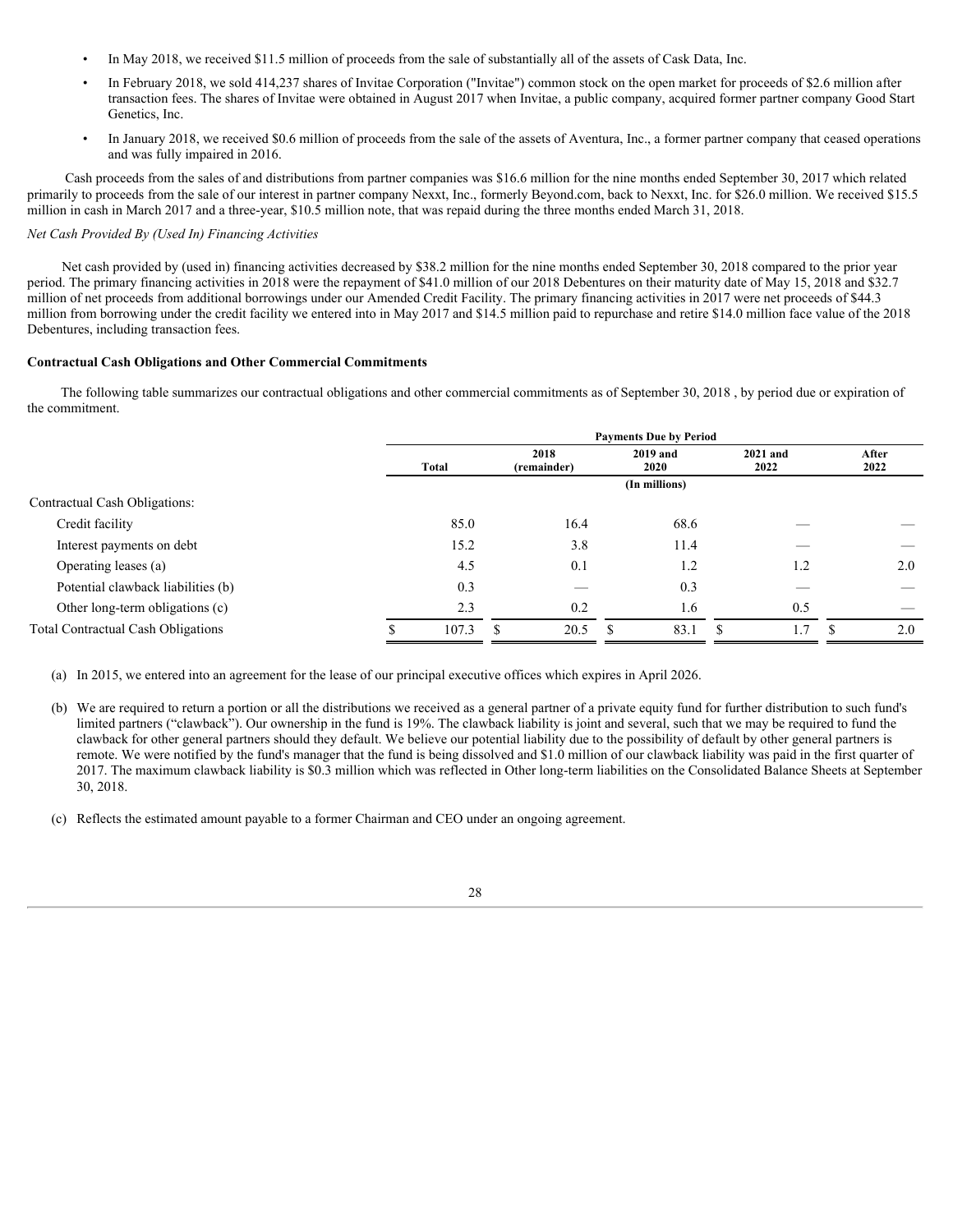## **Factors That May Affect Future Results**

You should carefully consider the information set forth below. The following risk factors describe situations in which our business, financial condition and/or results of operations could be materially harmed, and the value of our securities may be adversely affected. You should also refer to other information included or incorporated by reference in this report.

## *The intended monetization of our partner company interests and distribution of net proceeds to shareholders are subject to factors beyond our control.*

In January 2018, we announced that we will not deploy any capital into new partner companies. We will instead focus on supporting, and maximizing monetization opportunities for our existing partner company interests to enable distributions of net proceeds to shareholders. However, this strategic plan may require providing significant additional capital and operational support to such existing partner companies and we may not be able to sell our partner company interests during any specific time frame or otherwise on desirable terms, if at all, and there can be no assurance as to how long this process will take or the results that this process will yield. There can be no assurance as to whether we will realize the value of escrowed proceeds, holdbacks or other contingent consideration, if any, associated with the sale of partner company interests. Additionally, there can be no assurance that we will be able to satisfy our liabilities during this process. Further, the method, timing and amount of any distributions resulting from the monetization of existing partner companies will be at the discretion of our Board of Directors and will depend on market and business conditions and our overall liabilities, capital structure and liquidity position.

## *The continuing costs and burdens associated with being a public company will constitute a much larger percentage of our expenses and we may in the future delist our Common Stock with the New York Stock Exchange and seek to deregister our Common Stock with the SEC.*

We will remain a public company and will continue to be subject to the listing standards of the New York Stock Exchange and SEC rules and regulations, including the Dodd-Frank Wall Street Reform and Consumer Protection Act and the Sarbanes-Oxley Act of 2002. The costs and burdens of being a public company will be a significant and continually increasing portion of our expenses if we are able to monetize partner company interests. As part of such monetization efforts, we will likely in the future, once the majority of our partner company interests have been monetized and proceeds therefrom distributed, delist our Common Stock from the New York Stock Exchange and seek to deregister our Common Stock with the SEC. However, there can be no assurance as to the timing of such transactions, or whether such transactions will be completed at all, and we will continue to face the costs and burdens of being a public company until such time as our Common Stock is delisted with the New York Stock Exchange and deregistered with the SEC.

#### *Our principal business strategy depends upon our ability to make good decisions regarding the deployment of capital into, and subsequent disposition of, existing partner company interests and, ultimately, the performance of our partner companies, which is uncertain.*

If we make poor decisions regarding the deployment of capital into, and subsequent disposition of, existing partner companies, our business strategy will not succeed. If our partner companies do not succeed, the value of our assets could be significantly reduced and require substantial impairments or write-offs and our results of operations and the price of our common stock would be adversely affected. The risks relating to our partner companies include:

- most of our partner companies have a history of operating losses and/or limited operating history;
- the intense competition affecting the products and services our partner companies offer could adversely affect their businesses, financial condition, results of operations and prospects for growth;
- the inability to adapt to changing marketplaces;
- the inability to manage growth;
- the need for additional capital to fund their operations, which we may not be able to fund or which may not be available from third parties on acceptable terms, if at all;
- the inability to protect their proprietary rights and/or infringing on the proprietary rights of others;
- that our partner companies could face legal liabilities from claims made against them based upon their operations, products or work;
- the impact of economic downturns on their operations, results and growth prospects;
- the inability to attract and retain qualified personnel;
- the existence of government regulations and legal uncertainties may place financial burdens on the businesses of our partner companies; and
- the inability to plan for and manage catastrophic events.

These and other risks are discussed in detail under the caption "Risks Related to Our Partner Companies" below.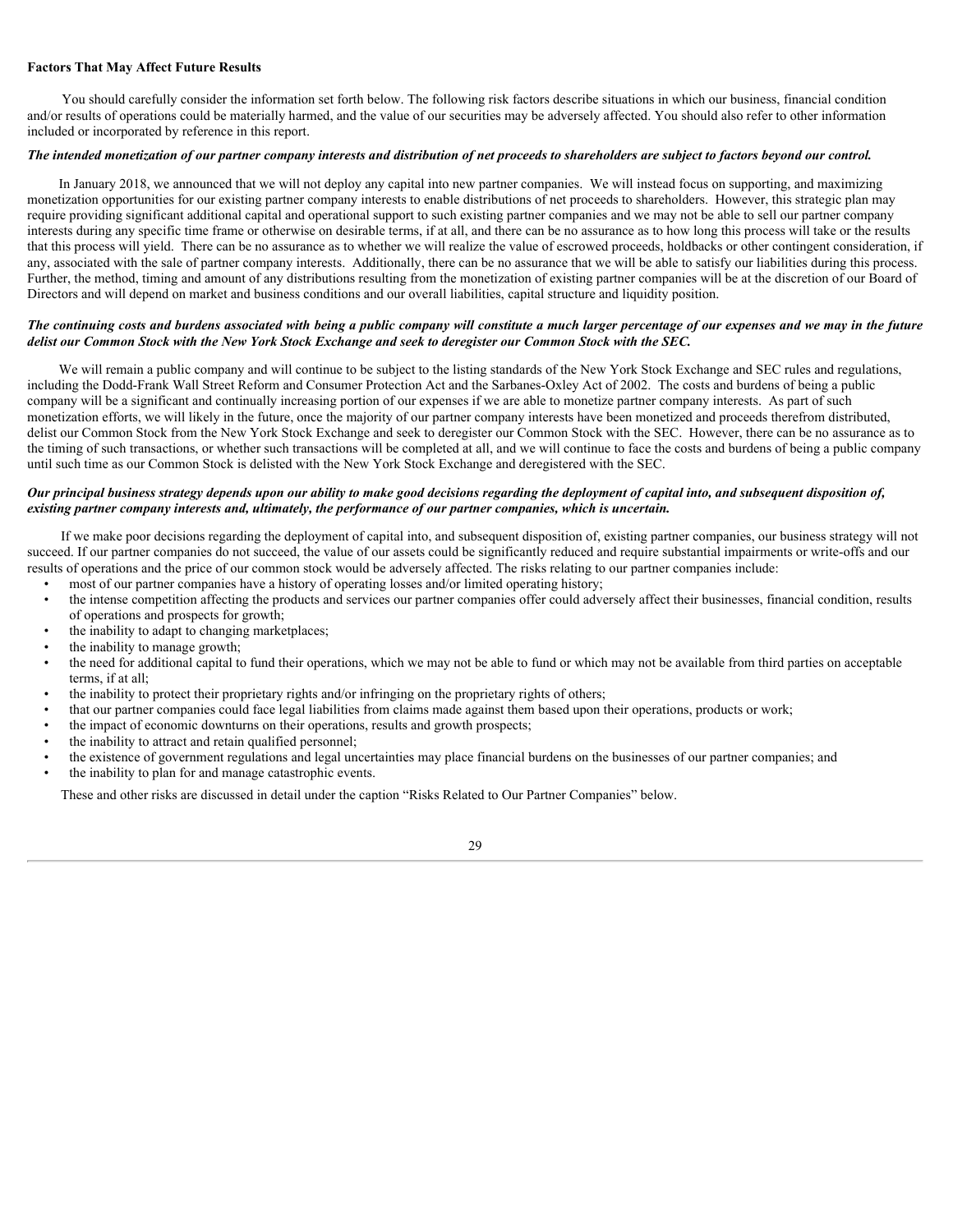# *Our Credit Facility subjects us to interest rate risk.*

In May 2017, we entered into a \$75.0 million secured, revolving credit facility with HPS Investment Partners, LLC ("Lender"), which was amended in May 2018 to increase the principal amount of indebtedness available to be borrowed by the Company from \$75.0 million to \$100.0 million (as amended, the "Credit Facility"). Debt service costs under the Credit Facility are subject to interest rate changes. Interest rates could rise from time to time and significantly increase our cost of borrowing. If that were to occur, replacing the Credit Facility with alternative credit arrangements having a lower cost of borrowing would likely not be possible and no assurance can be given that we would be able to refinance the Credit Facility on attractive terms or at all.

# *Servicing the indebtedness under the Credit Facility will require a significant amount of cash and our ability to generate cash depends on many factors beyond our control.*

Our ability to make payments on the indebtedness under the Credit Facility will depend on our ability to generate cash in the future. We generate cash from proceeds we receive in connection with the sales of our interests in our partner companies. Due to the nature of the mergers and acquisitions market, and the developmental cycle of companies like our partner companies, our ability to generate specific amounts of liquidity from sales of our partner company interests in any given period of time cannot be assured. Our ability to generate cash is also, to a certain extent, subject to general economic, financial, competitive, legislative, regulatory and other factors that are beyond our control. The risk exists that our business will be unable to generate sufficient cash flow to service our indebtedness under the Credit Facility.

# *Covenants in the agreements governing the Credit Facility could adversely affect our business and/or result in the operation of our business in a way other than as desired by management; our ability to comply with such covenants may be affected by events beyond our control; and a breach of any of these covenants could result in a default under the agreements governing the Credit Facility, which, if not cured or waived, could result in the acceleration of the indebtedness under the Credit Facility.*

The Credit Facility contains various covenants that prohibit or limit, subject to certain exceptions, our ability to, among other things:

- Sell, transfer, lease, convey or otherwise dispose of all or any part of our business or property;
- Make deployments to companies other than our existing partner companies;
- Make deployments that, when combined with deployments after January 1, 2018, exceed \$40.0 million in the aggregate;
- Following May, 2018, incur or pay for any expenses in any twelve-month period in excess of \$11.5 million;
- Incur or assume liens or additional debt or provide guarantees in respect of obligations of other persons;
- Pay any dividends or make any distribution (in cash or in kind) or payment in respect of, or redeem, retire or purchase any capital stock;
- Enter into, or permit any of our subsidiaries to enter into, any sale and leaseback transaction;
- Wind-up, liquidate or dissolve, or merge, consolidate or amalgamate with any person, or permit any of our subsidiaries to do (or agree to do) so;
- Enter into certain transactions with affiliates; and
- Amend, modify or otherwise change any of our governing documents.

In addition, the Credit Facility requires us to among other things, maintain (i) a liquidity threshold of at least \$20 million of unrestricted cash; and (ii) a minimum aggregate appraised value of the Company's ownership interests in its partner companies, plus unrestricted cash in excess of the liquidity threshold, of at least \$350 million less certain prepayments made under the Credit Facility.

The foregoing covenants could adversely affect our ability to finance our operations, engage in business activities that may be in our interest and plan for or react to market conditions or otherwise execute our business strategies.

Our ability to comply with these covenants may be affected by events beyond our control, including prevailing economic, financial and industry conditions.

Our failure to comply with any of these covenants could result in a default under the Credit Facility. If that were to occur, the Lender could choose to accelerate the maturity of the indebtedness. If the Lender were to accelerate the maturity of the indebtedness, we may not have sufficient liquidity to repay the entire balance of the outstanding borrowings and other obligations under the Credit Facility.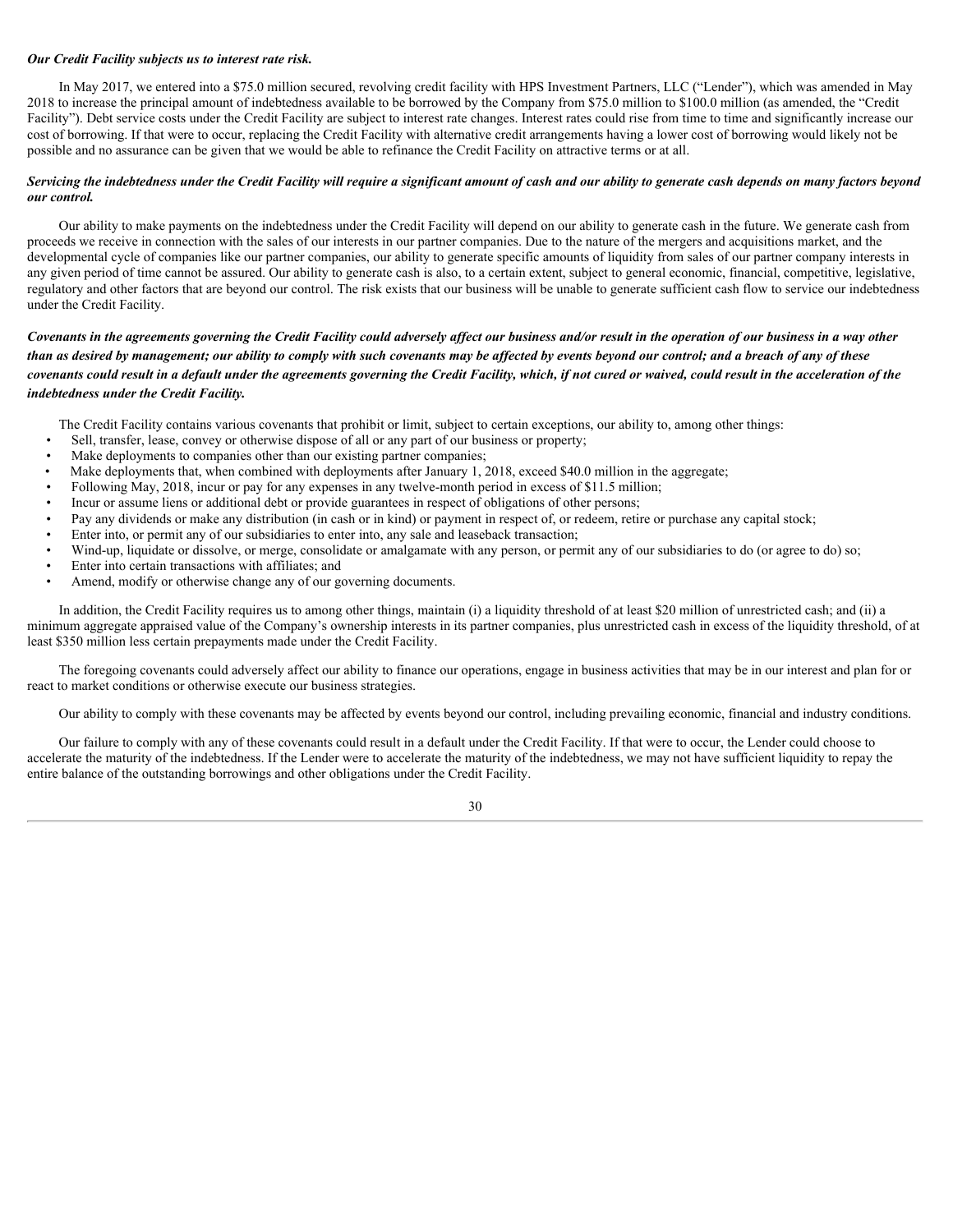# *A significant amount of our deployed capital may be concentrated in partner companies operating in the same or similar industries, limiting the diversification of our capital deployments.*

Except as may be agreed to with our debt providers, we do not have fixed guidelines for diversification of capital deployments, and our capital deployments could be concentrated in several partner companies that operate in the same or similar industries. This may cause us to be more susceptible to any single economic, regulatory or other occurrence affecting those particular industries than we would otherwise be if our partner companies operated in more diversified industries.

## *Our business model does not rely upon, or plan for, the receipt of operating cash flows from our partner companies. Our partner companies generally provide us with no cash flow from their operations. We rely on cash on hand, liquidity events and our ability to generate cash from capital raising activities to finance our operations.*

We need capital to fund the capital needs of our existing partner companies. We also need cash to service and repay our outstanding debt, finance our corporate overhead and meet our existing funding commitments. As a result, we have substantial cash requirements. Our partner companies generally provide us with no cash flow from their operations. To the extent our partner companies generate any cash from operations, they generally retain the funds to develop their own businesses. As a result, we must rely on cash on hand, partner company liquidity events and new capital raising activities to meet our cash needs. If we are unable to find ways of monetizing our holdings or raising additional capital on attractive terms, we may face liquidity issues that will require us to constrain our ability to execute our business strategy and limit our ability to provide financial support to our existing partner companies.

#### *Fluctuations in the price of the common stock of our publicly traded holdings may affect the price of our common stock.*

From time to time, we may hold equity interests in companies that are publicly traded. Fluctuations in the market prices of the common stock of publicly traded holdings may affect the price of our common stock. Historically, the market prices of our publicly traded holdings have been highly volatile and subject to fluctuations unrelated or disproportionate to operating performance.

#### *We may be unable to obtain maximum value for our holdings or to sell our holdings on a timely basis.*

We hold significant positions in our partner companies. Consequently, if we were to divest all or part of our holdings in a partner company, we may have to sell our interests at a relative discount to a price which may be received by a seller of a smaller portion. For partner companies with publicly traded stock, we may be unable to sell our holdings at then-quoted market prices. The trading volume and public float in the common stock of a publicly traded partner company may be small relative to our holdings. As a result, any significant open-market divestiture by us of our holdings in such a partner company, if possible at all, would likely have a material adverse effect on the market price of its common stock and on our proceeds from such a divestiture. Additionally, we may not be able to take our partner companies public as a means of monetizing our position or creating shareholder value.

Registration and other requirements under applicable securities laws and contractual restrictions also may adversely affect our ability to dispose of our partner company holdings on a timely basis.

#### *Our success is dependent on our senior management.*

Our success is dependent on our senior management team's ability to execute our strategy. On April 6, 2018, we publicly announced a series of management changes intended to streamline our organizational structure and reduce our operating costs. These aggressive cost-reduction initiatives are intended to better align our cost structure with the strategy we announced in January 2018 to reduce our operating costs, monetize our Partner Company interests and maximize the net proceeds distributable to our shareholders. These management changes included the departure, or change in role and planned departure, of three members of our management team, including our then President and Chief Executive Officer, our then Senior Vice President and Chief Financial Officer, and our current Senior Vice President of Investor Relations and Corporate Communications. A loss of one or more of the remaining members of our senior management team without adequate replacement could have a material adverse effect on us.

### *Our business strategy may not be successful if valuations in the market sectors in which our partner companies participate decline.*

Our strategy involves creating value for our shareholders by helping our partner companies build value and, if appropriate, accessing the public and private capital markets. Therefore, our success is dependent on the value of our partner companies as determined by the public and private capital markets. Many factors, including reduced market interest, may cause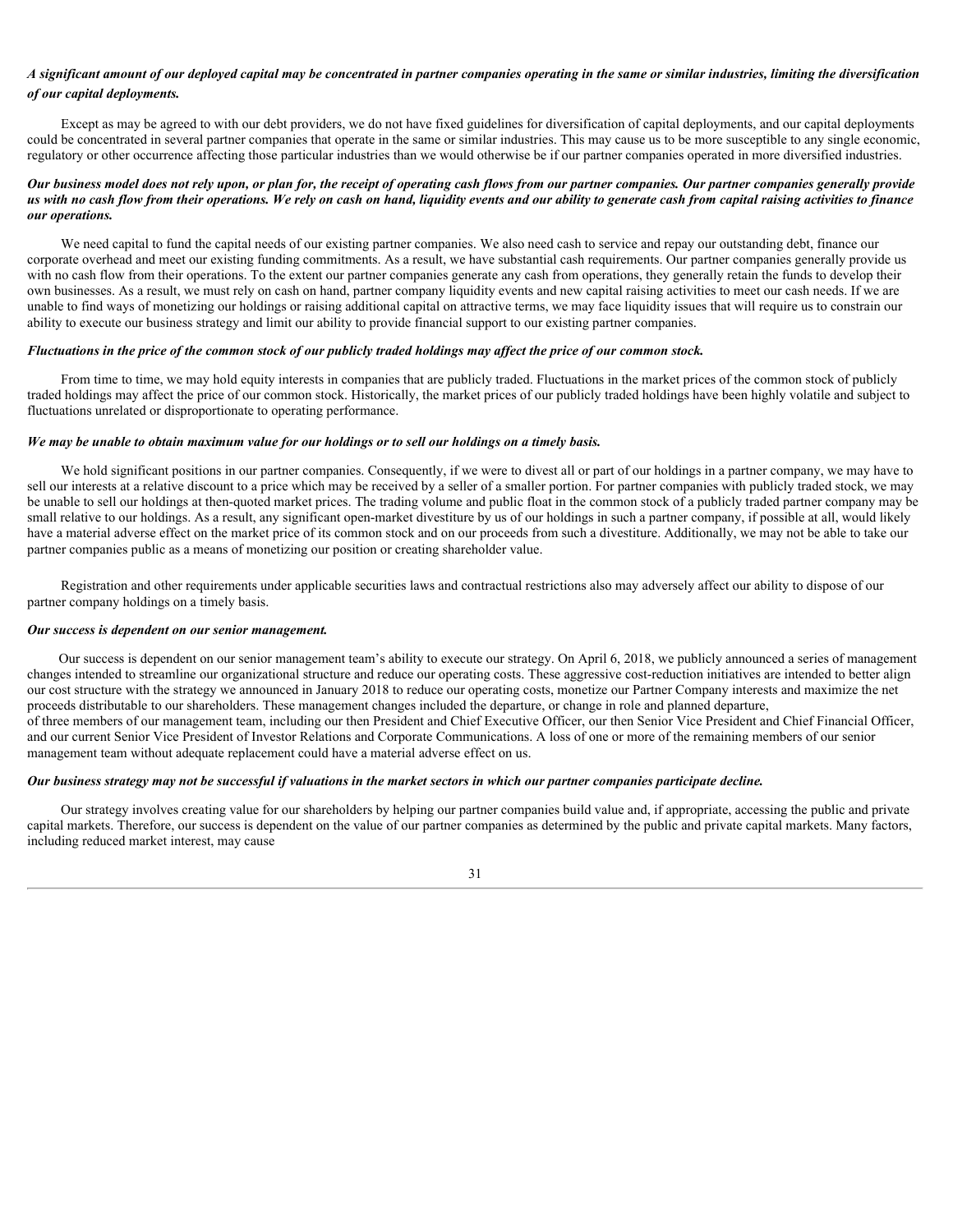the market value of our partner companies to decline. If valuations in the market sectors in which our partner companies participate decline, their access to the public and private capital markets on terms acceptable to them may be limited.

## *Our partner companies could make business decisions that are not in our best interests or with which we do not agree, which could impair the value of our holdings.*

Although we currently own a significant, influential interest in some of our partner companies, we do not maintain a controlling interest in any of our partner companies. Acquisitions of interests in partner companies in which we share or have no control, and the dilution of our interests in or loss of control of partner companies, will involve additional risks that could cause the performance of our interests and our operating results to suffer, including:

- the management of a partner company having economic or business interests or objectives that are different from ours; and
- the partner companies not taking our advice with respect to the financial or operating issues they may encounter.

Our inability to control our partner companies also could prevent us from assisting them, financially or otherwise, or could prevent us from liquidating our interests in them at a time or at a price that is favorable to us. Additionally, our partner companies may not act in ways that are consistent with our business strategy. These factors could hamper our ability to maximize returns on our interests and cause us to incur losses on our interests in these partner companies.

#### *We may have to buy, sell or retain assets when we would otherwise not wish to do so in order to avoid registration under the Investment Company Act.*

The Investment Company Act of 1940 regulates companies which are engaged primarily in the business of investing, reinvesting, owning, holding or trading in securities. Under the Investment Company Act, a company may be deemed to be an investment company if it owns investment securities with a value exceeding 40% of the value of its total assets (excluding government securities and cash items) on an unconsolidated basis, unless an exemption or safe harbor applies. We refer to this test as the "40% Test." Securities issued by companies other than consolidated partner companies are generally considered "investment securities" for purposes of the Investment Company Act, unless other circumstances exist which actively involve the company holding such interests in the management of the underlying company. We are a company that partners with growth-stage companies to build value; we are not engaged primarily in the business of investing, reinvesting or trading in securities. We are in compliance with the 40% Test. Consequently, we do not believe that we are an investment company under the Investment Company Act.

We monitor our compliance with the 40% Test and seek to conduct our business activities to comply with this test. It is not feasible for us to be regulated as an investment company because the Investment Company Act rules are inconsistent with our strategy of actively helping our partner companies in their efforts to build value. In order to continue to comply with the 40% Test, we may need to take various actions which we would otherwise not pursue. For example, we may need to retain a controlling interest in a partner company that we no longer consider strategic, we may not be able to acquire an interest in a company unless we are able to obtain a controlling ownership interest in the company, or we may be limited in the manner or timing in which we sell our interests in a partner company. Our ownership levels also may be affected if our partner companies are acquired by third parties or if our partner companies issue stock which dilutes our ownership interest. The actions we may need to take to address these issues while maintaining compliance with the 40% Test could adversely affect our ability to create and realize value at our partner companies.

#### *Economic disruptions and downturns may have negative repercussions for us.*

Events in the United States and international capital markets, debt markets and economies may negatively impact our stock price and our ability to pursue certain tactical and strategic initiatives, such as accessing additional public or private equity or debt financing for us or for our partner companies and selling our interests in partner companies on terms acceptable to us and in time frames consistent with our expectations.

#### *We cannot provide assurance that material weaknesses in our internal control over financial reporting will not be identified in the future.*

We cannot assure you that material weaknesses in our internal control over financial reporting will not be identified in the future. Any failure to maintain or implement required new or improved controls, or any difficulties we encounter in their implementation, could result in a material weakness, or could result in material misstatements in our Consolidated Financial Statements. These misstatements could result in a restatement of our Consolidated Financial Statements, cause us to fail to meet our reporting obligations and/or cause investors to lose confidence in our reported financial information, leading to a decline in our stock price.

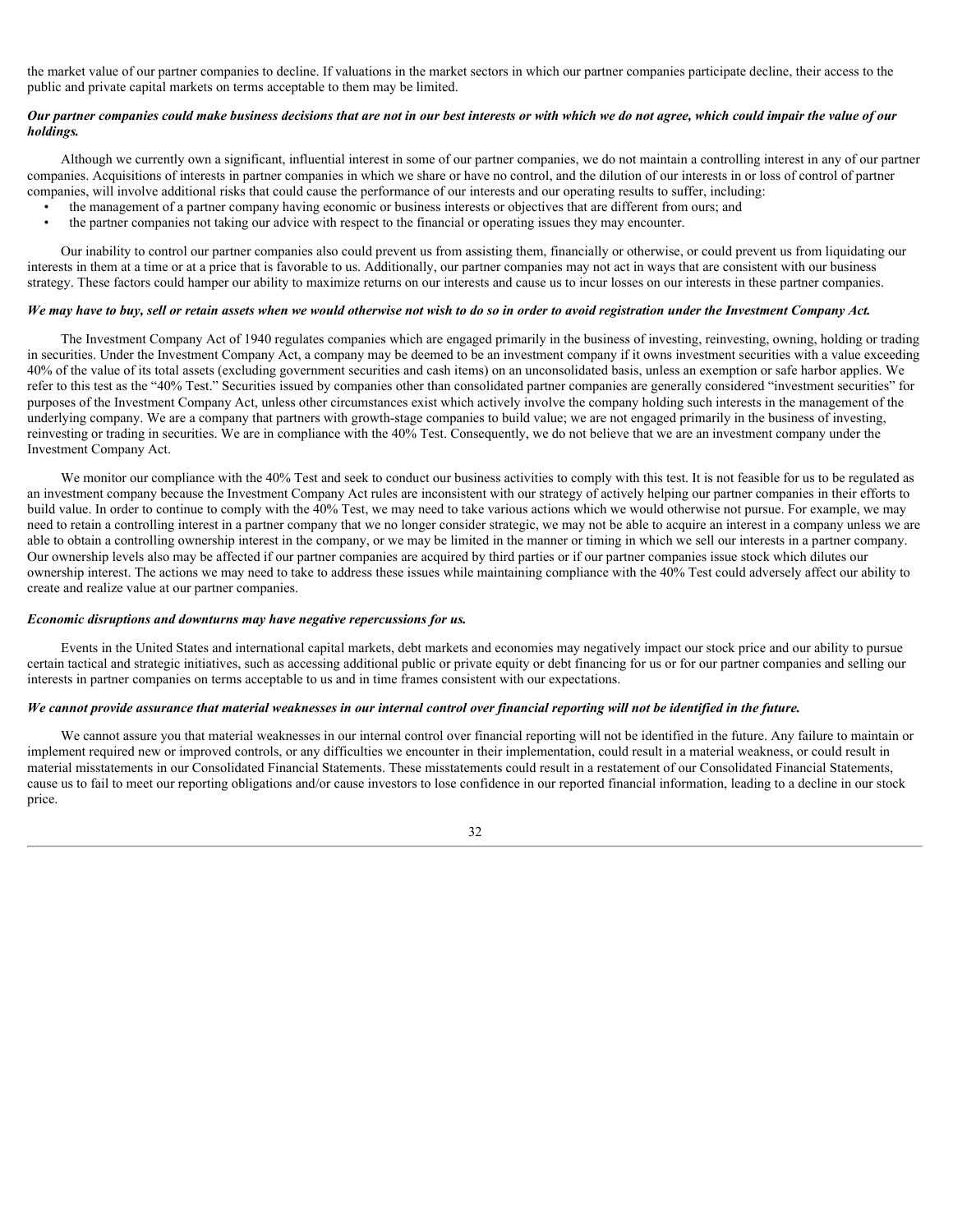## **Risks Related to Our Partner Companies**

## *Most of our partner companies have a history of operating losses and/or limited operating history and may never be profitable.*

Most of our partner companies have a history of operating losses and/or limited operating history, have significant historical losses and may never be profitable. Many have incurred substantial costs to develop and market their products, have incurred net losses and cannot fund their cash needs from operations. We expect that the operating expenses of certain of our partner companies will increase substantially in the foreseeable future as they continue to develop products and services, increase sales and marketing efforts, and expand operations.

# *Our partner companies face intense competition, which could adversely affect their business, financial condition, results of operations and prospects for growth.*

There is intense competition in the technology marketplaces, and we expect competition to intensify in the future. Our business, financial condition, and results of operations will be materially adversely affected if our partner companies are not able to compete successfully. Many of the present and potential competitors may have greater financial, technical, marketing and other resources than those of our partner companies. This may place our partner companies at a disadvantage in responding to the offerings of their competitors, technological changes or changes in client requirements. Also, our partner companies may be at a competitive disadvantage because many of their competitors have greater name recognition, more extensive client bases and a broader range of product offerings. In addition, our partner companies may compete against one another.

# *The success or failure of many of our partner companies is dependent upon the ultimate effectiveness of newly-created technologies, medical devices, financial services, healthcare diagnostics, etc.*

Our partner companies' business strategies are often highly dependent upon the successful launch and commercialization of an innovative technology or device, including, without limitation, technologies or devices used in healthcare, financial services or digital media. Despite all of our efforts to understand the research and development underlying the innovation or creation of such technologies and devices before we deploy capital into a partner company, sometimes the performance of the technology or device does not match our expectations or those of our partner company. In those situations, it is likely that we will incur a partial or total loss of the capital which we deployed in such partner company.

### *Our partner companies may fail if they do not adapt to changing marketplaces.*

If our partner companies fail to adapt to changes in technology and customer and supplier demands, they may not become or remain profitable. There is no assurance that the products and services of our partner companies will achieve or maintain market penetration or commercial success, or that the businesses of our partner companies will be successful.

The technology marketplaces are characterized by:

- rapidly changing technology;
- evolving industry standards;
- frequent introduction of new products and services;
- shifting distribution channels;
- evolving government regulation;
- frequently changing intellectual property landscapes; and
- changing customer demands.

Our future success will depend on our partner companies' ability to adapt to these evolving marketplaces. They may not be able to adequately or economically adapt their products and services, develop new products and services or establish and maintain effective distribution channels for their products and services. If our partner companies are unable to offer competitive products and services or maintain effective distribution channels, they will sell fewer products and services and forego potential revenue, possibly causing them to lose money. In addition, we and our partner companies may not be able to respond to the marketplace changes in an economically efficient manner, and our partner companies may become or remain unprofitable.

#### *Our partner companies may grow rapidly and may be unable to manage their growth.*

We expect some of our partner companies to grow rapidly. Rapid growth often places considerable operational, managerial and financial strain on a business. To successfully manage rapid growth, our partner companies must, among other things:

- improve, upgrade and expand their business infrastructures;
- scale up production operations;
- develop appropriate financial reporting controls;

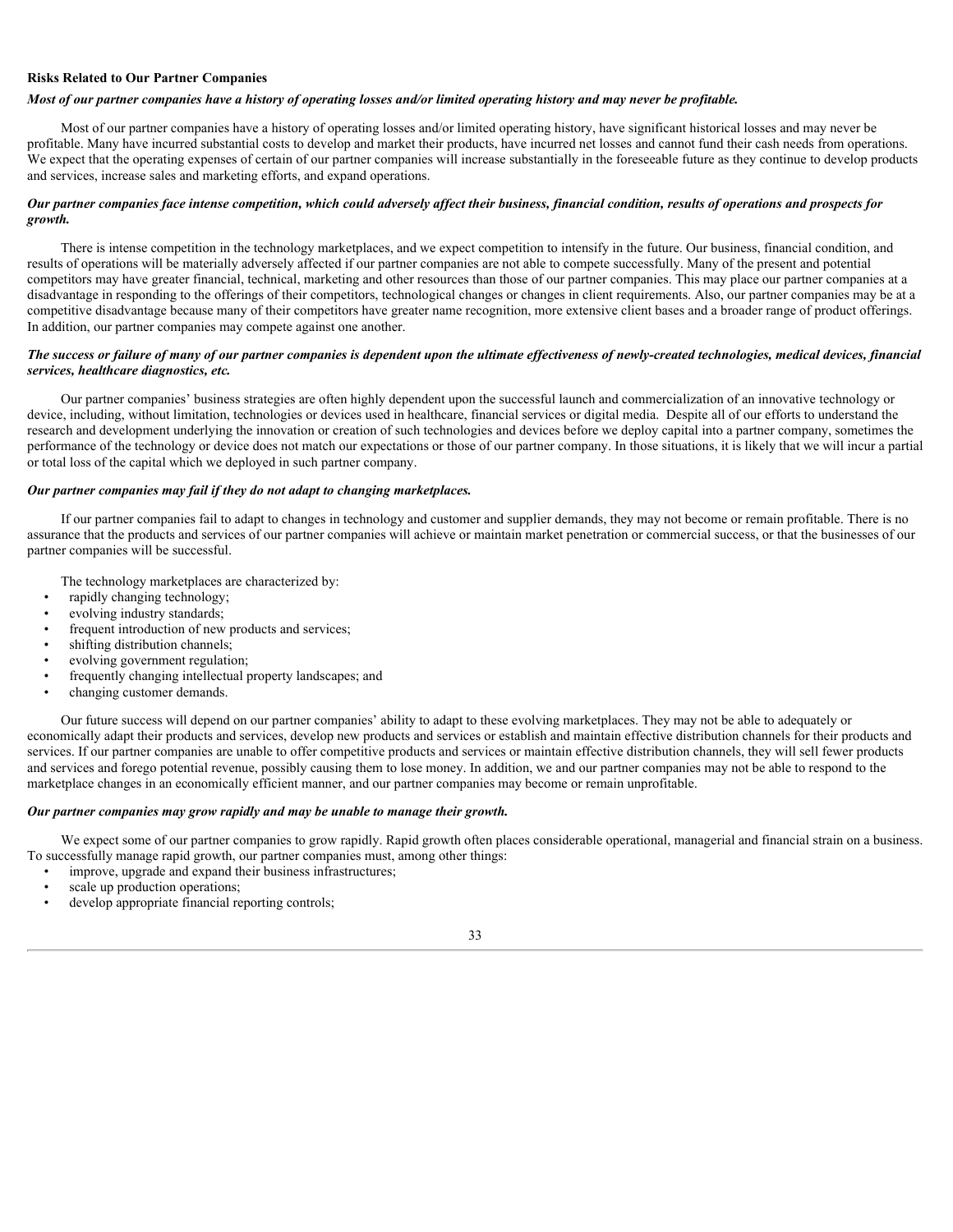- attract and retain qualified personnel; and
- maintain appropriate levels of liquidity.

If our partner companies are unable to manage their growth successfully, their ability to respond effectively to competition and to achieve or maintain profitability will be adversely affected.

## *Based on our business model, some or all of our partner companies will need to raise additional capital to fund their operations at any given time. We may not be able to fund some or all of such amounts and such amounts may not be available from third parties on acceptable terms, if at all. Further, if our partner companies do raise additional capital, either debt or equity, such capital may rank senior to our interests in such companies.*

We cannot be certain that our partner companies will be able to obtain additional financing on favorable terms when needed, if at all. Because our resources and our ability to raise capital are not unlimited, we may not be able to provide partner companies with sufficient capital resources to enable them to reach a cashflow positive position or a sale of the company, even if we wish to do so. General economic disruptions and downturns may also negatively affect the ability of some of our partner companies to fund their operations from other stockholders and capital sources. We also may fail to accurately project the capital needs of partner companies. If partner companies need capital but are not able to raise capital from us or other outside sources, then they may need to cease or scale back operations. In such event, our interest in any such partner company will become less valuable. If our partner companies raise additional capital, either debt or equity, that ranks senior to the capital we have deployed, such capital may entitle its holders to receive returns of capital before the dates on which we are entitled to receive any return of our deployed capital. Also, in the event of any insolvency, liquidation, dissolution, reorganization or bankruptcy of a partner company, holders of such partner company's instruments that rank senior to our deployed capital will typically be entitled to receive payment in full before we receive any return of our deployed capital. After returning such senior capital, such partner company may not have any remaining assets to use for returning capital to us, causing us to lose some or all of our deployed capital in such partner company.

## *Economic disruptions and downturns may negatively affect our partner companies' plans and their results of operations.*

Many of our partner companies are largely dependent upon outside sources of capital to fund their operations. Disruptions in the availability of capital from such sources will negatively affect the ability of such partner companies to pursue their business models and will force such companies to revise their growth and development plans accordingly. Any such changes will, in turn, negatively affect our ability to realize the value of our capital deployments in such partner companies.

In addition, downturns in the economy as well as possible governmental responses to such downturns and/or to specific situations in the economy could affect the business prospects of certain of our partner companies, including, but not limited to, in the following ways: weaknesses in the financial services industries; reduced business and/or consumer spending; and/or systemic changes in the ways the healthcare system operates in the United States.

#### *Some of our partner companies may be unable to protect their proprietary rights and may infringe on the proprietary rights of others.*

Our partner companies assert various forms of intellectual property protection. Intellectual property may constitute an important part of partner company assets and competitive strengths. Federal law, most typically copyright, patent, trademark and trade secret laws, generally protects intellectual property rights. Although we expect that our partner companies will take reasonable efforts to protect the rights to their intellectual property, third parties may develop similar intellectual property independently. Moreover, the complexity of international trade secret, copyright, trademark and patent law, coupled with the limited resources of our partner companies and the demands of quick delivery of products and services to market, create a risk that partner company efforts to prevent misappropriation of their technology will prove inadequate.

Some of our partner companies also license intellectual property from third parties and it is possible that they could become subject to infringement actions based upon their use of the intellectual property licensed from those third parties. Our partner companies generally obtain representations as to the origin and ownership of such licensed intellectual property. However, this may not adequately protect them. Any claims against our partner companies' proprietary rights, with or without merit, could subject the companies to costly litigation and divert their technical and management personnel from other business concerns. If our partner companies incur costly litigation and their personnel are not effectively deployed, the expenses and losses incurred by our partner companies will increase and their profits, if any, will decrease.

Third parties have and may assert infringement or other intellectual property claims against our partner companies based on their patents or other intellectual property claims. Even though we believe our partner companies' products do not infringe any third party's patents, they may have to pay substantial damages, possibly including treble damages, if it is ultimately determined that they do. They may have to obtain a license to sell their products if it is determined that their products infringe

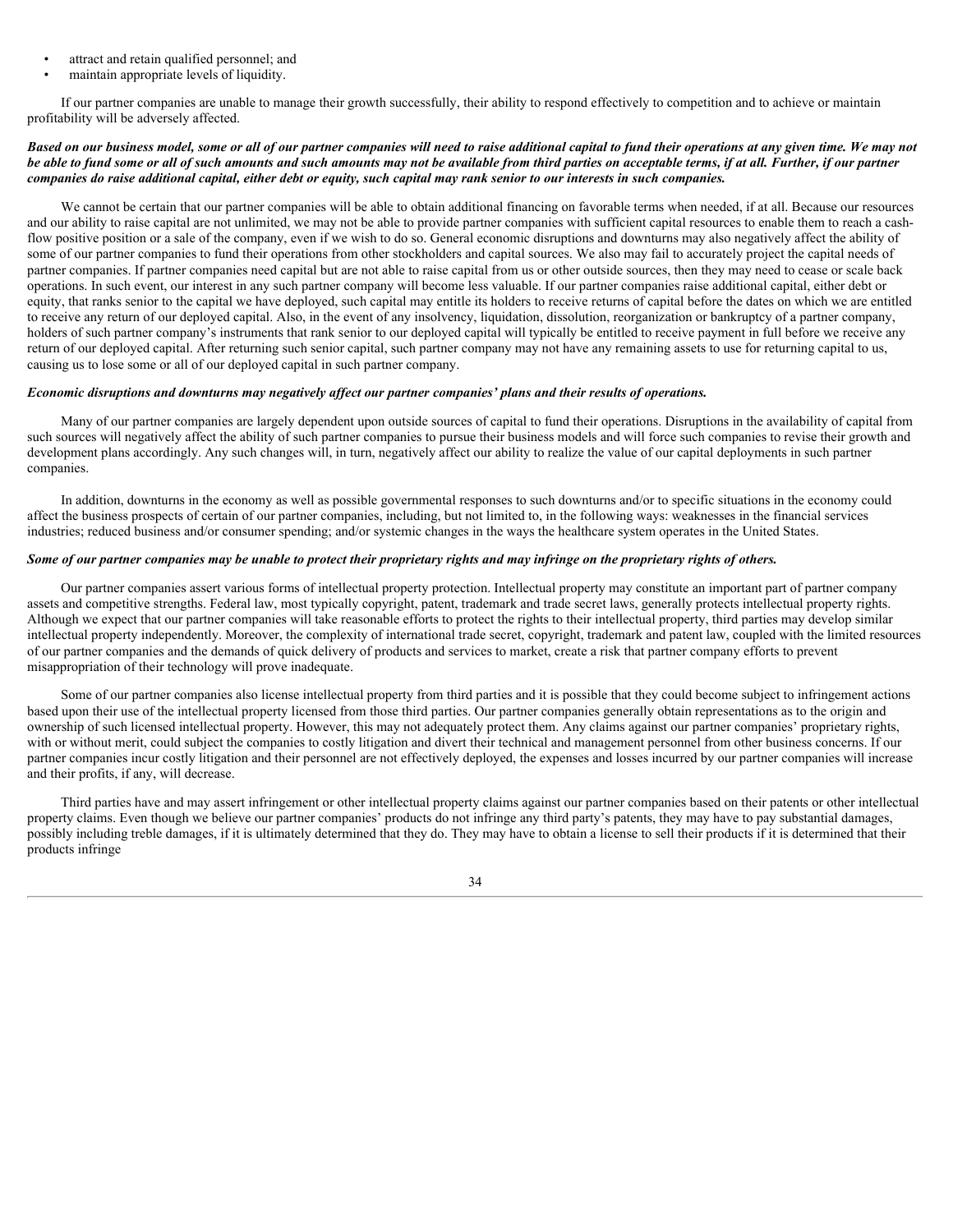on another person's intellectual property. Our partner companies might be prohibited from selling their products before they obtain a license, which, if available at all, may require them to pay substantial royalties. Even if infringement claims against our partner companies are without merit, defending these types of lawsuits takes significant time, is expensive and may divert management attention from other business concerns.

#### *Certain of our partner companies could face legal liabilities from claims made against their operations, products or work.*

Because manufacture and sale of certain partner company products entail an inherent risk of product liability, certain partner companies maintain product liability insurance. Although none of our current partner companies have experienced any material losses in this regard, there can be no assurance that they will be able to maintain or acquire adequate product liability insurance in the future and any product liability claim could have a material adverse effect on a partner company's financial stability, revenues and results of operations. In addition, many of the engagements of our partner companies involve projects that are critical to the operation of their clients' businesses. If our partner companies fail to meet their contractual obligations, they could be subject to legal liability, which could adversely affect their business, operating results and financial condition. Partner company contracts typically include provisions designed to limit their exposure to legal claims relating to their services and products. However, these provisions may not protect our partner companies or may not be enforceable. Also, some of our partner companies depend on their relationships with their clients and their reputation for high-quality services and integrity to retain and attract clients. As a result, claims made against our partner companies' work may damage their reputation, which in turn could impact their ability to compete for new work and negatively impact their revenue and profitability.

#### *Our partner companies' success depends on their ability to attract and retain qualified personnel.*

Our partner companies depend upon their ability to attract and retain senior management and key personnel, including trained technical and marketing personnel. Our partner companies also will need to continue to hire additional personnel as they expand. Although our current partner companies have not been the subject of a work stoppage, any future work stoppage could have a material adverse effect on their respective operations. A shortage in the availability of the requisite qualified personnel or work stoppage would limit the ability of our partner companies to grow, to increase sales of their existing products and services, and to launch new products and services.

## *Government regulations and legal uncertainties may place financial burdens on the businesses of our partner companies.*

Failure to comply with applicable requirements of the FDA or comparable regulation in foreign countries can result in fines, recall or seizure of products, total or partial suspension of production, withdrawal of existing product approvals or clearances, refusal to approve or clear new applications or notices and criminal prosecution. Manufacturers of pharmaceuticals and medical diagnostic devices and operators of laboratory facilities are subject to strict federal and state regulation regarding validation and the quality of manufacturing and laboratory facilities. Failure to comply with these quality regulation systems requirements could result in civil or criminal penalties or enforcement proceedings, including the recall of a product or a "cease distribution" order. The enactment of any additional laws or regulations that affect healthcare insurance policy and reimbursement (including Medicare reimbursement) could negatively affect some of our partner companies. If Medicare or private payers change the rates at which our partner companies or their customers are reimbursed by insurance providers for their products, such changes could adversely impact our partner companies.

#### *Some of our partner companies may be subject to significant environmental, health and safety regulation.*

Some of our partner companies may be subject to licensing and regulation under federal, state and local laws and regulations relating to the protection of the environment and human health and safety, including laws and regulations relating to the handling, transportation and disposal of medical specimens, infectious and hazardous waste and radioactive materials, as well as to the safety and health of manufacturing and laboratory employees. In addition, the federal Occupational Safety and Health Administration has established extensive requirements relating to workplace safety. Compliance with such regulations could increase operating costs at certain of our partner companies, and the failure to comply could negatively affect the operations and results of some of our partner companies.

#### *Catastrophic events may disrupt our partner companies' businesses.*

Some of our partner companies are highly automated businesses and rely on their network infrastructure, various software applications and many internal technology systems and data networks for their customer support, development, sales and marketing and accounting and finance functions. Further, some of our partner companies provide services to their customers from data center facilities in multiple locations. Some of these data centers are operated by third parties, and the partner companies have limited control over those facilities. A disruption or failure of these systems or data centers in the event of a natural disaster, telecommunications failure, power outage, cyber-attack, war, terrorist attack or other catastrophic event could cause system interruptions, reputational harm, delays in product development, breaches of data security and loss of

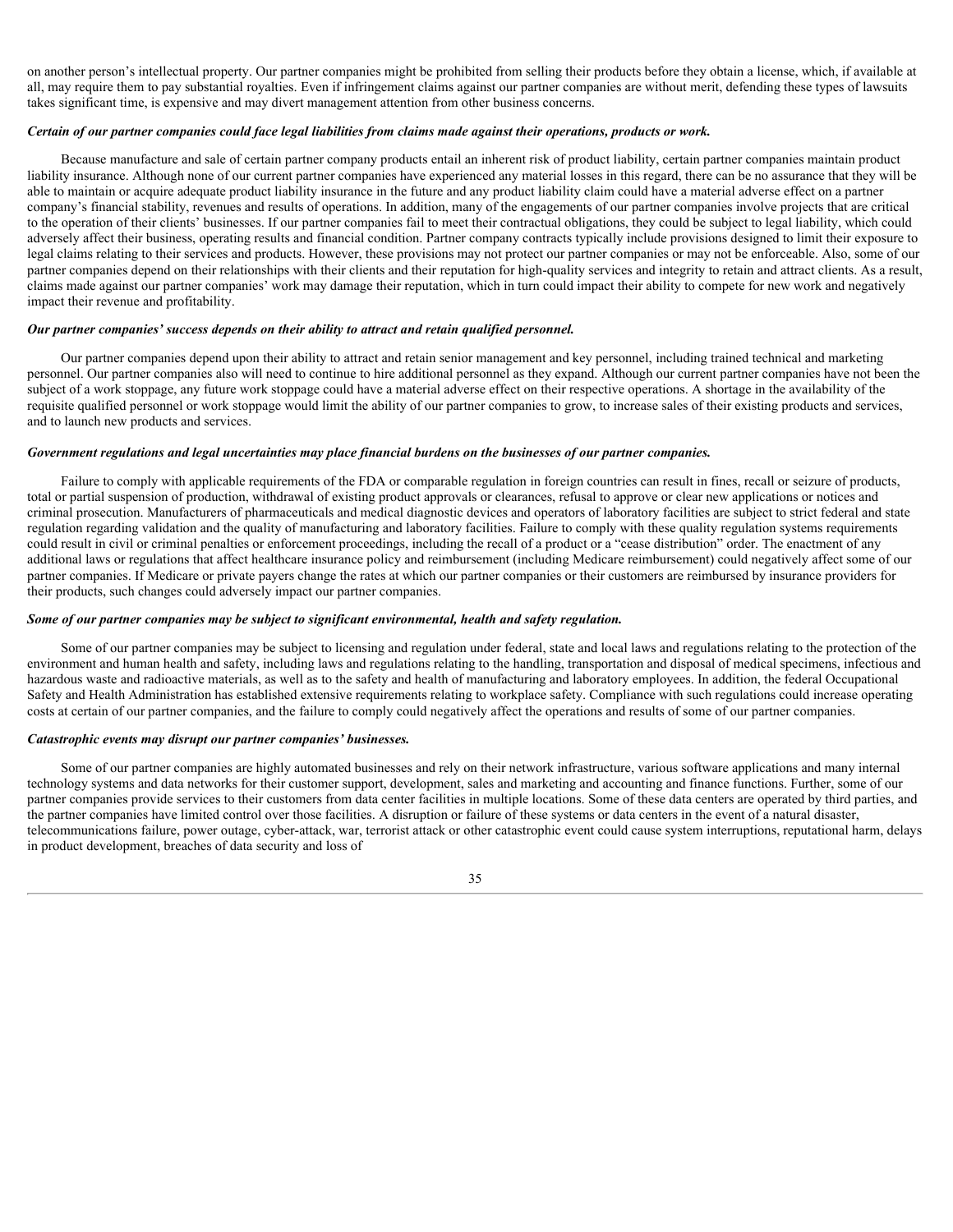critical data. Such an event could also prevent the partner companies from fulfilling customer orders or maintaining certain service level requirements, particularly in respect of their SaaS offerings. While certain of our partner companies have developed certain disaster recovery plans and maintain backup systems to reduce the potentially adverse effect of such events, a catastrophic event that resulted in the destruction or disruption of any of their data centers or their critical business or information technology systems could severely affect their ability to conduct normal business operations and, as a result, their business, operating results and financial condition could be adversely affected.

We cannot provide assurance that our partner companies' disaster recovery plans will address all of the issues they may encounter in the event of a disaster or other unanticipated issue, and their business interruption insurance may not adequately compensate them for losses that may occur from any of the foregoing. In the event that a natural disaster, terrorist attack or other catastrophic event were to destroy any part of their facilities or interrupt their operations for any extended period of time, or if harsh weather or health conditions prevent them from delivering products in a timely manner, their business, financial condition and operating results could be adversely affected.

#### <span id="page-35-0"></span>**Item 3.** *Quantitative and Qualitative Disclosures About Market Risk*

There have been no material changes to the information we previously disclosed under Item 7A of Part II of our Annual Report on Form 10-K for the year ended December 31, 2017, filed with the SEC on March 7, 2018.

#### <span id="page-35-1"></span>**Item 4.** *Controls and Procedures*

#### (a) Evaluation of Disclosure Controls and Procedures

Our management, with the participation of our Chief Executive Officer and Chief Financial Officer, evaluated the effectiveness of our disclosure controls and procedures as of the end of the period covered by this report. Based on that evaluation, the Chief Executive Officer and Chief Financial Officer concluded that our disclosure controls and procedures as of September 30, 2018 are functioning effectively to provide reasonable assurance that the information required to be disclosed by us in reports filed under the Securities Exchange Act of 1934 is (i) recorded, processed, summarized and reported within the time periods specified in the SEC's rules and forms and (ii) accumulated and communicated to our management, including the Chief Executive Officer and Chief Financial Officer, as appropriate to allow timely decisions regarding disclosure. A controls system cannot provide absolute assurance that the objectives of the controls system are met, and no evaluation of controls can provide absolute assurance that all control issues and instances of fraud, if any, within a company have been detected.

## (b) Change in Internal Control over Financial Reporting

No change in our internal control over financial reporting occurred during our most recent fiscal quarter that has materially affected, or is reasonably likely to materially affect, our internal control over financial reporting.

#### <span id="page-35-2"></span>**PART II**

## **OTHER INFORMATION**

#### **Item 1.** *Legal Proceedings*

None.

#### <span id="page-35-3"></span>**Item 1A.** *Risk Factors*

Except as included under the heading "Factors That May Affect Future Results" above, there have been no material changes in our risk factors from the information set forth in our Annual Report on Form 10-K for the year ended December 31, 2017.

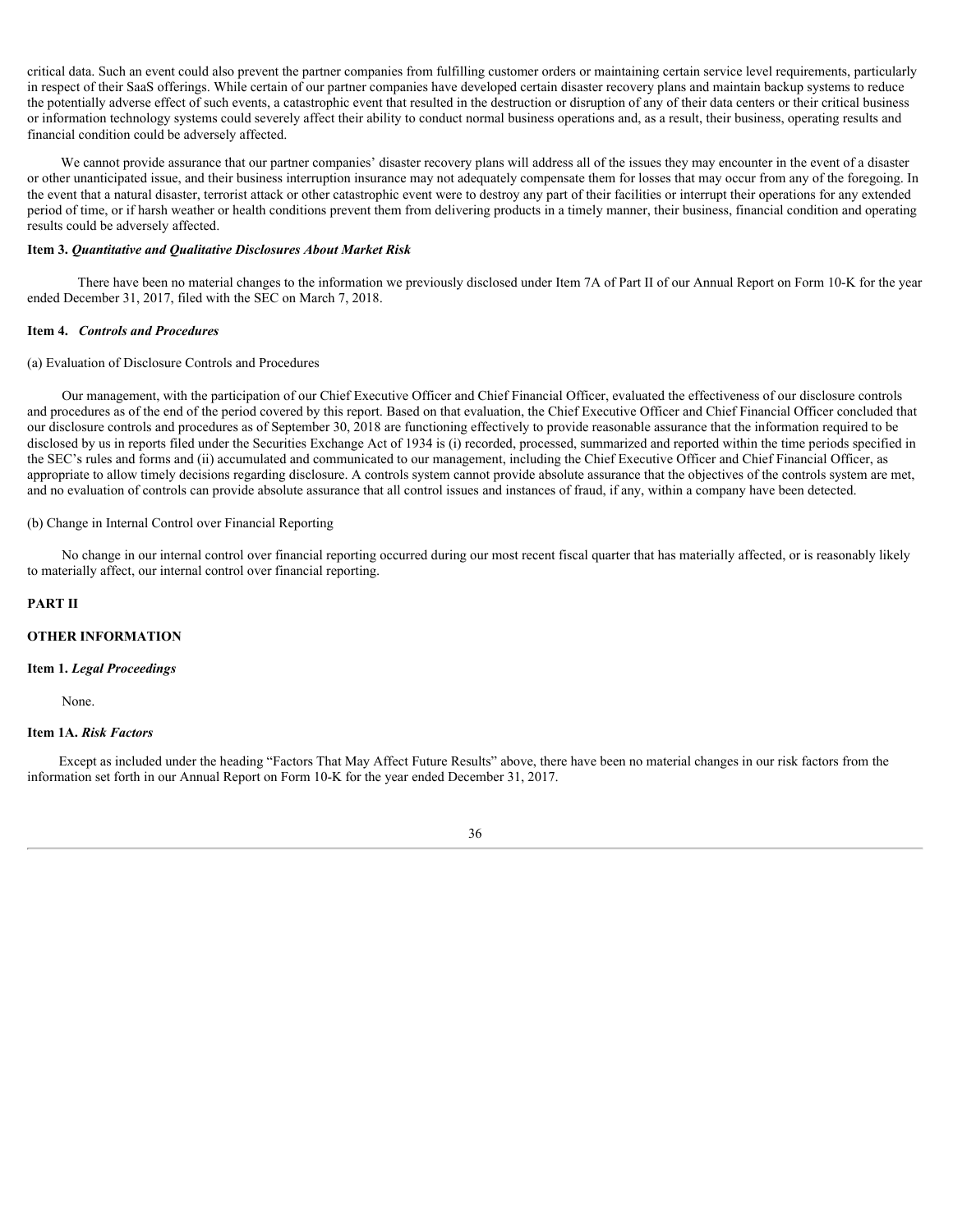# <span id="page-36-0"></span>**Item 2.** *Unregistered Sales of Equity Securities and Use of Proceeds*

The following table provides information about purchases of equity securities by the Company and affiliated purchasers of the Company, during the quarter ended September 30, 2018, which equity securities are registered pursuant to Section 12 of the Securities Exchange Act of 1934, as amended (the "Exchange Act"):

| Period                                 | <b>Total Number</b><br>of Shares<br>Purchased (a) | Average<br><b>Price Paid</b><br>Per Share |         | <b>Total Number of Shares</b><br>Purchased as Part of<br><b>Publicly Announced</b><br>Plan (b) | <b>MAXIMUM NUMBER (OF</b><br><b>Approximate Dollar Value) of</b><br><b>Shares that May Yet Be</b><br><b>Purchased Under the</b><br>Plan (b) |  |  |
|----------------------------------------|---------------------------------------------------|-------------------------------------------|---------|------------------------------------------------------------------------------------------------|---------------------------------------------------------------------------------------------------------------------------------------------|--|--|
| July 1, 2018 - July 31, 2018           | 193                                               |                                           | 12.7250 | $\overline{\phantom{m}}$                                                                       | 14,636,135                                                                                                                                  |  |  |
| August 1, 2018 - August 31, 2018       | $\qquad \qquad \overline{\qquad \qquad }$         |                                           |         | $\hspace{0.05cm}$                                                                              | 14,636,135                                                                                                                                  |  |  |
| September 1, 2018 - September 30, 2018 | 3,139                                             |                                           | 10.0000 | $\hspace{0.05cm}$                                                                              | 14,636,135                                                                                                                                  |  |  |
| Total                                  | 3,332                                             |                                           | 10.1578 |                                                                                                |                                                                                                                                             |  |  |
|                                        |                                                   |                                           |         |                                                                                                |                                                                                                                                             |  |  |

(a) During the third quarter of 2018, the Company repurchased an aggregate of 3 thousand shares of its common stock initially issued as restricted stock awards to employees and subsequently withheld from employees to satisfy the statutory withholding tax liability upon the vesting of such restricted stock awards.

**Maximum Number (or**

(b) In July 2015, our Board of Directors authorized the Company to repurchase shares of its outstanding common stock with an aggregate value of up to \$25.0 million. These repurchases may be made in open market or privately negotiated transactions, including under plans complying with Rule 10b5-1 of the Exchange Act, based on market conditions, stock price, and other factors. The share repurchase program does not obligate the Company to acquire any specific number of shares. Under the amended credit facility, the Company is restricted from repurchasing shares of its common stock until such time as the amended credit facility is repaid in full.

# <span id="page-36-1"></span>**Item 3.** *Defaults Upon Senior Securities*

None.

# <span id="page-36-2"></span>**Item 4.** *Mine Safety Disclosures*

Not applicable.

## <span id="page-36-3"></span>**Item 5.** *Other Information*

None.

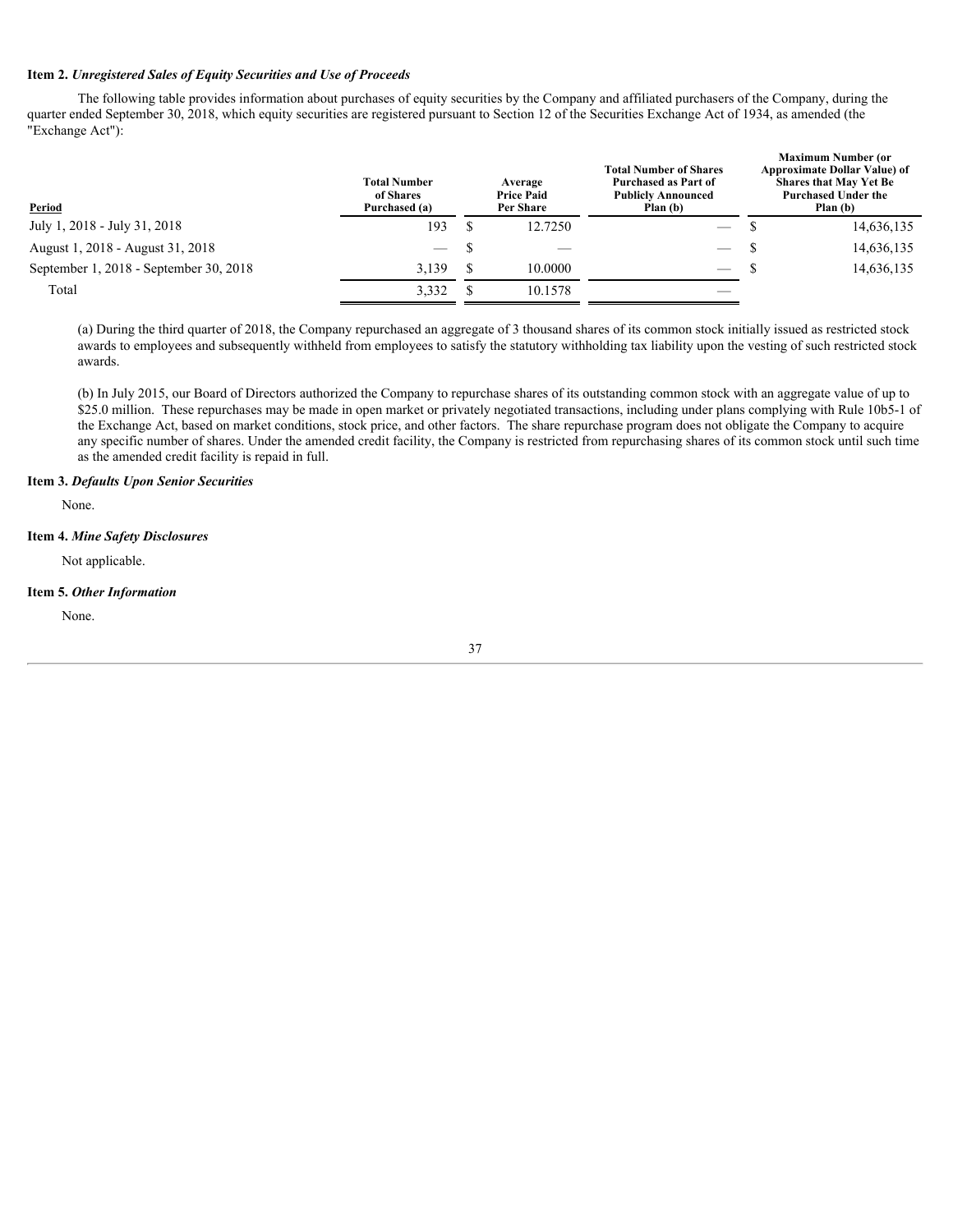# <span id="page-37-0"></span>**Item 6.** *Exhibits*

(a) Exhibits.

The following is a list of exhibits required by Item 601 of Regulation S-K to be filed as part of this Report. For exhibits that previously have been filed, the Registrant incorporates those exhibits herein by reference. Documents which are incorporated by reference to filings by parties other than the Registrant are identified in a footnote to this table.

| <b>Exhibit Number</b>   | <b>Description</b>                                                                                                                                                                                                                                                                                                                                                                                                                                                                                                                                                                      |
|-------------------------|-----------------------------------------------------------------------------------------------------------------------------------------------------------------------------------------------------------------------------------------------------------------------------------------------------------------------------------------------------------------------------------------------------------------------------------------------------------------------------------------------------------------------------------------------------------------------------------------|
| $31.1 \;{\rm t}$        | Certification of Brian J. Sisko pursuant to Rules $13a-15(e)$ and $15d-15(e)$ of the Securities Exchange Act of 1934.                                                                                                                                                                                                                                                                                                                                                                                                                                                                   |
| $31.2 \;{\rm \ddagger}$ | Certification of Mark A. Herndon pursuant to Rules 13a-15(e) and $15d-15(e)$ of the Securities Exchange Act of 1934.                                                                                                                                                                                                                                                                                                                                                                                                                                                                    |
| $32.1 \;$ $\ddagger$    | Certification of Brian J. Sisko pursuant to 18 U.S.C. Section 1350, as adopted pursuant to Section 906 of the Sarbanes-Oxley Act of<br><u>2002.</u>                                                                                                                                                                                                                                                                                                                                                                                                                                     |
| $32.2 \;$ $\ddagger$    | Certification of Mark A. Herndon pursuant to 18 U.S.C. Section 1350, as adopted pursuant to Section 906 of the Sarbanes-Oxley Act of<br><u>2002.</u>                                                                                                                                                                                                                                                                                                                                                                                                                                    |
| 101                     | The following materials from Safeguard Scientifics, Inc. Quarterly Report on Form 10-Q for the quarter ended September 30, 2018,<br>formatted in XBRL (eXtensible Business Reporting Language); (i) Consolidated Balance Sheets (unaudited); (ii) Consolidated<br>Statements of Operations (unaudited); (iii) Consolidated Statements of Comprehensive Income (Loss) (unaudited); (iv) Condensed<br>Consolidated Statements of Cash Flows (unaudited); (v) Consolidated Statement of Changes in Equity (unaudited); and (vi) Notes to<br>Consolidated Financial Statements (unaudited). |
| Ť.                      | Filed herewith                                                                                                                                                                                                                                                                                                                                                                                                                                                                                                                                                                          |

‡ Furnished herewith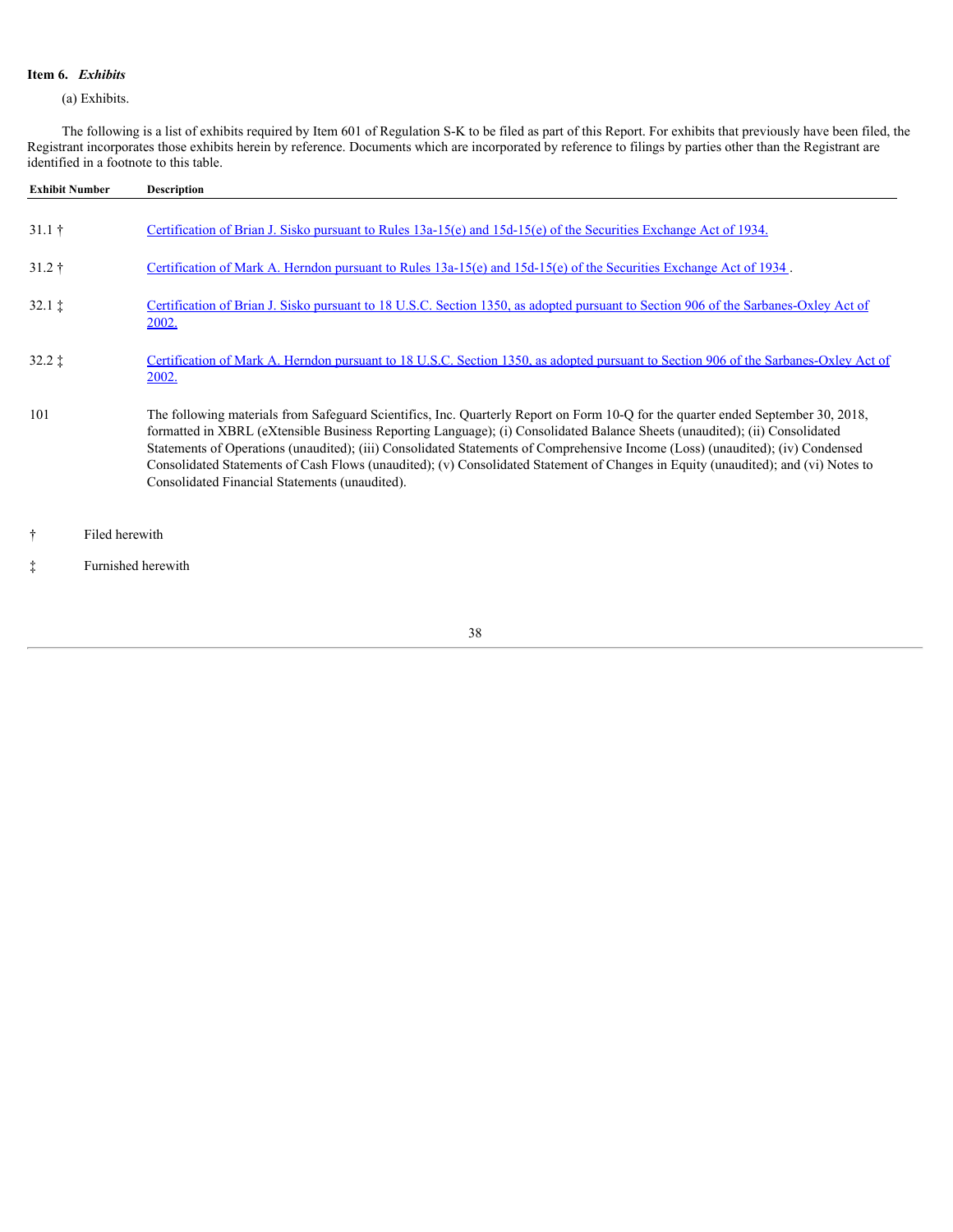# **SIGNATURES**

<span id="page-38-0"></span>Pursuant to the requirements of the Securities Exchange Act of 1934, the Registrant has duly caused this report to be signed on its behalf by the undersigned thereunto duly authorized.

Date: October 25, 2018 /s/ Brian J. Sisko

Date: October 25, 2018 /s/ Mark A. Herndon

# SAFEGUARD SCIENTIFICS, INC.

Brian J. Sisko

*President and Chief Executive Officer*

 Mark A. Herndon *Senior Vice President and Chief Financial Officer*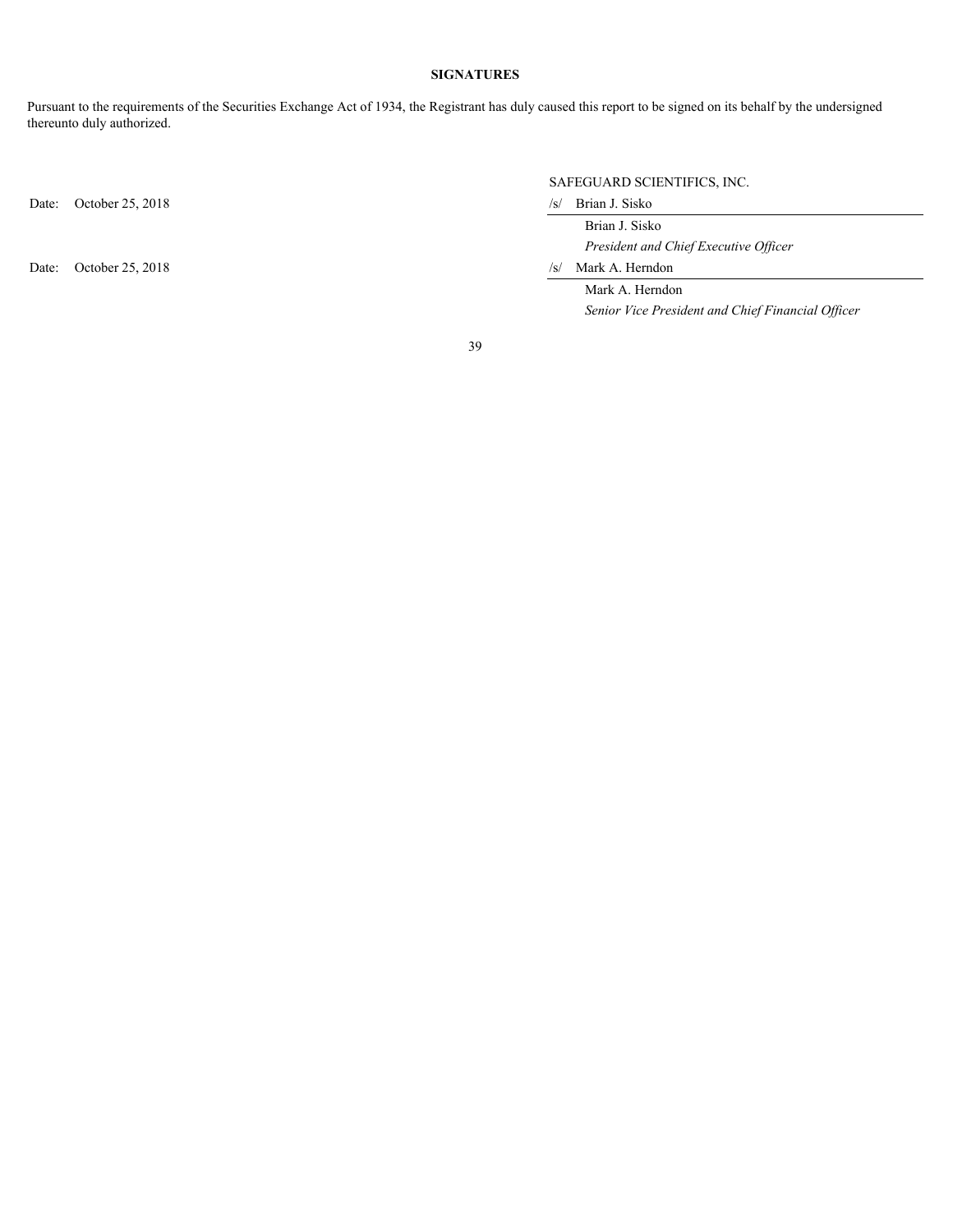# **CERTIFICATION**

<span id="page-39-0"></span>I, Brian J. Sisko, certify that:

- 1. I have reviewed this Quarterly Report on Form 10-Q of Safeguard Scientifics, Inc.;
- 2. Based on my knowledge, this report does not contain any untrue statement of a material fact or omit to state a material fact necessary to make the statements made, in light of the circumstances under which such statements were made, not misleading with respect to the period covered by this report;
- 3. Based on my knowledge, the financial statements, and other financial information included in this report, fairly present in all material respects the financial condition, results of operations and cash flows of the registrant as of, and for, the periods presented in this report;
- 4. The registrant's other certifying officer and I are responsible for establishing and maintaining disclosure controls and procedures (as defined in Exchange Act Rules  $13a-15(e)$  and  $15d-15(e)$ ) and internal control over financial reporting (as defined in Exchange Act Rules  $13a-15(f)$ ) and  $15d-15(f)$ ) for the registrant and have:
	- a. designed such disclosure controls and procedures, or caused such disclosure controls and procedures to be designed under our supervision, to ensure that material information relating to the registrant, including its consolidated subsidiaries, is made known to us by others within those entities, particularly during the period in which this report is being prepared;
	- b. designed such internal control over financial reporting, or caused such internal control over financial reporting to be designed under our supervision, to provide reasonable assurance regarding the reliability of financial reporting and the preparation of financial statements for external purposes in accordance with generally accepted accounting principles;
	- c. evaluated the effectiveness of the registrant's disclosure controls and procedures and presented in this report our conclusions about the effectiveness of the disclosure controls and procedures, as of the end of the period covered by this report based on such evaluation; and
	- d. disclosed in this report any change in the registrant's internal control over financial reporting that occurred during the registrant's most recent fiscal quarter (the registrant's fourth fiscal quarter in the case of an annual report) that has materially affected, or is reasonably likely to materially affect, the registrant's internal control over financial reporting; and
- 5. The registrant's other certifying officer and I have disclosed, based on our most recent evaluation of internal control over financial reporting, to the registrant's auditors and the audit committee of the registrant's board of directors (or persons performing the equivalent functions):
	- a. all significant deficiencies and material weaknesses in the design or operation of internal control over financial reporting which are reasonably likely to adversely affect the registrant's ability to record, process, summarize and report financial information; and
	- b. any fraud, whether or not material, that involves management or other employees who have a significant role in the registrant's internal control over financial reporting.

SAFEGUARD SCIENTIFICS, INC.

Date: October 25, 2018<br>
October 25, 2018

 Brian J. Sisko President and Chief Executive Officer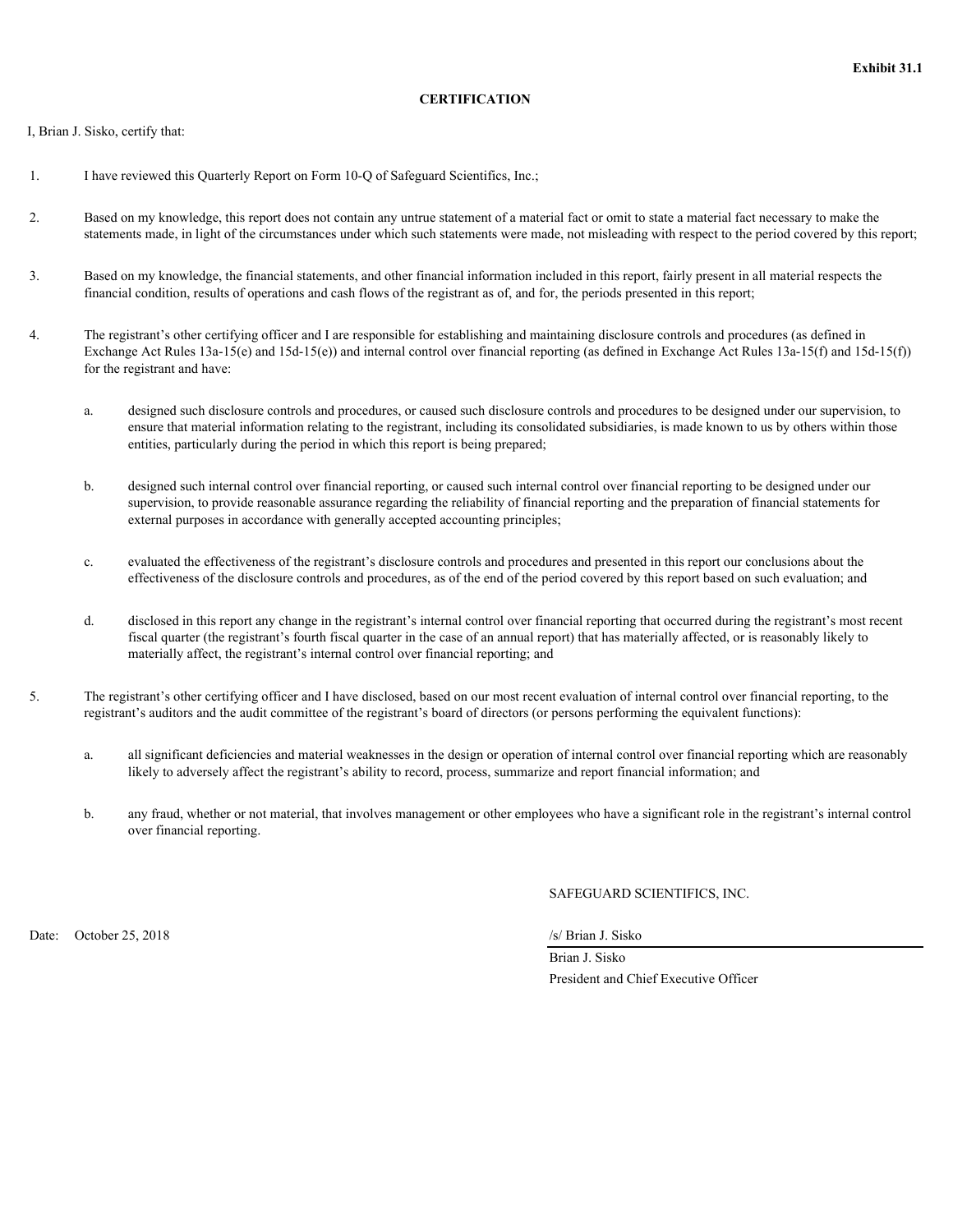# **CERTIFICATION**

<span id="page-40-0"></span>I, Mark A. Herndon, certify that:

- 1. I have reviewed this Quarterly Report on Form 10-Q of Safeguard Scientifics, Inc.;
- 2. Based on my knowledge, this report does not contain any untrue statement of a material fact or omit to state a material fact necessary to make the statements made, in light of the circumstances under which such statements were made, not misleading with respect to the period covered by this report;
- 3. Based on my knowledge, the financial statements, and other financial information included in this report, fairly present in all material respects the financial condition, results of operations and cash flows of the registrant as of, and for, the periods presented in this report;
- 4. The registrant's other certifying officer and I are responsible for establishing and maintaining disclosure controls and procedures (as defined in Exchange Act Rules  $13a-15(e)$  and  $15d-15(e)$ ) and internal control over financial reporting (as defined in Exchange Act Rules  $13a-15(f)$ ) and  $15d-15(f)$ ) for the registrant and have:
	- a. designed such disclosure controls and procedures, or caused such disclosure controls and procedures to be designed under our supervision, to ensure that material information relating to the registrant, including its consolidated subsidiaries, is made known to us by others within those entities, particularly during the period in which this report is being prepared;
	- b. designed such internal control over financial reporting, or caused such internal control over financial reporting to be designed under our supervision, to provide reasonable assurance regarding the reliability of financial reporting and the preparation of financial statements for external purposes in accordance with generally accepted accounting principles;
	- c. evaluated the effectiveness of the registrant's disclosure controls and procedures and presented in this report our conclusions about the effectiveness of the disclosure controls and procedures, as of the end of the period covered by this report based on such evaluation; and
	- d. disclosed in this report any change in the registrant's internal control over financial reporting that occurred during the registrant's most recent fiscal quarter (the registrant's fourth fiscal quarter in the case of an annual report) that has materially affected, or is reasonably likely to materially affect, the registrant's internal control over financial reporting; and
- 5. The registrant's other certifying officer and I have disclosed, based on our most recent evaluation of internal control over financial reporting, to the registrant's auditors and the audit committee of the registrant's board of directors (or persons performing the equivalent functions):
	- a. all significant deficiencies and material weaknesses in the design or operation of internal control over financial reporting which are reasonably likely to adversely affect the registrant's ability to record, process, summarize and report financial information; and
	- b. any fraud, whether or not material, that involves management or other employees who have a significant role in the registrant's internal control over financial reporting.

SAFEGUARD SCIENTIFICS, INC.

Date: October 25, 2018<br>
October 25, 2018

Mark A. Herndon Senior Vice President and Chief Financial Officer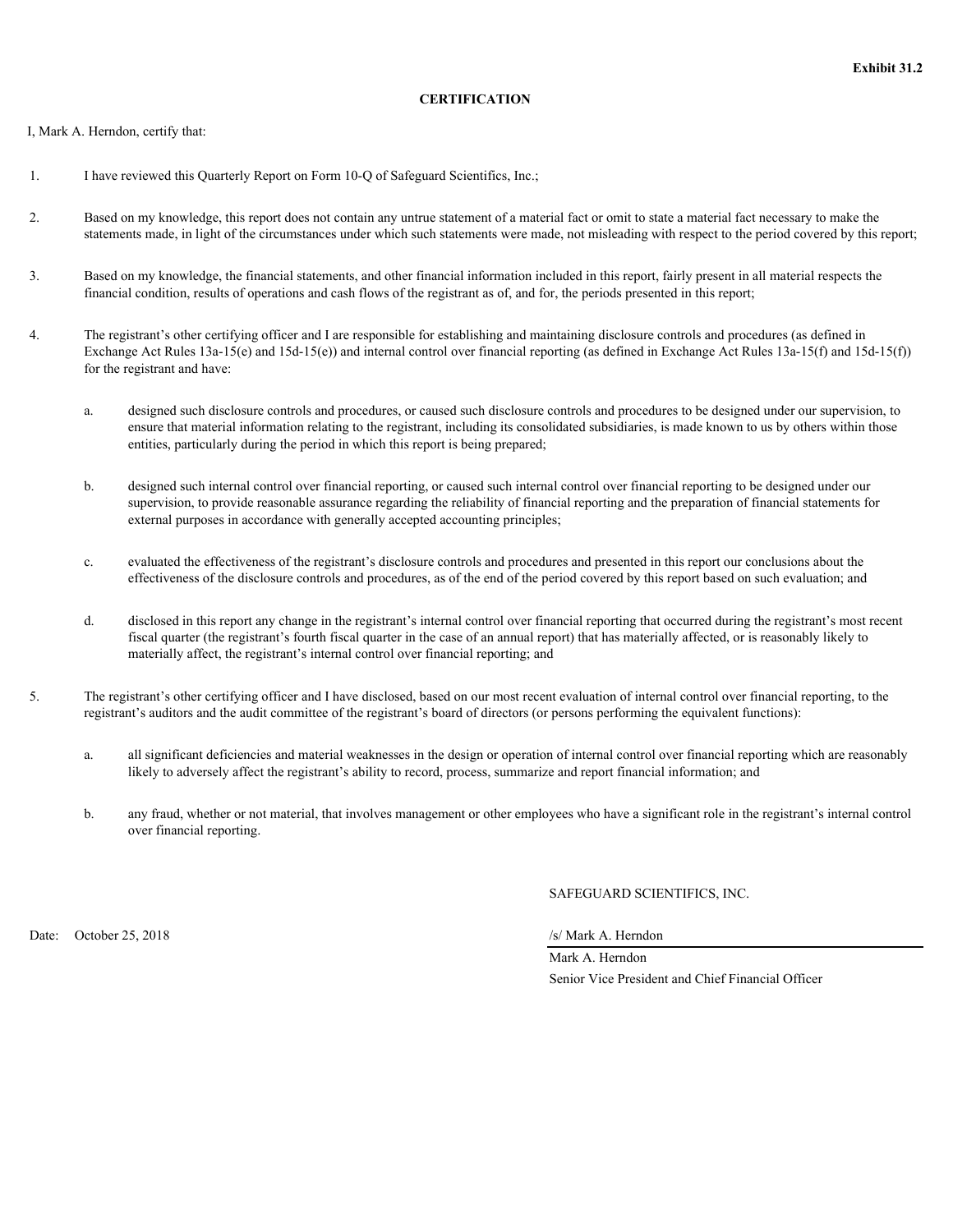# **Certification Pursuant to 18 U.S.C. Section 1350, as Adopted Pursuant to Section 906 of the Sarbanes-Oxley Act of 2002**

<span id="page-41-0"></span> In connection with the Quarterly Report of Safeguard Scientifics, Inc. ("Safeguard") on Form 10-Q for the three and nine months ended September 30, 2018 as filed with the Securities and Exchange Commission on the date hereof (the "Report"), I, Brian J. Sisko, President and Chief Executive Officer of Safeguard, certify, pursuant to 18 U.S.C. Section 1350, as adopted pursuant to Section 906 of the Sarbanes-Oxley Act of 2002, that:

1. The Report fully complies with the requirements of section 13(a) of the Securities Exchange Act of 1934, (15 U.S.C. 78m(a)); and

2. The information contained in the Report fairly presents, in all material respects, the financial condition and results of operations of Safeguard.

SAFEGUARD SCIENTIFICS, INC.

Date: October 25, 2018<br>
October 25, 2018

 Brian J. Sisko President and Chief Executive Officer